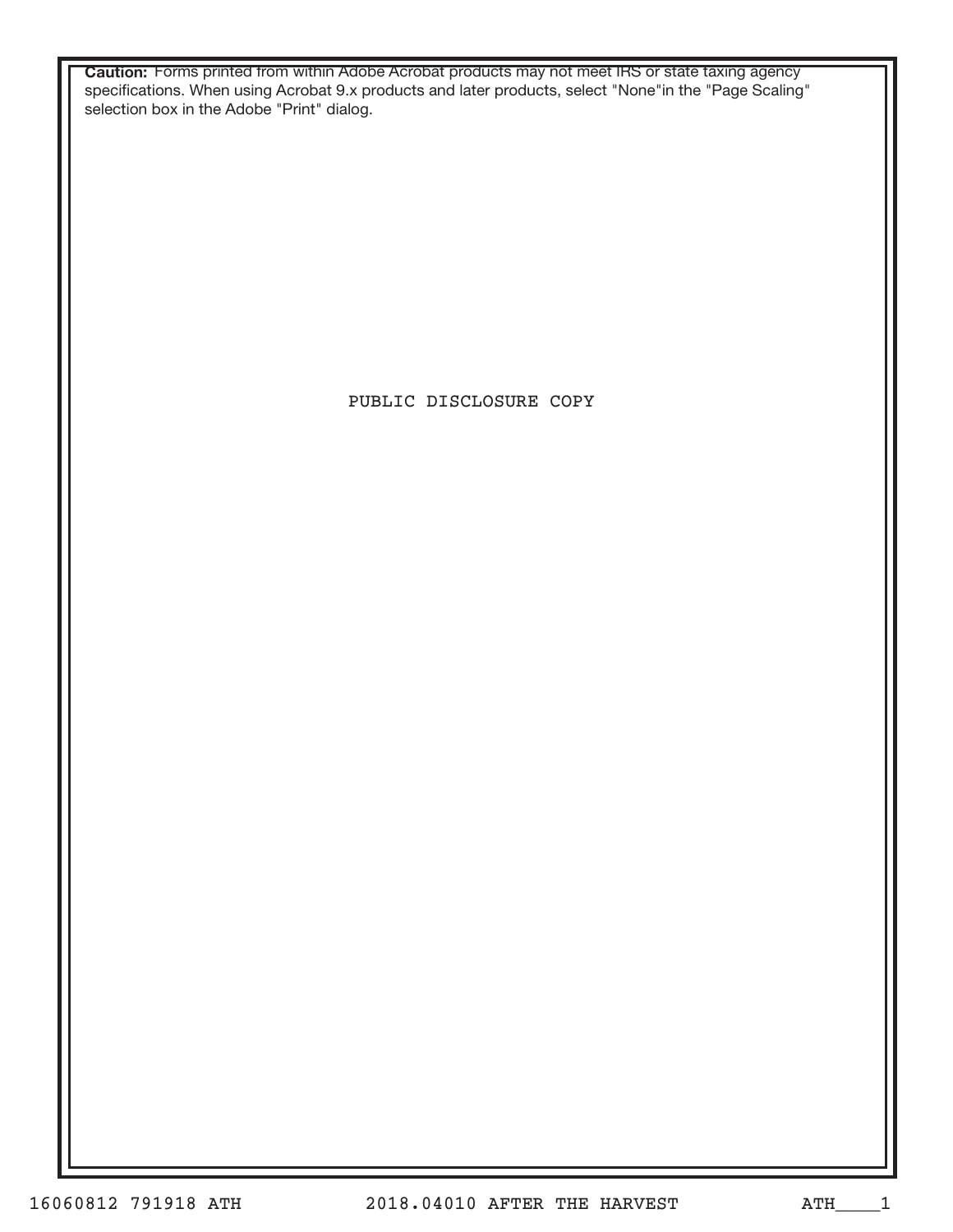EXTENDED TO NOVEMBER 15, 2019

**Return of Organization Exempt From Income Tax** 

**Under section 501(c}, 527, or 4947(a}(1} of the Internal Revenue Code (except private foundations)** 

Department of the Treasury Internal Revenue Secvice

Form **990** 

► **Do not enter** *social* **security numbers on this form as** *it* **may be made public.** 

**Open to Public** 

0MB No. 1545-0047 **2018** 

|                                    |                                  | Internal Revenue Service<br>Go to www.irs.gov/Form990 for instructions and the latest information.                                                                                                                             |            |                                                     | Inspection                                              |
|------------------------------------|----------------------------------|--------------------------------------------------------------------------------------------------------------------------------------------------------------------------------------------------------------------------------|------------|-----------------------------------------------------|---------------------------------------------------------|
|                                    |                                  | A For the 2018 calendar year, or tax year beginning<br>and ending                                                                                                                                                              |            |                                                     |                                                         |
|                                    | <b>B</b> Check if<br>applicable: | C Name of organization                                                                                                                                                                                                         |            | D Employer identification number                    |                                                         |
|                                    | Address<br>change                | AFTER THE HARVEST                                                                                                                                                                                                              |            |                                                     |                                                         |
|                                    | Name<br>change                   | Doing business as                                                                                                                                                                                                              |            |                                                     | 46-5385534                                              |
|                                    | Initial<br>return                | Number and street (or P.O. box if mail is not delivered to street address)                                                                                                                                                     | Room/suite | E Telephone number                                  |                                                         |
|                                    | Final<br>return/                 | 406 W 34TH ST.                                                                                                                                                                                                                 | 816        |                                                     | $816 - 921 - 1903$                                      |
|                                    | termin-<br>ated                  | City or town, state or province, country, and ZIP or foreign postal code                                                                                                                                                       |            | G Gross receipts \$                                 | 2,514,522.                                              |
|                                    | Amended<br>Ireturn               | KANSAS CITY, MO<br>64111                                                                                                                                                                                                       |            | H(a) Is this a group return                         |                                                         |
|                                    | Applica-<br>pending              | F Name and address of principal officer: LISA OUSLEY                                                                                                                                                                           |            | for subordinates?                                   | $\sqrt{}$ Yes $\boxed{\text{X}}$ No                     |
|                                    |                                  | SAME AS C ABOVE                                                                                                                                                                                                                |            | H(b) Are all subordinates included? Yes             | No.                                                     |
|                                    |                                  | 1 Tax-exempt status: $X$ 501(c)(3)<br>$501(c)$ (<br>$\leq$ (insert no.)<br>4947(a)(1) or                                                                                                                                       | 527        |                                                     | If "No," attach a list. (see instructions)              |
|                                    |                                  | J Website: WWW.AFTERTHEHARVESTKC.ORG                                                                                                                                                                                           |            | $H(c)$ Group exemption number $\blacktriangleright$ |                                                         |
|                                    |                                  | <b>K</b> Form of organization: $X$ Corporation<br>Trust<br>Association<br>Other $\blacktriangleright$                                                                                                                          |            |                                                     | L Year of formation: 2014 M State of legal domicile: MO |
|                                    | Part I                           | <b>Summary</b>                                                                                                                                                                                                                 |            |                                                     |                                                         |
|                                    | $\mathbf{1}$                     | Briefly describe the organization's mission or most significant activities: AFTER THE HARVEST (ATH) RESCUES                                                                                                                    |            |                                                     |                                                         |
|                                    |                                  | NUTRITIOUS FRUITS AND VEGETABLES FROM GOING TO WASTE AND DONATES                                                                                                                                                               |            |                                                     |                                                         |
| <b>Activities &amp; Governance</b> | $\overline{2}$                   | Check this box $\blacktriangleright$ $\bot$ if the organization discontinued its operations or disposed of more than 25% of its net assets.                                                                                    |            |                                                     |                                                         |
|                                    | 3                                | Number of voting members of the governing body (Part VI, line 1a)                                                                                                                                                              |            | 3                                                   | 9                                                       |
|                                    | 4                                | Number of independent voting members of the governing body (Part VI, line 1b) [100]                                                                                                                                            |            | $\overline{\mathbf{4}}$                             | 9<br>9                                                  |
|                                    | 5                                | Total number of individuals employed in calendar year 2018 (Part V, line 2a) [10] [10] Total number of individuals employed in calendar year 2018 (Part V, line 2a)                                                            |            | 5<br>$6\phantom{a}$                                 | 975                                                     |
|                                    | 6                                | Total number of volunteers (estimate if necessary) [11] The material content of the material content of the material content of the material content of the material content of the material content of the material content o |            | 7a                                                  | 0.                                                      |
|                                    |                                  |                                                                                                                                                                                                                                |            | 7 <sub>b</sub>                                      | 260.                                                    |
|                                    |                                  |                                                                                                                                                                                                                                |            | <b>Prior Year</b>                                   | <b>Current Year</b>                                     |
|                                    | 8                                |                                                                                                                                                                                                                                |            | 3,335,561.                                          | 2,497,537.                                              |
| Revenue                            | 9                                | Program service revenue (Part VIII, line 2g)                                                                                                                                                                                   |            | 0.                                                  | 0.                                                      |
|                                    | 10                               | Investment income (Part VIII, column (A), lines 3, 4, and 7d)                                                                                                                                                                  |            | 0.                                                  | 0.                                                      |
|                                    | 11                               | Other revenue (Part VIII, column (A), lines 5, 6d, 8c, 9c, 10c, and 11e)                                                                                                                                                       |            | 24,644.                                             | 11,905.                                                 |
|                                    | 12                               | Total revenue - add lines 8 through 11 (must equal Part VIII, column (A), line 12)                                                                                                                                             |            | 3,360,205.                                          | 2,509,442.                                              |
|                                    | 13                               | Grants and similar amounts paid (Part IX, column (A), lines 1-3)                                                                                                                                                               |            | 2,592,297.                                          | 1,859,029.                                              |
|                                    | 14                               |                                                                                                                                                                                                                                |            | 0.                                                  | 0.                                                      |
|                                    | 15                               | Salaries, other compensation, employee benefits (Part IX, column (A), lines 5-10)                                                                                                                                              |            | 343,561.                                            | 357,653.                                                |
| Expenses                           |                                  |                                                                                                                                                                                                                                |            | 0.                                                  | 0.                                                      |
|                                    |                                  | $\blacktriangleright$ 105,552.<br><b>b</b> Total fundraising expenses (Part IX, column (D), line 25)                                                                                                                           |            |                                                     |                                                         |
|                                    |                                  |                                                                                                                                                                                                                                |            | 565, 149.                                           | 335, 214.                                               |
|                                    | 18                               | Total expenses. Add lines 13-17 (must equal Part IX, column (A), line 25)                                                                                                                                                      |            | 3,501,007.                                          | <u>2,551,896.</u>                                       |
|                                    | 19                               |                                                                                                                                                                                                                                |            | $-140,802.$                                         | $-42, 454.$                                             |
| Net Assets or                      |                                  |                                                                                                                                                                                                                                |            | <b>Beginning of Current Year</b>                    | <b>End of Year</b>                                      |
|                                    | 20                               | Total assets (Part X, line 16)                                                                                                                                                                                                 |            | 478,892.                                            | 406,556.                                                |
|                                    | 21                               | Total liabilities (Part X, line 26)<br>.<br>Stalica a cathair agus Black Composition an Clina an Fall an China a Christian                                                                                                     |            | 141,205.                                            | 111,323.                                                |
|                                    | 22                               |                                                                                                                                                                                                                                |            | 337,687.                                            | 295,233.                                                |
|                                    | Part II                          | <b>Signature Block</b>                                                                                                                                                                                                         |            |                                                     |                                                         |
|                                    |                                  | Under penalties of perjury, I declare that I have examined this return, including accompanying schedules and statements, and to the best of my knowledge and belief, it is                                                     |            |                                                     |                                                         |

true, correct, and complete. Declaration of preparer (other than officer) is based on all information of which preparer has any knowled ge.

| Sign<br>Here         | Signature of officer<br>LISA OUSLEY<br>Type or print name and title                                                                                         | EXECUTIVE DIRECTOR                         | Date                                                                                                |
|----------------------|-------------------------------------------------------------------------------------------------------------------------------------------------------------|--------------------------------------------|-----------------------------------------------------------------------------------------------------|
| Paid                 | Print/Type preparer's name<br><b>SUSAN KENNEY</b>                                                                                                           | Preparer's signature<br>Grazie Finney 812. | <b>PTIN</b><br>Date<br>X<br>Check<br>$\sqrt{9}$ self-employed<br>P00861599<br>Firm's EIN 58-2273748 |
| Preparer<br>Use Only | Firm's name - SUSAN KENNEY.<br>CPA<br>Firm's address 5085 THORNBURY WAY<br>ALPHARETTA, GA 30005-8788                                                        |                                            | Phone no. (770) 751-6805                                                                            |
| 832001 12-31-18      | May the IRS discuss this return with the preparer shown above? (see instructions)<br>LHA For Paperwork Reduction Act Notice, see the separate instructions. |                                            | $\mathbf{X}$<br>J No<br>Yes<br>Form 990 (2018)                                                      |

SEE SCHEDULE O FOR ORGANIZATION MISSION STATEMENT CONTINUATION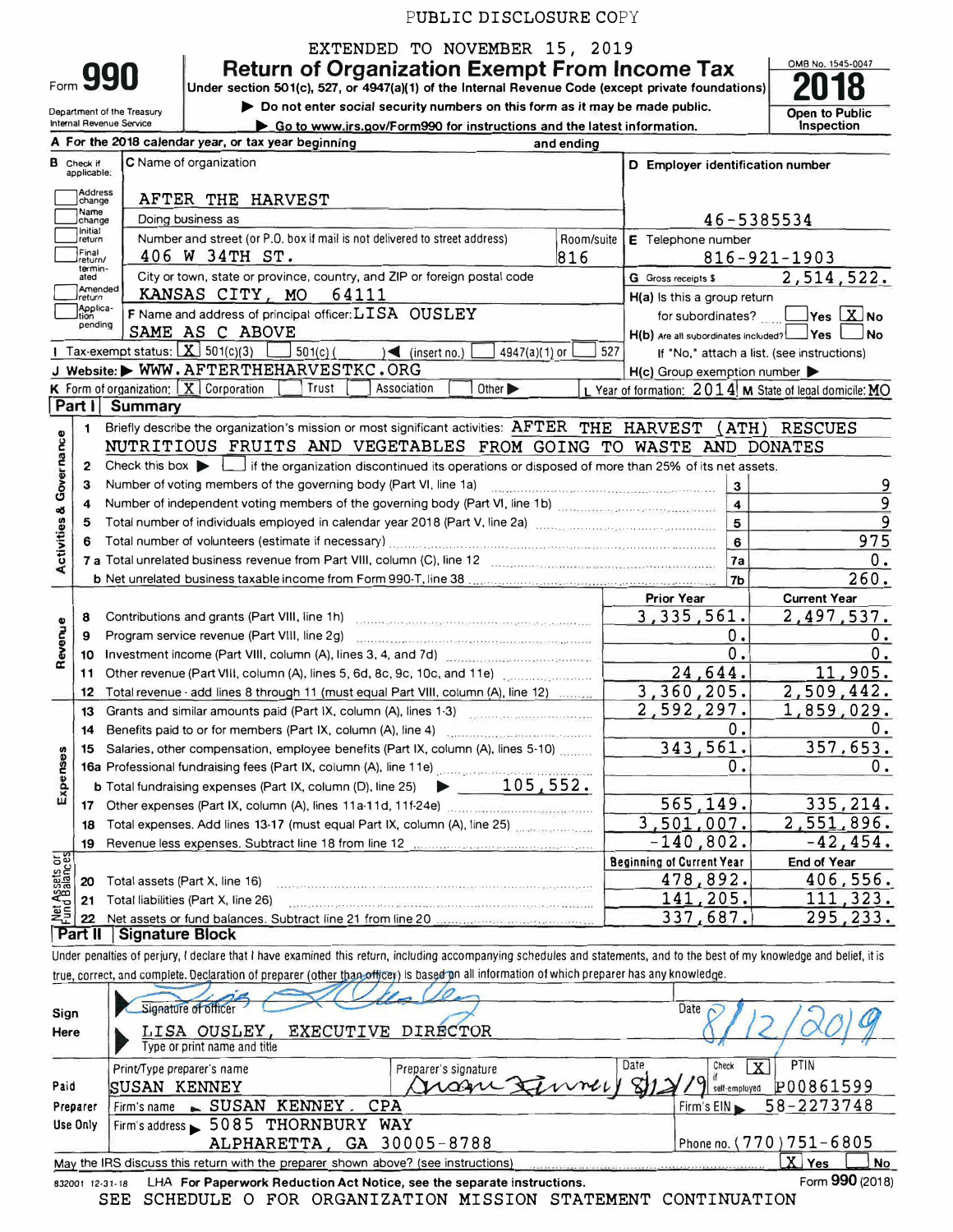|                | AFTER THE HARVEST<br>Form 990 (2018)                                                                                                                                                                                                                               | 46-5385534                      | Page 2                                                                  |
|----------------|--------------------------------------------------------------------------------------------------------------------------------------------------------------------------------------------------------------------------------------------------------------------|---------------------------------|-------------------------------------------------------------------------|
|                | <b>Part III   Statement of Program Service Accomplishments</b>                                                                                                                                                                                                     |                                 |                                                                         |
|                |                                                                                                                                                                                                                                                                    |                                 | $\overline{\mathbf{X}}$                                                 |
| $\mathbf{1}$   | Briefly describe the organization's mission:<br>AFTER THE HARVEST (ATH) RESCUES NUTRITIOUS FRUITS AND VEGETABLES FROM<br>GOING TO WASTE AND DONATES THEM TO AGENCIES THAT SERVE HUNGRY PEOPLE,<br>PRIMARILY IN GREATER KANSAS CITY. OUR VOLUNTEERS GLEAN AFTER THE |                                 |                                                                         |
|                | HARVEST, PICKING WHAT'S LEFT IN FARMERS' FIELDS AND PICKING UP ALREADY                                                                                                                                                                                             |                                 |                                                                         |
| $\overline{2}$ | Did the organization undertake any significant program services during the year which were not listed on the                                                                                                                                                       |                                 |                                                                         |
|                | prior Form 990 or 990-EZ?<br>If "Yes," describe these new services on Schedule O.                                                                                                                                                                                  |                                 | $Yes$ $\boxed{X}$ No                                                    |
| 3              | Did the organization cease conducting, or make significant changes in how it conducts, any program services?                                                                                                                                                       |                                 | $ {\mathsf Y}\mathsf{es}\,\,\lfloor \overline{{\mathrm X}}\,\,\vert$ No |
| 4              | If "Yes," describe these changes on Schedule O.<br>Describe the organization's program service accomplishments for each of its three largest program services, as measured by expenses.                                                                            |                                 |                                                                         |
|                | Section 501(c)(3) and 501(c)(4) organizations are required to report the amount of grants and allocations to others, the total expenses, and                                                                                                                       |                                 |                                                                         |
| 4a l           | revenue, if any, for each program service reported.<br>$1,401,520.$ (Revenue \$)<br>1,600,690. including grants of \$<br>(Code:<br>(Expenses \$                                                                                                                    |                                 |                                                                         |
|                | UNDER ATH'S PRODUCE PROCUREMENT PROGRAM, FARMERS, GROWERS,                                                                                                                                                                                                         | AND                             |                                                                         |
|                | PRODUCE-PACKING PLANTS DONATE TRACTOR-TRAILER LOADS OF NUTRITIOUS                                                                                                                                                                                                  |                                 |                                                                         |
|                | PRODUCE THAT CANNOT BE SOLD FOR COSMETIC REASONS.                                                                                                                                                                                                                  | WE THEN ARRANGE FOR             |                                                                         |
|                | THE PACKAGING AND SAFE TRANSPORT OF THE PRODUCE TO FOOD BANKS AND                                                                                                                                                                                                  |                                 |                                                                         |
|                | FEEDING AGENCIES IN MISSOURI AND KANSAS, FOCUSING PRIMARILY ON THE                                                                                                                                                                                                 |                                 |                                                                         |
|                | 26-COUNTY AREA THAT ENCOMPASSES KANSAS CITY.<br><b>HARVESTERS</b><br>COMMUNITY FOOD NETWORK, KANSAS CITY'S ONLY FOOD BANK,                                                                                                                                         | THE<br>$\overline{\phantom{m}}$ |                                                                         |
|                | DISTRIBUTION PARTNER FOR LARGE TRUCKLOADS OF PRODUCE WE PROVIDE.                                                                                                                                                                                                   | IS A PRIMARY<br>IN              |                                                                         |
|                | 2018, ATH PROVIDED 2,798,319 POUNDS OF FRESH PRODUCE THROUGH 74                                                                                                                                                                                                    |                                 |                                                                         |
|                | TRUCKLOADS. FARMERS CHOICE USA WAS A KEY PARTNER IN ATH'S PRODUCE                                                                                                                                                                                                  |                                 |                                                                         |
|                | PROCUREMENT PROGRAM IN 2018. FARMERS CHOICE IS A FARMERS'                                                                                                                                                                                                          | <b>AGENT THAT</b>               |                                                                         |
|                | WORKS WITH COMMERCIAL PRODUCERS ACROSS THE COUNTRY, IN PART TO ENSURE                                                                                                                                                                                              |                                 |                                                                         |
| 4b             | 632,465.<br>457,509. ) (Revenue \$<br>including grants of \$<br>(Expenses \$<br>(Code:                                                                                                                                                                             |                                 |                                                                         |
|                | THROUGH THE GLEANING NETWORK, FARMERS AND GROWERS DONATE                                                                                                                                                                                                           | THEIR FIELDS                    |                                                                         |
|                | AND ORCHARDS AFTER HARVEST FOR GLEANING BY ATH VOLUNTEERS.                                                                                                                                                                                                         | DIVERSE                         |                                                                         |
|                | GROUPS OF VOLUNTEERS FROM FAITH CONGREGATIONS, CIVIC AND COMMUNITY                                                                                                                                                                                                 |                                 |                                                                         |
|                | ORGANIZATIONS, AND CORPORATIONS GATHER CROPS THAT WOULD OTHERWISE BE                                                                                                                                                                                               |                                 |                                                                         |
|                | LEFT TO ROT OR TO BE PLOWED UNDER.<br>THE RESULTING PRODUCE                                                                                                                                                                                                        | IS PACKAGED                     | BY                                                                      |
|                | VOLUNTEERS AND TRANSPORTED TO FOOD BANKS AND AGENCIES.                                                                                                                                                                                                             | IN 2018, ATH                    |                                                                         |
|                | HOSTED 143 FIELD GLEANINGS AND 250 PRODUCE PICKUPS, DISTRIBUTING 72                                                                                                                                                                                                |                                 |                                                                         |
|                | VARIETIES OF PRODUCE TO AGENCIES SERVING HUNGRY FAMILIES, CHILDREN AND                                                                                                                                                                                             |                                 |                                                                         |
|                | SENIORS IN OUR COMMUNITY. THE TOTAL VOLUME OF PRODUCE DELIVERED THROUGH                                                                                                                                                                                            |                                 |                                                                         |
|                | THE GLEANING PROGRAM IN 2018 WAS 274,996 POUNDS. ALSO ON THE GLEANING                                                                                                                                                                                              |                                 |                                                                         |
|                | SIDE, 153 LOCAL FARMERS/GROWERS DONATED, WITH THE LARGEST SINGLE                                                                                                                                                                                                   |                                 |                                                                         |
|                | GLEANING NETTING A WHOPPING 3,975 POUNDS OF WINTER SQUASH IN LONE JACK,                                                                                                                                                                                            |                                 |                                                                         |
|                |                                                                                                                                                                                                                                                                    |                                 |                                                                         |
|                |                                                                                                                                                                                                                                                                    |                                 |                                                                         |
|                |                                                                                                                                                                                                                                                                    |                                 |                                                                         |
|                |                                                                                                                                                                                                                                                                    |                                 |                                                                         |
|                |                                                                                                                                                                                                                                                                    |                                 |                                                                         |
|                |                                                                                                                                                                                                                                                                    |                                 |                                                                         |
|                |                                                                                                                                                                                                                                                                    |                                 |                                                                         |
|                |                                                                                                                                                                                                                                                                    |                                 |                                                                         |
|                |                                                                                                                                                                                                                                                                    |                                 |                                                                         |
|                |                                                                                                                                                                                                                                                                    |                                 |                                                                         |
|                |                                                                                                                                                                                                                                                                    |                                 |                                                                         |
|                |                                                                                                                                                                                                                                                                    |                                 |                                                                         |
|                | 4d Other program services (Describe in Schedule O.)                                                                                                                                                                                                                |                                 |                                                                         |
|                | (Expenses \$<br>including grants of \$<br>) (Revenue \$                                                                                                                                                                                                            |                                 |                                                                         |
|                | 2, 233, 155.<br>4e Total program service expenses                                                                                                                                                                                                                  |                                 |                                                                         |
|                |                                                                                                                                                                                                                                                                    | Form 990 (2018)                 |                                                                         |
|                | SEE SCHEDULE O FOR CONTINUATION(S)<br>832002 12-31-18                                                                                                                                                                                                              |                                 |                                                                         |
|                |                                                                                                                                                                                                                                                                    |                                 |                                                                         |
|                | 16060812 791918 ATH<br>2018.04010 AFTER THE HARVEST                                                                                                                                                                                                                | ATH                             | 1                                                                       |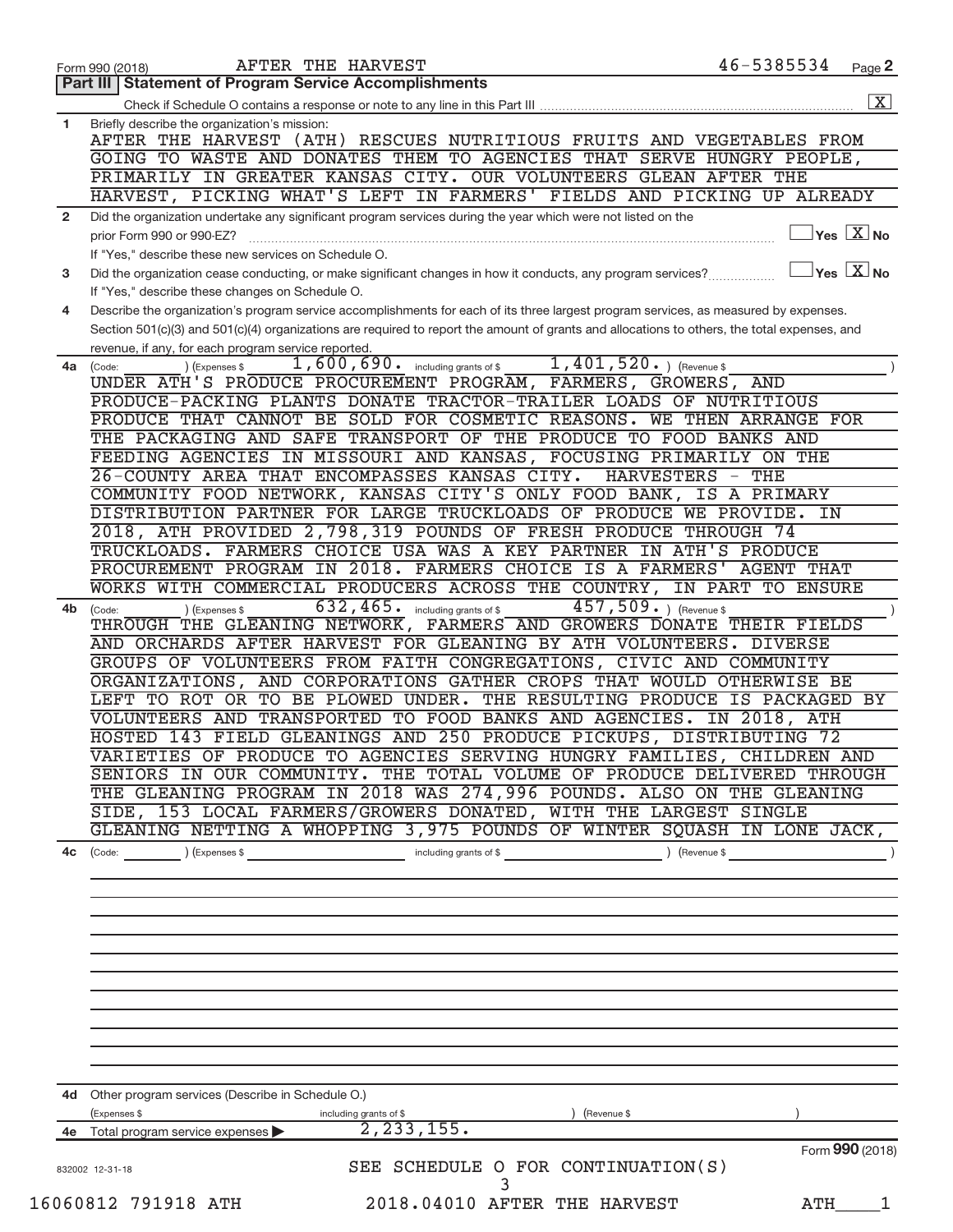| Form 990 (2018) |  |  |
|-----------------|--|--|

**Part IV Checklist of Required Schedules**

|    |                                                                                                                                                                                                                                     |                 | Yes                         | No                           |
|----|-------------------------------------------------------------------------------------------------------------------------------------------------------------------------------------------------------------------------------------|-----------------|-----------------------------|------------------------------|
| 1. | Is the organization described in section 501(c)(3) or 4947(a)(1) (other than a private foundation)?                                                                                                                                 |                 |                             |                              |
|    | If "Yes," complete Schedule A                                                                                                                                                                                                       | 1               | х                           |                              |
| 2  |                                                                                                                                                                                                                                     | $\overline{2}$  | $\overline{\textnormal{x}}$ |                              |
| з  | Did the organization engage in direct or indirect political campaign activities on behalf of or in opposition to candidates for                                                                                                     |                 |                             |                              |
|    |                                                                                                                                                                                                                                     | 3               |                             | x                            |
| 4  | Section 501(c)(3) organizations. Did the organization engage in lobbying activities, or have a section 501(h) election in effect                                                                                                    | 4               |                             | x                            |
| 5  | Is the organization a section 501(c)(4), 501(c)(5), or 501(c)(6) organization that receives membership dues, assessments, or                                                                                                        |                 |                             |                              |
|    |                                                                                                                                                                                                                                     | 5               |                             | x                            |
| 6  | Did the organization maintain any donor advised funds or any similar funds or accounts for which donors have the right to                                                                                                           |                 |                             |                              |
|    | provide advice on the distribution or investment of amounts in such funds or accounts? If "Yes," complete Schedule D, Part I                                                                                                        | 6               |                             | x                            |
| 7  | Did the organization receive or hold a conservation easement, including easements to preserve open space,                                                                                                                           |                 |                             |                              |
|    |                                                                                                                                                                                                                                     | $\overline{7}$  |                             | x                            |
| 8  | Did the organization maintain collections of works of art, historical treasures, or other similar assets? If "Yes," complete                                                                                                        |                 |                             |                              |
|    | Schedule D, Part III <b>Process Construction Construction Construction</b> Construction Construction Construction Construction Construction Construction Construction Construction Construction Construction Construction Construct | 8               |                             | Х                            |
| 9  | Did the organization report an amount in Part X, line 21, for escrow or custodial account liability, serve as a custodian for                                                                                                       |                 |                             |                              |
|    | amounts not listed in Part X; or provide credit counseling, debt management, credit repair, or debt negotiation services?                                                                                                           |                 |                             |                              |
|    | If "Yes," complete Schedule D, Part IV                                                                                                                                                                                              | 9               |                             | Χ                            |
| 10 | Did the organization, directly or through a related organization, hold assets in temporarily restricted endowments, permanent                                                                                                       |                 |                             |                              |
|    |                                                                                                                                                                                                                                     | 10              |                             | Χ                            |
| 11 | If the organization's answer to any of the following questions is "Yes," then complete Schedule D, Parts VI, VII, VIII, IX, or X                                                                                                    |                 |                             |                              |
|    | as applicable.<br>a Did the organization report an amount for land, buildings, and equipment in Part X, line 10? If "Yes," complete Schedule D,                                                                                     |                 |                             |                              |
|    |                                                                                                                                                                                                                                     | 11a             | Χ                           |                              |
|    | <b>b</b> Did the organization report an amount for investments - other securities in Part X, line 12 that is 5% or more of its total                                                                                                |                 |                             |                              |
|    |                                                                                                                                                                                                                                     | 11b             |                             | x                            |
|    | c Did the organization report an amount for investments - program related in Part X, line 13 that is 5% or more of its total                                                                                                        |                 |                             |                              |
|    |                                                                                                                                                                                                                                     | 11c             |                             | x                            |
|    | d Did the organization report an amount for other assets in Part X, line 15 that is 5% or more of its total assets reported in                                                                                                      |                 |                             |                              |
|    |                                                                                                                                                                                                                                     | 11d             |                             | Χ                            |
|    |                                                                                                                                                                                                                                     | 11e             | Χ                           |                              |
| f  | Did the organization's separate or consolidated financial statements for the tax year include a footnote that addresses                                                                                                             |                 |                             |                              |
|    | the organization's liability for uncertain tax positions under FIN 48 (ASC 740)? If "Yes," complete Schedule D, Part X                                                                                                              | 11f             | X                           |                              |
|    | 12a Did the organization obtain separate, independent audited financial statements for the tax year? If "Yes," complete                                                                                                             |                 |                             |                              |
|    | Schedule D, Parts XI and XII                                                                                                                                                                                                        | 12a             |                             | x                            |
|    | <b>b</b> Was the organization included in consolidated, independent audited financial statements for the tax year?                                                                                                                  |                 |                             |                              |
|    | If "Yes," and if the organization answered "No" to line 12a, then completing Schedule D, Parts XI and XII is optional                                                                                                               | 12 <sub>b</sub> |                             | х<br>$\overline{\mathbf{X}}$ |
| 13 |                                                                                                                                                                                                                                     | 13              |                             | х                            |
|    | <b>b</b> Did the organization have aggregate revenues or expenses of more than \$10,000 from grantmaking, fundraising, business,                                                                                                    | 14a             |                             |                              |
|    | investment, and program service activities outside the United States, or aggregate foreign investments valued at \$100,000                                                                                                          |                 |                             |                              |
|    |                                                                                                                                                                                                                                     | 14b             |                             | x                            |
| 15 | Did the organization report on Part IX, column (A), line 3, more than \$5,000 of grants or other assistance to or for any                                                                                                           |                 |                             |                              |
|    |                                                                                                                                                                                                                                     | 15              |                             | x                            |
| 16 | Did the organization report on Part IX, column (A), line 3, more than \$5,000 of aggregate grants or other assistance to                                                                                                            |                 |                             |                              |
|    |                                                                                                                                                                                                                                     | 16              |                             | x                            |
| 17 | Did the organization report a total of more than \$15,000 of expenses for professional fundraising services on Part IX,                                                                                                             |                 |                             |                              |
|    |                                                                                                                                                                                                                                     | 17              |                             | x                            |
| 18 | Did the organization report more than \$15,000 total of fundraising event gross income and contributions on Part VIII, lines                                                                                                        |                 |                             |                              |
|    |                                                                                                                                                                                                                                     | 18              | Х                           |                              |
| 19 | Did the organization report more than \$15,000 of gross income from gaming activities on Part VIII, line 9a? If "Yes,"                                                                                                              |                 |                             |                              |
|    |                                                                                                                                                                                                                                     | 19              |                             | х                            |
|    |                                                                                                                                                                                                                                     | 20a             |                             | X                            |
|    |                                                                                                                                                                                                                                     | 20 <sub>b</sub> |                             |                              |
| 21 | Did the organization report more than \$5,000 of grants or other assistance to any domestic organization or                                                                                                                         | 21              | X                           |                              |
|    | 832003 12-31-18                                                                                                                                                                                                                     |                 |                             | Form 990 (2018)              |
|    |                                                                                                                                                                                                                                     |                 |                             |                              |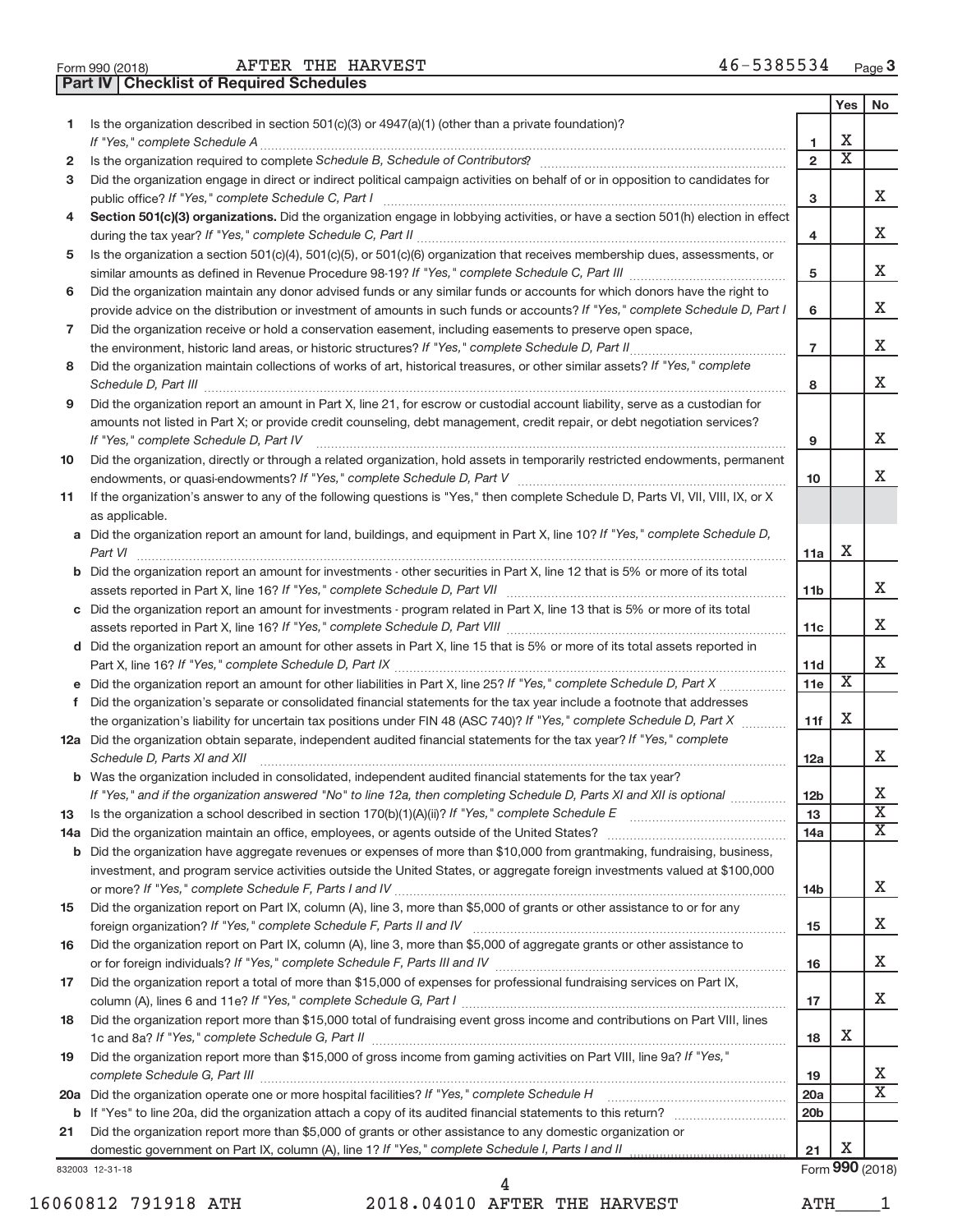|  | Form 990 (2018) |  |
|--|-----------------|--|
|  |                 |  |

*(continued)* **Part IV Checklist of Required Schedules**

|    |                                                                                                                                                                                                                                                                                                                                                                                                                                                                                                                                                                                                                                               |                        | Yes                     | No                      |
|----|-----------------------------------------------------------------------------------------------------------------------------------------------------------------------------------------------------------------------------------------------------------------------------------------------------------------------------------------------------------------------------------------------------------------------------------------------------------------------------------------------------------------------------------------------------------------------------------------------------------------------------------------------|------------------------|-------------------------|-------------------------|
| 22 | Did the organization report more than \$5,000 of grants or other assistance to or for domestic individuals on                                                                                                                                                                                                                                                                                                                                                                                                                                                                                                                                 | 22                     |                         | X                       |
| 23 | Did the organization answer "Yes" to Part VII, Section A, line 3, 4, or 5 about compensation of the organization's current                                                                                                                                                                                                                                                                                                                                                                                                                                                                                                                    |                        |                         |                         |
|    | and former officers, directors, trustees, key employees, and highest compensated employees? If "Yes," complete                                                                                                                                                                                                                                                                                                                                                                                                                                                                                                                                | 23                     |                         | X                       |
|    | $\textit{Schedule J} \textit{ \textbf{} \textbf{} \textbf{} \textbf{} \textbf{} \textbf{} \textbf{} \textbf{} \textbf{} \textbf{} \textbf{} \textbf{} \textbf{} \textbf{} \textbf{} \textbf{} \textbf{} \textbf{} \textbf{} \textbf{} \textbf{} \textbf{} \textbf{} \textbf{} \textbf{} \textbf{} \textbf{} \textbf{} \textbf{} \textbf{} \textbf{} \textbf{} \textbf{} \textbf{} \text$<br>24a Did the organization have a tax-exempt bond issue with an outstanding principal amount of more than \$100,000 as of the<br>last day of the year, that was issued after December 31, 2002? If "Yes," answer lines 24b through 24d and complete |                        |                         |                         |
|    | b Did the organization invest any proceeds of tax-exempt bonds beyond a temporary period exception?                                                                                                                                                                                                                                                                                                                                                                                                                                                                                                                                           | 24a<br>24 <sub>b</sub> |                         | X                       |
|    | c Did the organization maintain an escrow account other than a refunding escrow at any time during the year to defease                                                                                                                                                                                                                                                                                                                                                                                                                                                                                                                        | 24c                    |                         |                         |
|    |                                                                                                                                                                                                                                                                                                                                                                                                                                                                                                                                                                                                                                               | 24d                    |                         |                         |
|    | 25a Section 501(c)(3), 501(c)(4), and 501(c)(29) organizations. Did the organization engage in an excess benefit                                                                                                                                                                                                                                                                                                                                                                                                                                                                                                                              | 25a                    |                         | X                       |
|    | <b>b</b> Is the organization aware that it engaged in an excess benefit transaction with a disqualified person in a prior year, and<br>that the transaction has not been reported on any of the organization's prior Forms 990 or 990-EZ? If "Yes," complete<br>Schedule L, Part I                                                                                                                                                                                                                                                                                                                                                            | 25 <sub>b</sub>        |                         | X                       |
| 26 | Did the organization report any amount on Part X, line 5, 6, or 22 for receivables from or payables to any current or<br>former officers, directors, trustees, key employees, highest compensated employees, or disqualified persons? If "Yes,"                                                                                                                                                                                                                                                                                                                                                                                               |                        |                         |                         |
| 27 | Did the organization provide a grant or other assistance to an officer, director, trustee, key employee, substantial<br>contributor or employee thereof, a grant selection committee member, or to a 35% controlled entity or family member                                                                                                                                                                                                                                                                                                                                                                                                   | 26<br>27               |                         | X<br>X                  |
| 28 | Was the organization a party to a business transaction with one of the following parties (see Schedule L, Part IV<br>instructions for applicable filing thresholds, conditions, and exceptions):                                                                                                                                                                                                                                                                                                                                                                                                                                              |                        |                         |                         |
|    | a A current or former officer, director, trustee, or key employee? If "Yes," complete Schedule L, Part IV                                                                                                                                                                                                                                                                                                                                                                                                                                                                                                                                     | 28a                    |                         | х                       |
|    | <b>b</b> A family member of a current or former officer, director, trustee, or key employee? If "Yes," complete Schedule L, Part IV                                                                                                                                                                                                                                                                                                                                                                                                                                                                                                           | 28 <sub>b</sub>        |                         | $\overline{\mathtt{x}}$ |
|    | c An entity of which a current or former officer, director, trustee, or key employee (or a family member thereof) was an officer,                                                                                                                                                                                                                                                                                                                                                                                                                                                                                                             | 28c                    |                         | X                       |
| 29 |                                                                                                                                                                                                                                                                                                                                                                                                                                                                                                                                                                                                                                               | 29                     | $\overline{\mathbf{X}}$ |                         |
| 30 | Did the organization receive contributions of art, historical treasures, or other similar assets, or qualified conservation                                                                                                                                                                                                                                                                                                                                                                                                                                                                                                                   | 30                     |                         | X                       |
| 31 | Did the organization liquidate, terminate, or dissolve and cease operations?                                                                                                                                                                                                                                                                                                                                                                                                                                                                                                                                                                  | 31                     |                         | X                       |
| 32 | Did the organization sell, exchange, dispose of, or transfer more than 25% of its net assets? If "Yes," complete<br>Schedule N, Part II <b>Election Construction Construction</b> Construction Construction Construction Construction Construction Construction Construction Construction Construction Construction Construction Construction Construct                                                                                                                                                                                                                                                                                       | 32                     |                         | X                       |
| 33 | Did the organization own 100% of an entity disregarded as separate from the organization under Regulations                                                                                                                                                                                                                                                                                                                                                                                                                                                                                                                                    | 33                     |                         | X.                      |
| 34 | Was the organization related to any tax-exempt or taxable entity? If "Yes," complete Schedule R, Part II, III, or IV, and<br>Part V, line 1                                                                                                                                                                                                                                                                                                                                                                                                                                                                                                   | 34                     |                         | х                       |
|    | b If "Yes" to line 35a, did the organization receive any payment from or engage in any transaction with a controlled entity                                                                                                                                                                                                                                                                                                                                                                                                                                                                                                                   | 35a                    |                         | $\overline{\text{X}}$   |
| 36 | Section 501(c)(3) organizations. Did the organization make any transfers to an exempt non-charitable related organization?                                                                                                                                                                                                                                                                                                                                                                                                                                                                                                                    | 35b                    |                         | X                       |
| 37 | Did the organization conduct more than 5% of its activities through an entity that is not a related organization                                                                                                                                                                                                                                                                                                                                                                                                                                                                                                                              | 36                     |                         | X                       |
| 38 | Did the organization complete Schedule O and provide explanations in Schedule O for Part VI, lines 11b and 19?                                                                                                                                                                                                                                                                                                                                                                                                                                                                                                                                | 37<br>38               | х                       |                         |
|    | Note. All Form 990 filers are required to complete Schedule O.<br><b>Part V</b><br>Check if Schedule O contains a response or note to any line in this Part V                                                                                                                                                                                                                                                                                                                                                                                                                                                                                 |                        |                         |                         |
|    |                                                                                                                                                                                                                                                                                                                                                                                                                                                                                                                                                                                                                                               |                        | Yes                     | No                      |
|    | 1a<br><b>b</b> Enter the number of Forms W-2G included in line 1a. Enter -0 if not applicable <i>manumention</i> [1b]                                                                                                                                                                                                                                                                                                                                                                                                                                                                                                                         |                        |                         |                         |
|    | c Did the organization comply with backup withholding rules for reportable payments to vendors and reportable gaming                                                                                                                                                                                                                                                                                                                                                                                                                                                                                                                          | 1c                     |                         |                         |
|    | 832004 12-31-18                                                                                                                                                                                                                                                                                                                                                                                                                                                                                                                                                                                                                               |                        | Form 990 (2018)         |                         |
|    |                                                                                                                                                                                                                                                                                                                                                                                                                                                                                                                                                                                                                                               |                        |                         |                         |
|    | 16060812 791918 ATH<br>2018.04010 AFTER THE HARVEST                                                                                                                                                                                                                                                                                                                                                                                                                                                                                                                                                                                           | ATH                    |                         |                         |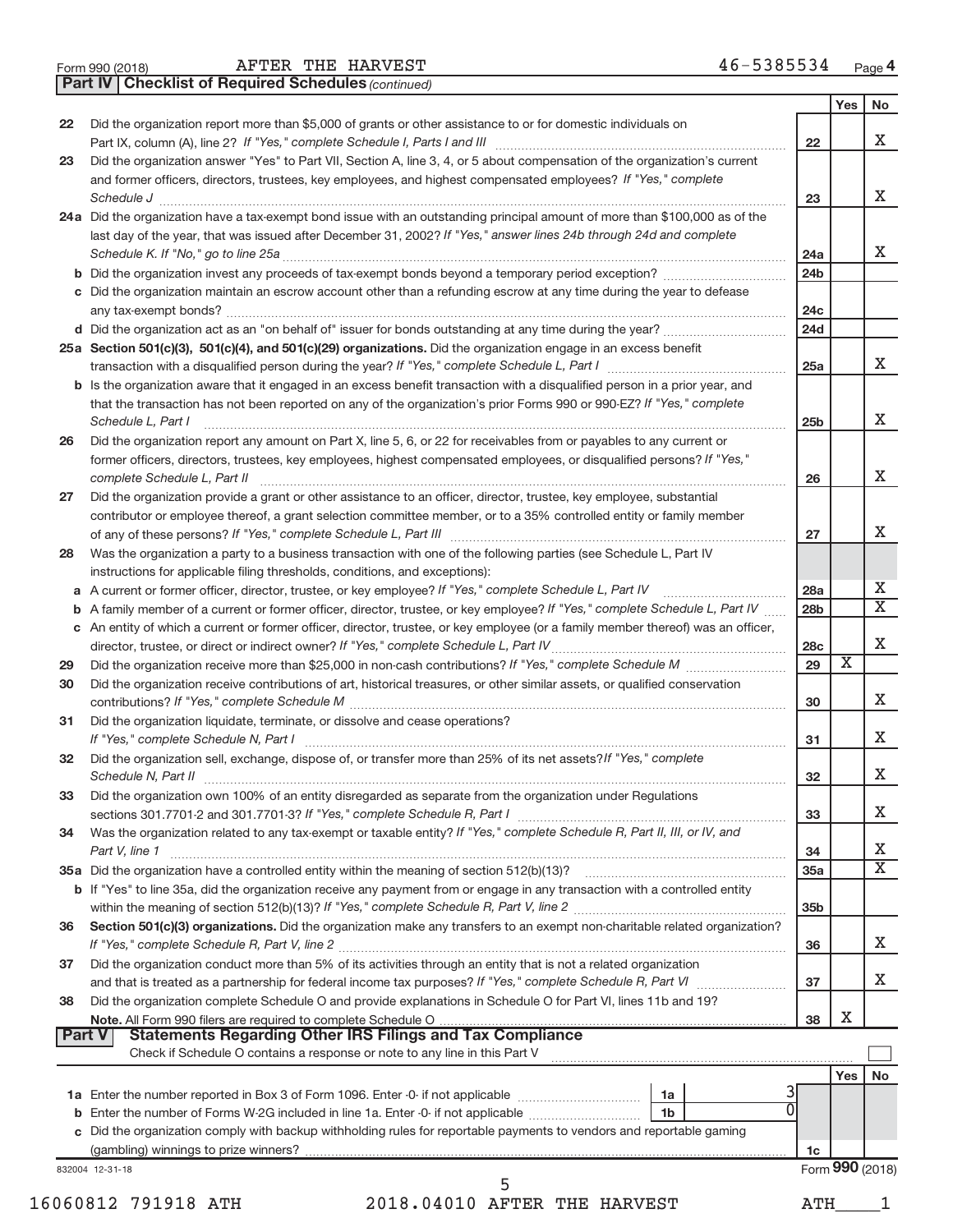| 46-5385534<br>Page $5$ |
|------------------------|
|------------------------|

|         | 46-5385534<br>AFTER THE HARVEST<br>Form 990 (2018)                                                                                              |                             |                             | Page 5 |
|---------|-------------------------------------------------------------------------------------------------------------------------------------------------|-----------------------------|-----------------------------|--------|
| Part V  | Statements Regarding Other IRS Filings and Tax Compliance (continued)                                                                           |                             |                             |        |
|         |                                                                                                                                                 |                             | <b>Yes</b>                  | No     |
|         | 2a Enter the number of employees reported on Form W-3, Transmittal of Wage and Tax Statements,                                                  |                             |                             |        |
|         | $\overline{9}$<br>filed for the calendar year ending with or within the year covered by this return<br>2a                                       |                             |                             |        |
| b       | If at least one is reported on line 2a, did the organization file all required federal employment tax returns?                                  | 2 <sub>b</sub>              | X                           |        |
|         | Note. If the sum of lines 1a and 2a is greater than 250, you may be required to e-file (see instructions) <i>marrouum</i> manus                 |                             |                             |        |
|         | 3a Did the organization have unrelated business gross income of \$1,000 or more during the year?                                                | 3a                          | х                           |        |
| b       |                                                                                                                                                 | 3 <sub>b</sub>              | $\overline{\textnormal{x}}$ |        |
|         | 4a At any time during the calendar year, did the organization have an interest in, or a signature or other authority over, a                    |                             |                             |        |
|         | financial account in a foreign country (such as a bank account, securities account, or other financial account)?                                | 4a                          |                             | x      |
| b       | If "Yes," enter the name of the foreign country: ▶                                                                                              |                             |                             |        |
|         | See instructions for filing requirements for FinCEN Form 114, Report of Foreign Bank and Financial Accounts (FBAR).                             |                             |                             |        |
|         |                                                                                                                                                 | 5a                          |                             | Х      |
| b       |                                                                                                                                                 | 5 <sub>b</sub>              |                             | X      |
| С       |                                                                                                                                                 | 5 <sub>c</sub>              |                             |        |
|         | 6a Does the organization have annual gross receipts that are normally greater than \$100,000, and did the organization solicit                  |                             |                             |        |
|         | any contributions that were not tax deductible as charitable contributions?                                                                     | 6a                          |                             | X      |
| b       | If "Yes," did the organization include with every solicitation an express statement that such contributions or gifts                            |                             |                             |        |
|         | were not tax deductible?                                                                                                                        | 6b                          |                             |        |
| 7       | Organizations that may receive deductible contributions under section 170(c).                                                                   |                             |                             |        |
| a       | Did the organization receive a payment in excess of \$75 made partly as a contribution and partly for goods and services provided to the payor? | 7a                          |                             | X.     |
| b       |                                                                                                                                                 | 7b                          |                             |        |
| С       | Did the organization sell, exchange, or otherwise dispose of tangible personal property for which it was required                               |                             |                             |        |
|         | to file Form 8282?                                                                                                                              | 7c                          |                             | x      |
| d       | 7d                                                                                                                                              |                             |                             |        |
| е       | Did the organization receive any funds, directly or indirectly, to pay premiums on a personal benefit contract?                                 | 7e                          |                             |        |
| f       | Did the organization, during the year, pay premiums, directly or indirectly, on a personal benefit contract?                                    | 7f                          |                             |        |
| g       | If the organization received a contribution of qualified intellectual property, did the organization file Form 8899 as required?                | 7g                          |                             |        |
| h       | If the organization received a contribution of cars, boats, airplanes, or other vehicles, did the organization file a Form 1098-C?              | 7h                          |                             |        |
| 8       | Sponsoring organizations maintaining donor advised funds. Did a donor advised fund maintained by the                                            |                             |                             |        |
|         | sponsoring organization have excess business holdings at any time during the year?                                                              | 8                           |                             |        |
| 9       | Sponsoring organizations maintaining donor advised funds.                                                                                       |                             |                             |        |
| а       | Did the sponsoring organization make any taxable distributions under section 4966?                                                              | <b>9a</b><br>9 <sub>b</sub> |                             |        |
| b<br>10 | Section 501(c)(7) organizations. Enter:                                                                                                         |                             |                             |        |
| а       | 10a                                                                                                                                             |                             |                             |        |
| b       | Gross receipts, included on Form 990, Part VIII, line 12, for public use of club facilities<br>10 <sub>b</sub>                                  |                             |                             |        |
| 11      | Section 501(c)(12) organizations. Enter:                                                                                                        |                             |                             |        |
| a       | 11a                                                                                                                                             |                             |                             |        |
| b       | Gross income from other sources (Do not net amounts due or paid to other sources against                                                        |                             |                             |        |
|         | amounts due or received from them.)<br>11b                                                                                                      |                             |                             |        |
|         | 12a Section 4947(a)(1) non-exempt charitable trusts. Is the organization filing Form 990 in lieu of Form 1041?                                  | 12a                         |                             |        |
| b       | If "Yes," enter the amount of tax-exempt interest received or accrued during the year<br>12 <sub>b</sub>                                        |                             |                             |        |
| 13      | Section 501(c)(29) qualified nonprofit health insurance issuers.                                                                                |                             |                             |        |
|         | <b>a</b> Is the organization licensed to issue qualified health plans in more than one state?                                                   | 13a                         |                             |        |
|         | Note. See the instructions for additional information the organization must report on Schedule O.                                               |                             |                             |        |
| b       | Enter the amount of reserves the organization is required to maintain by the states in which the                                                |                             |                             |        |
|         | 13 <sub>b</sub>                                                                                                                                 |                             |                             |        |
| С       | 13c<br>Enter the amount of reserves on hand                                                                                                     |                             |                             |        |
|         |                                                                                                                                                 | 14a                         |                             | X      |
|         | Form $720$ to report these pourrented If $\mathbb{R}$ provide an evalenction in Cahadule O                                                      |                             |                             |        |

|    | <b>b</b> If "Yes," has it filed a Form 720 to report these payments? If "No," provide an explanation in Schedule O | 14 <sub>b</sub> |  |
|----|--------------------------------------------------------------------------------------------------------------------|-----------------|--|
| 15 | Is the organization subject to the section 4960 tax on payment(s) of more than \$1,000,000 in remuneration or      |                 |  |
|    | excess parachute payment(s) during the year?                                                                       | 15              |  |
|    | If "Yes," see instructions and file Form 4720, Schedule N.                                                         |                 |  |
| 16 | Is the organization an educational institution subject to the section 4968 excise tax on net investment income?    | 16              |  |
|    | If "Yes," complete Form 4720, Schedule O.                                                                          |                 |  |

Form (2018) **990**

X

X

832005 12-31-18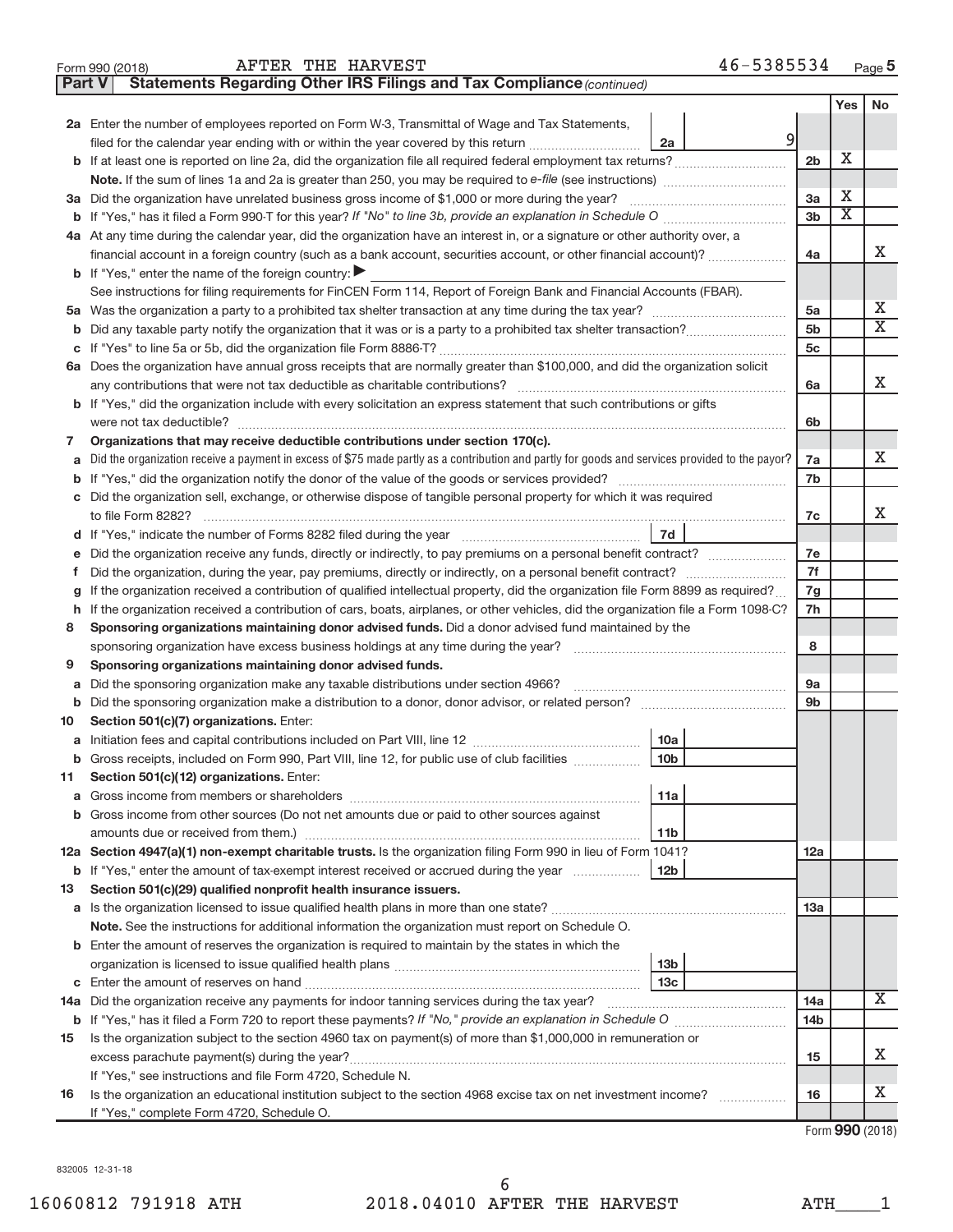|             |                                                                                                                                                                                                                                |                 | Yes                     | No                      |
|-------------|--------------------------------------------------------------------------------------------------------------------------------------------------------------------------------------------------------------------------------|-----------------|-------------------------|-------------------------|
|             | 1a Enter the number of voting members of the governing body at the end of the tax year<br>1a                                                                                                                                   | 9               |                         |                         |
|             | If there are material differences in voting rights among members of the governing body, or if the governing                                                                                                                    |                 |                         |                         |
|             | body delegated broad authority to an executive committee or similar committee, explain in Schedule O.                                                                                                                          |                 |                         |                         |
| $\mathbf b$ | Enter the number of voting members included in line 1a, above, who are independent <i>manumum</i><br>1b                                                                                                                        | 9               |                         |                         |
| 2           | Did any officer, director, trustee, or key employee have a family relationship or a business relationship with any other                                                                                                       |                 |                         |                         |
|             | officer, director, trustee, or key employee?                                                                                                                                                                                   | $\mathbf{2}$    | Х                       |                         |
| з           | Did the organization delegate control over management duties customarily performed by or under the direct supervision                                                                                                          |                 |                         |                         |
|             |                                                                                                                                                                                                                                | 3               |                         | Х                       |
| 4           | Did the organization make any significant changes to its governing documents since the prior Form 990 was filed?                                                                                                               | 4               |                         | $\overline{\mathbf{x}}$ |
| 5           |                                                                                                                                                                                                                                | 5               |                         | $\overline{\mathbf{X}}$ |
| 6           |                                                                                                                                                                                                                                | 6               |                         | $\overline{\mathbf{x}}$ |
| 7a          | Did the organization have members, stockholders, or other persons who had the power to elect or appoint one or                                                                                                                 | 7a              |                         | Χ                       |
|             | <b>b</b> Are any governance decisions of the organization reserved to (or subject to approval by) members, stockholders, or                                                                                                    |                 |                         |                         |
|             | persons other than the governing body?                                                                                                                                                                                         | 7b              |                         | X                       |
| 8           | Did the organization contemporaneously document the meetings held or written actions undertaken during the year by the following:                                                                                              |                 |                         |                         |
|             |                                                                                                                                                                                                                                | 8a              | х                       |                         |
| b           |                                                                                                                                                                                                                                | 8b              | $\overline{\textbf{x}}$ |                         |
| 9           | Is there any officer, director, trustee, or key employee listed in Part VII, Section A, who cannot be reached at the                                                                                                           |                 |                         |                         |
|             |                                                                                                                                                                                                                                | 9               |                         | X                       |
|             | Section B. Policies (This Section B requests information about policies not required by the Internal Revenue Code.)                                                                                                            |                 |                         |                         |
|             |                                                                                                                                                                                                                                |                 | Yes                     | No                      |
|             |                                                                                                                                                                                                                                | 10a             |                         | X                       |
|             | <b>b</b> If "Yes," did the organization have written policies and procedures governing the activities of such chapters, affiliates,                                                                                            |                 |                         |                         |
|             |                                                                                                                                                                                                                                | 10 <sub>b</sub> |                         |                         |
|             | 11a Has the organization provided a complete copy of this Form 990 to all members of its governing body before filing the form?                                                                                                | 11a             | Χ                       |                         |
|             | <b>b</b> Describe in Schedule O the process, if any, used by the organization to review this Form 990.                                                                                                                         |                 |                         |                         |
| 12a         | Did the organization have a written conflict of interest policy? If "No," go to line 13                                                                                                                                        | 12a             | х                       |                         |
| b           |                                                                                                                                                                                                                                | 12 <sub>b</sub> | X                       |                         |
|             | c Did the organization regularly and consistently monitor and enforce compliance with the policy? If "Yes," describe                                                                                                           |                 |                         |                         |
|             | in Schedule O how this was done manufactured and continuum and contract the way of the state of the state of t                                                                                                                 | 12c             | х                       |                         |
| 13          |                                                                                                                                                                                                                                | 13              | $\overline{\text{X}}$   |                         |
| 14          | Did the organization have a written document retention and destruction policy? [11] manuscription manuscription manuscription of the organization have a written document retention and destruction policy?                    | 14              | X                       |                         |
| 15          | Did the process for determining compensation of the following persons include a review and approval by independent                                                                                                             |                 |                         |                         |
|             | persons, comparability data, and contemporaneous substantiation of the deliberation and decision?                                                                                                                              |                 |                         |                         |
|             | The organization's CEO, Executive Director, or top management official [111] [12] manuscriptions of the organization's CEO, Executive Director, or top management official [12] manuscriptions or the original manuscription o | 15a             | Χ                       |                         |
|             |                                                                                                                                                                                                                                | 15b             | X                       |                         |
|             | If "Yes" to line 15a or 15b, describe the process in Schedule O (see instructions).                                                                                                                                            |                 |                         |                         |
|             | 16a Did the organization invest in, contribute assets to, or participate in a joint venture or similar arrangement with a                                                                                                      |                 |                         |                         |
|             | taxable entity during the year?                                                                                                                                                                                                | 16a             |                         | X                       |
|             | b If "Yes," did the organization follow a written policy or procedure requiring the organization to evaluate its participation                                                                                                 |                 |                         |                         |
|             | in joint venture arrangements under applicable federal tax law, and take steps to safeguard the organization's                                                                                                                 |                 |                         |                         |
|             | exempt status with respect to such arrangements?<br><b>Section C. Disclosure</b>                                                                                                                                               | 16 <sub>b</sub> |                         |                         |
|             |                                                                                                                                                                                                                                |                 |                         |                         |
|             |                                                                                                                                                                                                                                |                 |                         |                         |
|             | <b>NONE</b><br>List the states with which a copy of this Form 990 is required to be filed $\blacktriangleright$                                                                                                                |                 |                         |                         |
|             | Section 6104 requires an organization to make its Forms 1023 (1024 or 1024 A if applicable), 990, and 990-T (Section 501(c)(3)s only) available                                                                                |                 |                         |                         |
| 17<br>18    | for public inspection. Indicate how you made these available. Check all that apply.<br>$X$ Upon request<br><b>X</b> Own website<br>Another's website<br>Other (explain in Schedule O)                                          |                 |                         |                         |
|             | Describe in Schedule O whether (and if so, how) the organization made its governing documents, conflict of interest policy, and financial                                                                                      |                 |                         |                         |
|             | statements available to the public during the tax year.                                                                                                                                                                        |                 |                         |                         |
|             | State the name, address, and telephone number of the person who possesses the organization's books and records<br>LISA OUSLEY - 816-921-1903                                                                                   |                 |                         |                         |
| 19<br>20    | 406 W 34TH ST, STE 816, KANSAS CITY,<br>64111<br>MO                                                                                                                                                                            |                 |                         |                         |
|             | 832006 12-31-18<br>7                                                                                                                                                                                                           |                 |                         | Form 990 (2018)         |

**Part VI** Governance, Management, and Disclosure For each "Yes" response to lines 2 through 7b below, and for a "No" response

Form 990 (2018)  $\begin{array}{cccc} \text{AFTER} & \text{THE} & \text{HARYEST} \end{array}$   $\begin{array}{cccc} 46-5385534 & \text{Page} \end{array}$ 

**6**

-X

*to line 8a, 8b, or 10b below, describe the circumstances, processes, or changes in Schedule O. See instructions.*

Check if Schedule O contains a response or note to any line in this Part VI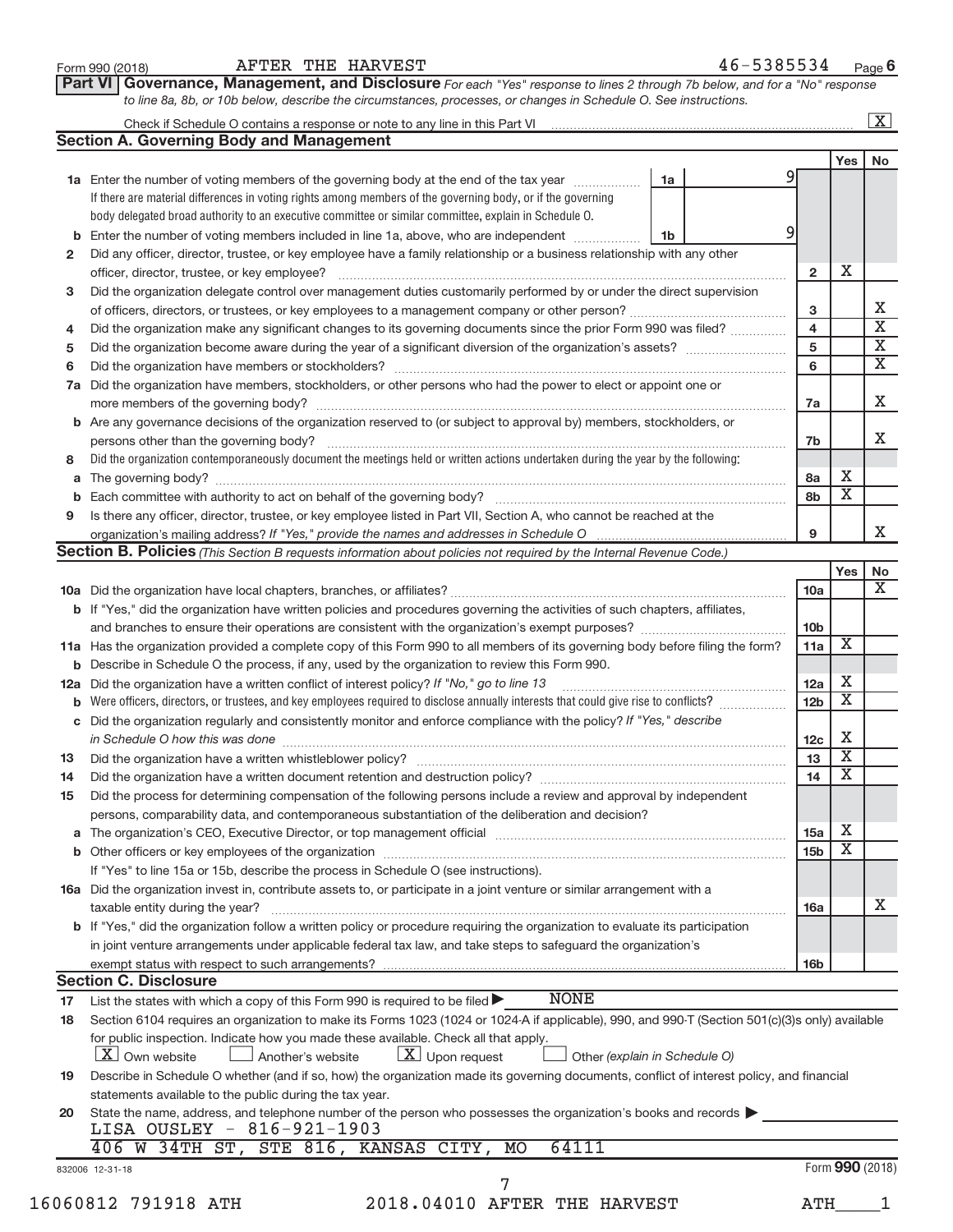-

| Part VII Compensation of Officers, Directors, Trustees, Key Employees, Highest Compensated |
|--------------------------------------------------------------------------------------------|
| <b>Employees, and Independent Contractors</b>                                              |

Check if Schedule O contains a response or note to any line in this Part VII

**Section A. Officers, Directors, Trustees, Key Employees, and Highest Compensated Employees**

**1a** Complete this table for all persons required to be listed. Report compensation for the calendar year ending with or within the organization's tax year.

● List all of the organization's current officers, directors, trustees (whether individuals or organizations), regardless of amount of compensation. Enter -0- in columns (D), (E), and (F) if no compensation was paid.

**•** List all of the organization's current key employees, if any. See instructions for definition of "key employee."

**Examber 1** Current Lightest compensated employees (other than an officer, director, trustee, or key employee) who received reportable compensation (Box 5 of Form W-2 and/or Box 7 of Form 1099-MISC) of more than \$100,000 from the organization and any related organizations.

● List all of the organization's former officers, key employees, and highest compensated employees who received more than \$100,000 of reportable compensation from the organization and any related organizations.

**•** List all of the organization's former directors or trustees that received, in the capacity as a former director or trustee of the organization, more than \$10,000 of reportable compensation from the organization and any related organizations.

List persons in the following order: individual trustees or directors; institutional trustees; officers; key employees; highest compensated employees; and former such persons.

Check this box if neither the organization nor any related organization compensated any current officer, director, or trustee. -

| (A)                     | (B)                    |                                |                                                                  |             | (C)          |                                 |        | (D)                 |                                                                                                                                     | (F)                      |
|-------------------------|------------------------|--------------------------------|------------------------------------------------------------------|-------------|--------------|---------------------------------|--------|---------------------|-------------------------------------------------------------------------------------------------------------------------------------|--------------------------|
| Name and Title          | Average                |                                | (do not check more than one                                      | Position    |              |                                 |        | Reportable          | Reportable                                                                                                                          | Estimated                |
|                         | hours per              |                                | box, unless person is both an<br>officer and a director/trustee) |             |              |                                 |        | compensation        |                                                                                                                                     | amount of                |
|                         | week                   |                                |                                                                  |             |              |                                 |        | from                | (E)<br>compensation<br>from related<br>organizations<br>(W-2/1099-MISC)<br>0.<br>0.<br>0.<br>0.<br>0.<br>0.<br>0.<br>0.<br>0.<br>0. | other                    |
|                         | (list any<br>hours for |                                |                                                                  |             |              |                                 |        | the<br>organization |                                                                                                                                     | compensation<br>from the |
|                         | related                |                                |                                                                  |             |              |                                 |        | (W-2/1099-MISC)     |                                                                                                                                     | organization             |
|                         | organizations          |                                |                                                                  |             |              |                                 |        |                     |                                                                                                                                     | and related              |
|                         | below                  | Individual trustee or director | Institutional trustee                                            |             | Key employee | Highest compensated<br>employee |        |                     |                                                                                                                                     | organizations            |
|                         | line)                  |                                |                                                                  | Officer     |              |                                 | Former |                     |                                                                                                                                     |                          |
| SALLY LUCK<br>(1)       | 1.00                   |                                |                                                                  |             |              |                                 |        |                     |                                                                                                                                     |                          |
| <b>BOARD MEMBER</b>     |                        | X                              |                                                                  |             |              |                                 |        | 0.                  |                                                                                                                                     | $0$ .                    |
| (2)<br>MATT MERRILL     | 2.00                   |                                |                                                                  |             |              |                                 |        |                     |                                                                                                                                     |                          |
| <b>BOARD MEMBER</b>     |                        | X                              |                                                                  |             |              |                                 |        | 0.                  |                                                                                                                                     | $0$ .                    |
| JIM MERRILL<br>(3)      | 1.50                   |                                |                                                                  |             |              |                                 |        |                     |                                                                                                                                     |                          |
| <b>BOARD MEMBER</b>     |                        | X                              |                                                                  |             |              |                                 |        | 0.                  |                                                                                                                                     | $0$ .                    |
| (4)<br>CHRISTINA MARTIN | 2.00                   |                                |                                                                  |             |              |                                 |        |                     |                                                                                                                                     |                          |
| PRESIDENT-ELECT         |                        | X                              |                                                                  | $\mathbf X$ |              |                                 |        | 0.                  |                                                                                                                                     | 0.                       |
| LISA OUSLEY<br>(5)      | 50.00                  |                                |                                                                  |             |              |                                 |        |                     |                                                                                                                                     |                          |
| EXECUTIVE DIRECTOR      |                        | $\mathbf X$                    |                                                                  | $\mathbf X$ |              |                                 |        | 73,868.             |                                                                                                                                     | 20,089.                  |
| (6)<br>RYAN CHIAVERINI  | 2.00                   |                                |                                                                  |             |              |                                 |        |                     |                                                                                                                                     |                          |
| TREASURER               |                        | X                              |                                                                  | $\mathbf X$ |              |                                 |        | 0.                  |                                                                                                                                     | $0$ .                    |
| (7) VICKIE HARRIS       | 1.50                   |                                |                                                                  |             |              |                                 |        |                     |                                                                                                                                     |                          |
| <b>SECRETARY</b>        |                        | $\mathbf X$                    |                                                                  | $\mathbf X$ |              |                                 |        | 0.                  |                                                                                                                                     | $0$ .                    |
| KELLY SCHWALBE<br>(8)   | 2.50                   |                                |                                                                  |             |              |                                 |        |                     |                                                                                                                                     |                          |
| PRESIDENT               |                        | $\mathbf X$                    |                                                                  | $\mathbf X$ |              |                                 |        | 0.                  |                                                                                                                                     | $0$ .                    |
| MARY DEES<br>(9)        | 1.00                   |                                |                                                                  |             |              |                                 |        |                     |                                                                                                                                     |                          |
| <b>BOARD MEMBER</b>     |                        | $\mathbf X$                    |                                                                  |             |              |                                 |        | 0.                  |                                                                                                                                     | $\boldsymbol{0}$ .       |
| (10) DEANNA DIEBOLT     | 2.00                   |                                |                                                                  |             |              |                                 |        |                     |                                                                                                                                     |                          |
| <b>BOARD MEMBER</b>     |                        | $\mathbf X$                    |                                                                  |             |              |                                 |        | 0.                  |                                                                                                                                     | $0$ .                    |
|                         |                        |                                |                                                                  |             |              |                                 |        |                     |                                                                                                                                     |                          |
|                         |                        |                                |                                                                  |             |              |                                 |        |                     |                                                                                                                                     |                          |
|                         |                        |                                |                                                                  |             |              |                                 |        |                     |                                                                                                                                     |                          |
|                         |                        |                                |                                                                  |             |              |                                 |        |                     |                                                                                                                                     |                          |
|                         |                        |                                |                                                                  |             |              |                                 |        |                     |                                                                                                                                     |                          |
|                         |                        |                                |                                                                  |             |              |                                 |        |                     |                                                                                                                                     |                          |
|                         |                        |                                |                                                                  |             |              |                                 |        |                     |                                                                                                                                     |                          |
|                         |                        |                                |                                                                  |             |              |                                 |        |                     |                                                                                                                                     |                          |
|                         |                        |                                |                                                                  |             |              |                                 |        |                     |                                                                                                                                     |                          |
|                         |                        |                                |                                                                  |             |              |                                 |        |                     |                                                                                                                                     |                          |
|                         |                        |                                |                                                                  |             |              |                                 |        |                     |                                                                                                                                     |                          |
|                         |                        |                                |                                                                  |             |              |                                 |        |                     |                                                                                                                                     |                          |
|                         |                        |                                |                                                                  |             |              |                                 |        |                     |                                                                                                                                     |                          |
|                         |                        |                                |                                                                  |             |              |                                 |        |                     |                                                                                                                                     |                          |

832007 12-31-18

Form **990** (2018)

8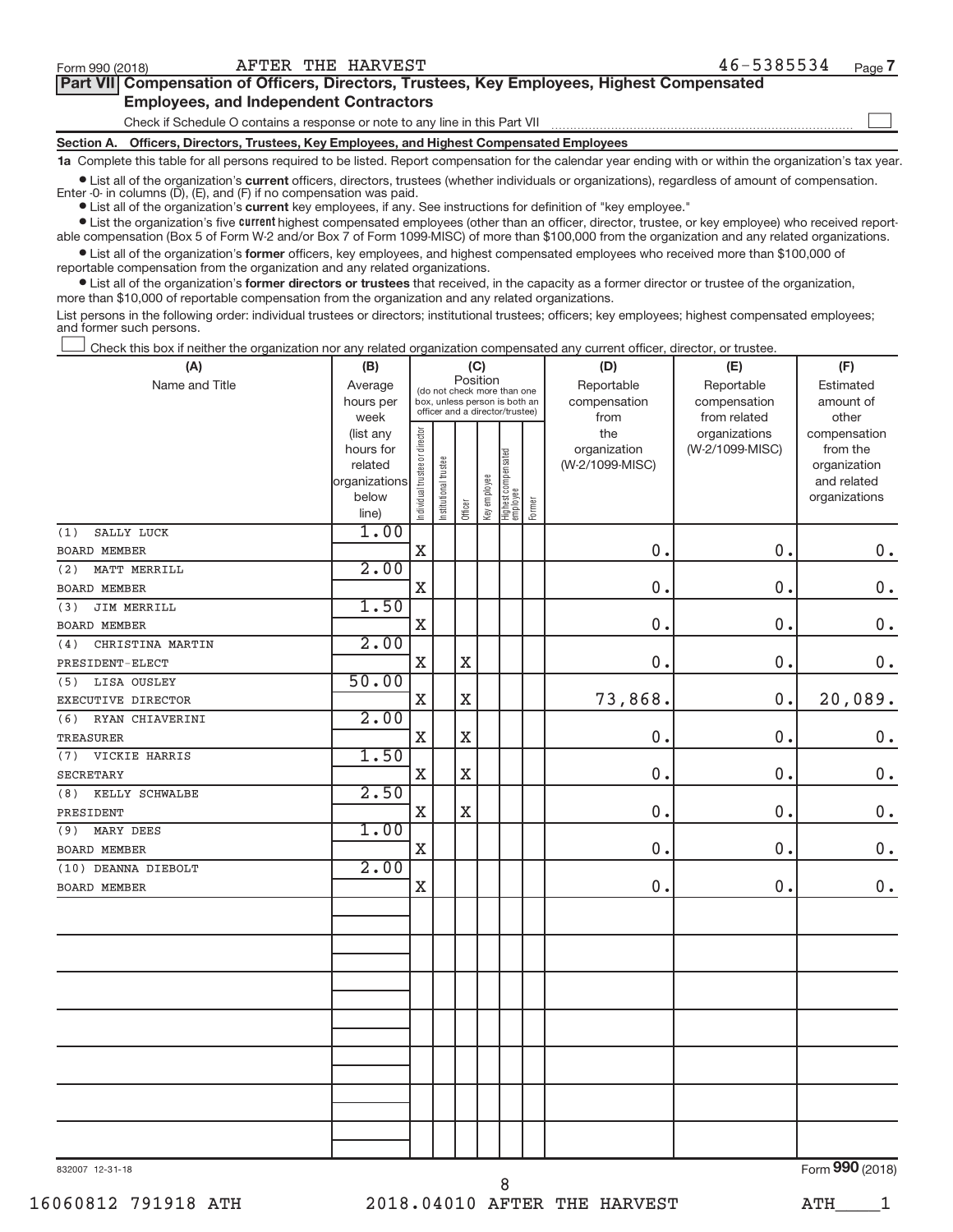|              | Form 990 (2018)                                                                                                                                                                                                                                                        |  | <b>AFTER THE HARVEST</b> |  |             |                                                                                                                                                                                                                                                                                                             |              |   |        |                             | 46-5385534                                                                            |                        |                 |                                                                                                   | Page 8                      |
|--------------|------------------------------------------------------------------------------------------------------------------------------------------------------------------------------------------------------------------------------------------------------------------------|--|--------------------------|--|-------------|-------------------------------------------------------------------------------------------------------------------------------------------------------------------------------------------------------------------------------------------------------------------------------------------------------------|--------------|---|--------|-----------------------------|---------------------------------------------------------------------------------------|------------------------|-----------------|---------------------------------------------------------------------------------------------------|-----------------------------|
|              | <b>Part VII</b><br>Section A. Officers, Directors, Trustees, Key Employees, and Highest Compensated Employees (continued)                                                                                                                                              |  |                          |  |             |                                                                                                                                                                                                                                                                                                             |              |   |        |                             |                                                                                       |                        |                 |                                                                                                   |                             |
|              | (B)<br>(A)<br>Average<br>Name and title<br>hours per<br>week<br>(list any<br>hours for<br>related<br>organizations<br>below                                                                                                                                            |  |                          |  |             | (C)<br>(D)<br>Position<br>Reportable<br>(do not check more than one<br>compensation<br>box, unless person is both an<br>officer and a director/trustee)<br>from<br>Individual trustee or director<br>the<br>organization<br>  Highest compensated<br>  employee<br>Institutional trustee<br>(W-2/1099-MISC) |              |   |        |                             | (E)<br>Reportable<br>compensation<br>from related<br>organizations<br>(W-2/1099-MISC) |                        |                 | (F)<br>Estimated<br>amount of<br>other<br>compensation<br>from the<br>organization<br>and related |                             |
|              |                                                                                                                                                                                                                                                                        |  | line)                    |  |             | Officer                                                                                                                                                                                                                                                                                                     | key employee |   | Former |                             |                                                                                       |                        |                 | organizations                                                                                     |                             |
|              |                                                                                                                                                                                                                                                                        |  |                          |  |             |                                                                                                                                                                                                                                                                                                             |              |   |        |                             |                                                                                       |                        |                 |                                                                                                   |                             |
|              |                                                                                                                                                                                                                                                                        |  |                          |  |             |                                                                                                                                                                                                                                                                                                             |              |   |        |                             |                                                                                       |                        |                 |                                                                                                   |                             |
|              |                                                                                                                                                                                                                                                                        |  |                          |  |             |                                                                                                                                                                                                                                                                                                             |              |   |        |                             |                                                                                       |                        |                 |                                                                                                   |                             |
|              |                                                                                                                                                                                                                                                                        |  |                          |  |             |                                                                                                                                                                                                                                                                                                             |              |   |        |                             |                                                                                       |                        |                 |                                                                                                   |                             |
|              |                                                                                                                                                                                                                                                                        |  |                          |  |             |                                                                                                                                                                                                                                                                                                             |              |   |        |                             |                                                                                       |                        |                 |                                                                                                   |                             |
|              |                                                                                                                                                                                                                                                                        |  |                          |  |             |                                                                                                                                                                                                                                                                                                             |              |   |        |                             |                                                                                       |                        |                 |                                                                                                   |                             |
|              |                                                                                                                                                                                                                                                                        |  |                          |  |             |                                                                                                                                                                                                                                                                                                             |              |   |        |                             |                                                                                       |                        |                 |                                                                                                   |                             |
|              |                                                                                                                                                                                                                                                                        |  |                          |  |             |                                                                                                                                                                                                                                                                                                             |              |   |        |                             |                                                                                       |                        |                 |                                                                                                   |                             |
|              |                                                                                                                                                                                                                                                                        |  |                          |  |             |                                                                                                                                                                                                                                                                                                             |              |   |        |                             |                                                                                       |                        |                 |                                                                                                   |                             |
|              |                                                                                                                                                                                                                                                                        |  |                          |  |             |                                                                                                                                                                                                                                                                                                             |              |   |        | 73,868.                     |                                                                                       | 0.                     |                 |                                                                                                   | 20,089.                     |
|              | c Total from continuation sheets to Part VII, Section A [11, 11, 2010]                                                                                                                                                                                                 |  |                          |  |             |                                                                                                                                                                                                                                                                                                             |              |   |        | $\overline{0}$ .<br>73,868. |                                                                                       | $\overline{0}$ .<br>σ. |                 |                                                                                                   | $\overline{0}$ .<br>20,089. |
| $\mathbf{2}$ | Total number of individuals (including but not limited to those listed above) who received more than \$100,000 of reportable                                                                                                                                           |  |                          |  |             |                                                                                                                                                                                                                                                                                                             |              |   |        |                             |                                                                                       |                        |                 |                                                                                                   |                             |
|              | compensation from the organization $\blacktriangleright$                                                                                                                                                                                                               |  |                          |  |             |                                                                                                                                                                                                                                                                                                             |              |   |        |                             |                                                                                       |                        |                 | Yes                                                                                               | 0<br><b>No</b>              |
| з            | Did the organization list any former officer, director, or trustee, key employee, or highest compensated employee on                                                                                                                                                   |  |                          |  |             |                                                                                                                                                                                                                                                                                                             |              |   |        |                             |                                                                                       |                        |                 |                                                                                                   |                             |
| 4            | line 1a? If "Yes," complete Schedule J for such individual manufacture content to the set of the set of the schedule J for such individual<br>For any individual listed on line 1a, is the sum of reportable compensation and other compensation from the organization |  |                          |  |             |                                                                                                                                                                                                                                                                                                             |              |   |        |                             |                                                                                       |                        | 3               |                                                                                                   | Х                           |
| 5            | Did any person listed on line 1a receive or accrue compensation from any unrelated organization or individual for services                                                                                                                                             |  |                          |  |             |                                                                                                                                                                                                                                                                                                             |              |   |        |                             |                                                                                       |                        | 4               |                                                                                                   | Х                           |
|              | <b>Section B. Independent Contractors</b>                                                                                                                                                                                                                              |  |                          |  |             |                                                                                                                                                                                                                                                                                                             |              |   |        |                             |                                                                                       |                        | 5               |                                                                                                   | Χ                           |
| 1            | Complete this table for your five highest compensated independent contractors that received more than \$100,000 of compensation from<br>the organization. Report compensation for the calendar year ending with or within the organization's tax year.                 |  |                          |  |             |                                                                                                                                                                                                                                                                                                             |              |   |        |                             |                                                                                       |                        |                 |                                                                                                   |                             |
|              | (A)                                                                                                                                                                                                                                                                    |  |                          |  |             |                                                                                                                                                                                                                                                                                                             |              |   |        | (B)                         |                                                                                       |                        | (C)             |                                                                                                   |                             |
|              | Name and business address                                                                                                                                                                                                                                              |  |                          |  | <b>NONE</b> |                                                                                                                                                                                                                                                                                                             |              |   |        | Description of services     |                                                                                       |                        | Compensation    |                                                                                                   |                             |
|              |                                                                                                                                                                                                                                                                        |  |                          |  |             |                                                                                                                                                                                                                                                                                                             |              |   |        |                             |                                                                                       |                        |                 |                                                                                                   |                             |
|              |                                                                                                                                                                                                                                                                        |  |                          |  |             |                                                                                                                                                                                                                                                                                                             |              |   |        |                             |                                                                                       |                        |                 |                                                                                                   |                             |
|              |                                                                                                                                                                                                                                                                        |  |                          |  |             |                                                                                                                                                                                                                                                                                                             |              |   |        |                             |                                                                                       |                        |                 |                                                                                                   |                             |
|              |                                                                                                                                                                                                                                                                        |  |                          |  |             |                                                                                                                                                                                                                                                                                                             |              |   |        |                             |                                                                                       |                        |                 |                                                                                                   |                             |
|              |                                                                                                                                                                                                                                                                        |  |                          |  |             |                                                                                                                                                                                                                                                                                                             |              |   |        |                             |                                                                                       |                        |                 |                                                                                                   |                             |
| $\mathbf{2}$ | Total number of independent contractors (including but not limited to those listed above) who received more than<br>\$100,000 of compensation from the organization                                                                                                    |  |                          |  |             |                                                                                                                                                                                                                                                                                                             |              | 0 |        |                             |                                                                                       |                        |                 |                                                                                                   |                             |
|              |                                                                                                                                                                                                                                                                        |  |                          |  |             |                                                                                                                                                                                                                                                                                                             |              |   |        |                             |                                                                                       |                        | Form 990 (2018) |                                                                                                   |                             |

832008 12-31-18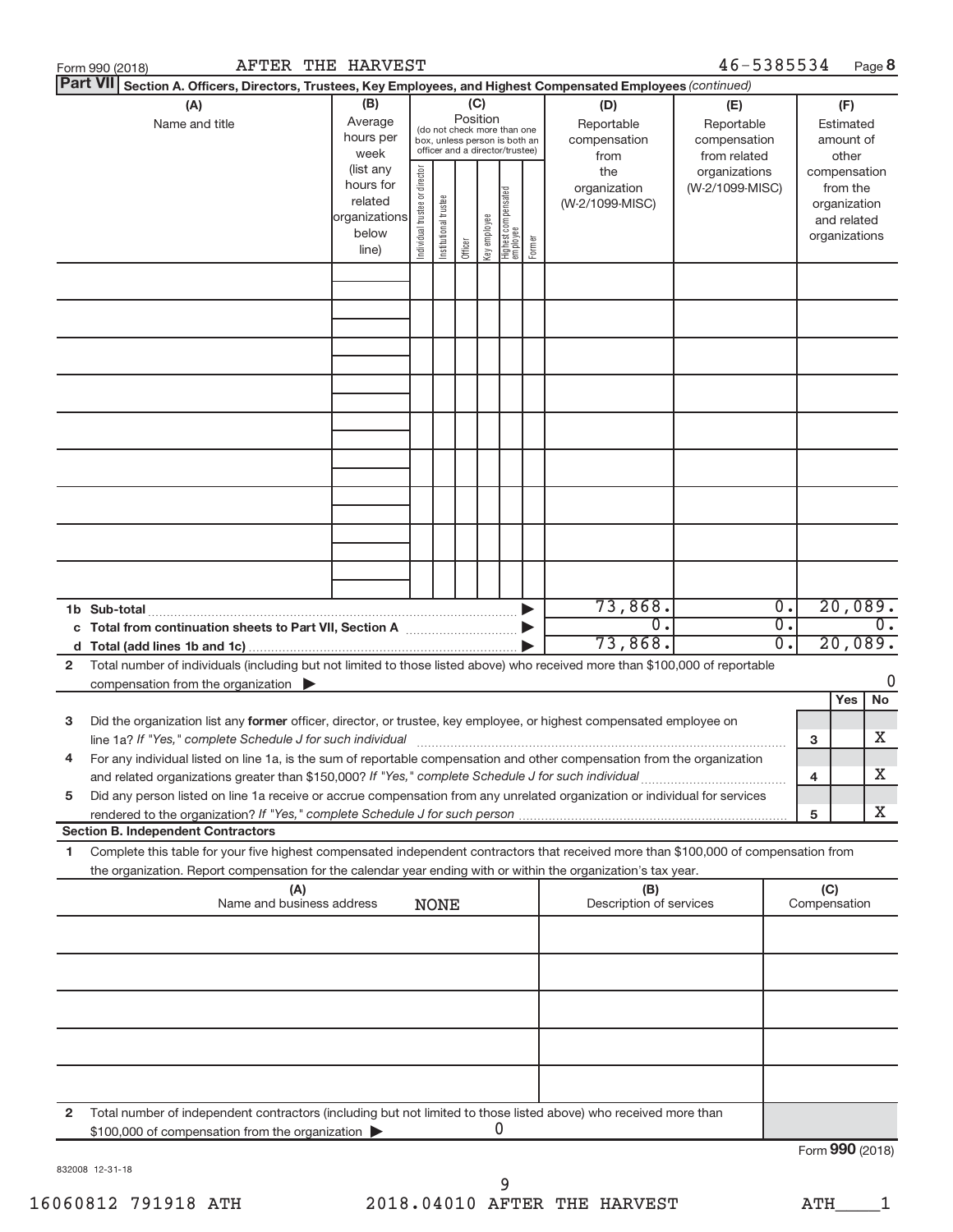| (B)<br>(C)<br>(A)<br>Related or<br>Unrelated<br>Total revenue<br>exempt function<br>business<br>revenue<br>revenue<br>Contributions, Gifts, Grants<br>and Other Similar Amounts<br>1a<br>1 a Federated campaigns<br>1 <sub>b</sub><br>28,785.<br>1 <sub>c</sub><br>1 <sub>d</sub><br>d Related organizations<br>1e<br>e Government grants (contributions)<br>f All other contributions, gifts, grants, and<br>$1$ + $2$ , 468, 752.<br>similar amounts not included above<br>1,859,029.<br><b>g</b> Noncash contributions included in lines 1a-1f: \$<br>$\triangleright$ 2,497,537.<br><b>Business Code</b><br>Program Service<br>Revenue<br>2a<br>the control of the control of the control of the control of the control of the control of<br>b<br>the control of the control of the control of the control of the control of the control of<br>с<br>the control of the control of the control of the control of the control of the control of<br>d<br>the control of the control of the control of the control of the control of<br>е<br>Investment income (including dividends, interest, and<br>3<br>▶<br>Income from investment of tax-exempt bond proceeds<br>4<br>5<br>(i) Real<br>(ii) Personal<br><b>6 a</b> Gross rents<br>Less: rental expenses<br><b>c</b> Rental income or (loss) $\ldots$<br>(i) Securities<br>7 a Gross amount from sales of<br>(ii) Other<br>assets other than inventory<br><b>b</b> Less: cost or other basis<br>and sales expenses<br>8 a Gross income from fundraising events (not<br><b>Other Revenue</b><br>28,785. <sub>of</sub><br>including \$<br>contributions reported on line 1c). See<br>5,080.<br>11,905.<br>c Net income or (loss) from fundraising events<br>9 a Gross income from gaming activities. See<br>c Net income or (loss) from gaming activities<br>$\blacktriangleright$<br>10 a Gross sales of inventory, less returns<br>$\mathbf b$<br>c Net income or (loss) from sales of inventory<br><b>Business Code</b><br>Miscellaneous Revenue |                                                             |  |  | <b>Statement of Revenue</b> | <b>Part VIII</b> |  |
|-------------------------------------------------------------------------------------------------------------------------------------------------------------------------------------------------------------------------------------------------------------------------------------------------------------------------------------------------------------------------------------------------------------------------------------------------------------------------------------------------------------------------------------------------------------------------------------------------------------------------------------------------------------------------------------------------------------------------------------------------------------------------------------------------------------------------------------------------------------------------------------------------------------------------------------------------------------------------------------------------------------------------------------------------------------------------------------------------------------------------------------------------------------------------------------------------------------------------------------------------------------------------------------------------------------------------------------------------------------------------------------------------------------------------------------------------------------------------------------------------------------------------------------------------------------------------------------------------------------------------------------------------------------------------------------------------------------------------------------------------------------------------------------------------------------------------------------------------------------------------------------------------------------------------------------------------------------------------------------------------------|-------------------------------------------------------------|--|--|-----------------------------|------------------|--|
|                                                                                                                                                                                                                                                                                                                                                                                                                                                                                                                                                                                                                                                                                                                                                                                                                                                                                                                                                                                                                                                                                                                                                                                                                                                                                                                                                                                                                                                                                                                                                                                                                                                                                                                                                                                                                                                                                                                                                                                                       |                                                             |  |  |                             |                  |  |
|                                                                                                                                                                                                                                                                                                                                                                                                                                                                                                                                                                                                                                                                                                                                                                                                                                                                                                                                                                                                                                                                                                                                                                                                                                                                                                                                                                                                                                                                                                                                                                                                                                                                                                                                                                                                                                                                                                                                                                                                       | Revenue excluded<br>from tax under<br>sections<br>512 - 514 |  |  |                             |                  |  |
|                                                                                                                                                                                                                                                                                                                                                                                                                                                                                                                                                                                                                                                                                                                                                                                                                                                                                                                                                                                                                                                                                                                                                                                                                                                                                                                                                                                                                                                                                                                                                                                                                                                                                                                                                                                                                                                                                                                                                                                                       |                                                             |  |  |                             |                  |  |
|                                                                                                                                                                                                                                                                                                                                                                                                                                                                                                                                                                                                                                                                                                                                                                                                                                                                                                                                                                                                                                                                                                                                                                                                                                                                                                                                                                                                                                                                                                                                                                                                                                                                                                                                                                                                                                                                                                                                                                                                       |                                                             |  |  |                             |                  |  |
|                                                                                                                                                                                                                                                                                                                                                                                                                                                                                                                                                                                                                                                                                                                                                                                                                                                                                                                                                                                                                                                                                                                                                                                                                                                                                                                                                                                                                                                                                                                                                                                                                                                                                                                                                                                                                                                                                                                                                                                                       |                                                             |  |  |                             |                  |  |
|                                                                                                                                                                                                                                                                                                                                                                                                                                                                                                                                                                                                                                                                                                                                                                                                                                                                                                                                                                                                                                                                                                                                                                                                                                                                                                                                                                                                                                                                                                                                                                                                                                                                                                                                                                                                                                                                                                                                                                                                       |                                                             |  |  |                             |                  |  |
|                                                                                                                                                                                                                                                                                                                                                                                                                                                                                                                                                                                                                                                                                                                                                                                                                                                                                                                                                                                                                                                                                                                                                                                                                                                                                                                                                                                                                                                                                                                                                                                                                                                                                                                                                                                                                                                                                                                                                                                                       |                                                             |  |  |                             |                  |  |
|                                                                                                                                                                                                                                                                                                                                                                                                                                                                                                                                                                                                                                                                                                                                                                                                                                                                                                                                                                                                                                                                                                                                                                                                                                                                                                                                                                                                                                                                                                                                                                                                                                                                                                                                                                                                                                                                                                                                                                                                       |                                                             |  |  |                             |                  |  |
|                                                                                                                                                                                                                                                                                                                                                                                                                                                                                                                                                                                                                                                                                                                                                                                                                                                                                                                                                                                                                                                                                                                                                                                                                                                                                                                                                                                                                                                                                                                                                                                                                                                                                                                                                                                                                                                                                                                                                                                                       |                                                             |  |  |                             |                  |  |
|                                                                                                                                                                                                                                                                                                                                                                                                                                                                                                                                                                                                                                                                                                                                                                                                                                                                                                                                                                                                                                                                                                                                                                                                                                                                                                                                                                                                                                                                                                                                                                                                                                                                                                                                                                                                                                                                                                                                                                                                       |                                                             |  |  |                             |                  |  |
|                                                                                                                                                                                                                                                                                                                                                                                                                                                                                                                                                                                                                                                                                                                                                                                                                                                                                                                                                                                                                                                                                                                                                                                                                                                                                                                                                                                                                                                                                                                                                                                                                                                                                                                                                                                                                                                                                                                                                                                                       | 11,905.                                                     |  |  |                             |                  |  |
|                                                                                                                                                                                                                                                                                                                                                                                                                                                                                                                                                                                                                                                                                                                                                                                                                                                                                                                                                                                                                                                                                                                                                                                                                                                                                                                                                                                                                                                                                                                                                                                                                                                                                                                                                                                                                                                                                                                                                                                                       |                                                             |  |  |                             |                  |  |
|                                                                                                                                                                                                                                                                                                                                                                                                                                                                                                                                                                                                                                                                                                                                                                                                                                                                                                                                                                                                                                                                                                                                                                                                                                                                                                                                                                                                                                                                                                                                                                                                                                                                                                                                                                                                                                                                                                                                                                                                       |                                                             |  |  |                             |                  |  |
|                                                                                                                                                                                                                                                                                                                                                                                                                                                                                                                                                                                                                                                                                                                                                                                                                                                                                                                                                                                                                                                                                                                                                                                                                                                                                                                                                                                                                                                                                                                                                                                                                                                                                                                                                                                                                                                                                                                                                                                                       |                                                             |  |  |                             |                  |  |
|                                                                                                                                                                                                                                                                                                                                                                                                                                                                                                                                                                                                                                                                                                                                                                                                                                                                                                                                                                                                                                                                                                                                                                                                                                                                                                                                                                                                                                                                                                                                                                                                                                                                                                                                                                                                                                                                                                                                                                                                       |                                                             |  |  |                             |                  |  |
| 11 a                                                                                                                                                                                                                                                                                                                                                                                                                                                                                                                                                                                                                                                                                                                                                                                                                                                                                                                                                                                                                                                                                                                                                                                                                                                                                                                                                                                                                                                                                                                                                                                                                                                                                                                                                                                                                                                                                                                                                                                                  |                                                             |  |  |                             |                  |  |
| the control of the control of the control of the control of<br>b                                                                                                                                                                                                                                                                                                                                                                                                                                                                                                                                                                                                                                                                                                                                                                                                                                                                                                                                                                                                                                                                                                                                                                                                                                                                                                                                                                                                                                                                                                                                                                                                                                                                                                                                                                                                                                                                                                                                      |                                                             |  |  |                             |                  |  |
| с<br><u> 1989 - Johann John Stein, mars an deus Amerikaansk kommunister (</u>                                                                                                                                                                                                                                                                                                                                                                                                                                                                                                                                                                                                                                                                                                                                                                                                                                                                                                                                                                                                                                                                                                                                                                                                                                                                                                                                                                                                                                                                                                                                                                                                                                                                                                                                                                                                                                                                                                                         |                                                             |  |  |                             |                  |  |
|                                                                                                                                                                                                                                                                                                                                                                                                                                                                                                                                                                                                                                                                                                                                                                                                                                                                                                                                                                                                                                                                                                                                                                                                                                                                                                                                                                                                                                                                                                                                                                                                                                                                                                                                                                                                                                                                                                                                                                                                       |                                                             |  |  |                             |                  |  |
|                                                                                                                                                                                                                                                                                                                                                                                                                                                                                                                                                                                                                                                                                                                                                                                                                                                                                                                                                                                                                                                                                                                                                                                                                                                                                                                                                                                                                                                                                                                                                                                                                                                                                                                                                                                                                                                                                                                                                                                                       |                                                             |  |  |                             |                  |  |
| 2,509,442.<br>$\overline{0}$ .<br>$\overline{0}$ .<br>12                                                                                                                                                                                                                                                                                                                                                                                                                                                                                                                                                                                                                                                                                                                                                                                                                                                                                                                                                                                                                                                                                                                                                                                                                                                                                                                                                                                                                                                                                                                                                                                                                                                                                                                                                                                                                                                                                                                                              | 11,905.<br>Form 990 (2018)                                  |  |  |                             |                  |  |

832009 12-31-18

16060812 791918 ATH 2018.04010 AFTER THE HARVEST ATH\_\_\_\_1 10

Form 990 (2018)  $\begin{array}{cccc} \text{AFTER} & \text{THE} & \text{HARYEST} \end{array}$   $\begin{array}{cccc} 46-5385534 & \text{Page} \end{array}$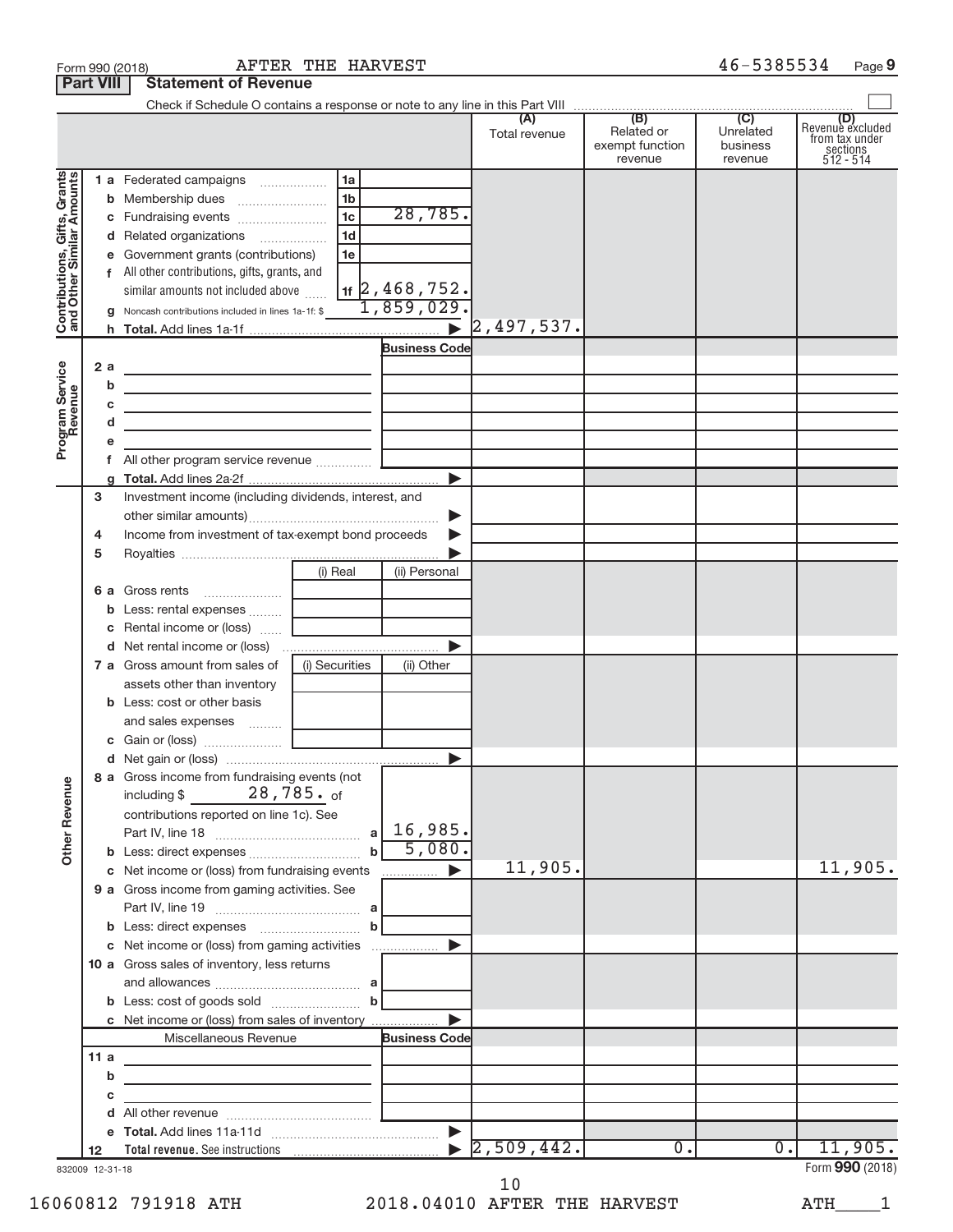Form 990 (2018)  $\begin{array}{cccccccccc} \text{AFTER} & \text{THE} & \text{HARYEST} & \text{AFTER} & \text{BFR} & \text{BFR} & \text{BFR} & \text{BFR} & \text{AFR} & \text{AFR} & \text{BFR} & \text{AFR} & \text{BFR} & \text{AFR} & \text{BFR} & \text{BFR} & \text{BFR} & \text{BFR} & \text{AFR} & \text{BFR} & \text{BFR} & \text{BFR} & \text{BFR} & \text{BFR} & \text{BFR} & \text{BFR} & \text{BFR} & \text{B$ 

**Part IX Statement of Functional Expenses**

*Section 501(c)(3) and 501(c)(4) organizations must complete all columns. All other organizations must complete column (A).*

|          | Do not include amounts reported on lines 6b,                                                             | (A)            | (B)             |                                    | (D)         |
|----------|----------------------------------------------------------------------------------------------------------|----------------|-----------------|------------------------------------|-------------|
|          | 7b, 8b, 9b, and 10b of Part VIII.                                                                        | Total expenses | Program service | Management and<br>general expenses | Fundraising |
|          |                                                                                                          |                | expenses        |                                    | expenses    |
| 1.       | Grants and other assistance to domestic organizations                                                    |                |                 |                                    |             |
|          | and domestic governments. See Part IV, line 21                                                           | 1,859,029.     | 1,859,029.      |                                    |             |
| 2        | Grants and other assistance to domestic                                                                  |                |                 |                                    |             |
|          | individuals. See Part IV, line 22                                                                        |                |                 |                                    |             |
| 3        | Grants and other assistance to foreign                                                                   |                |                 |                                    |             |
|          | organizations, foreign governments, and foreign                                                          |                |                 |                                    |             |
|          | individuals. See Part IV, lines 15 and 16                                                                |                |                 |                                    |             |
| 4        | Benefits paid to or for members                                                                          |                |                 |                                    |             |
| 5        | Compensation of current officers, directors,                                                             |                |                 |                                    |             |
|          |                                                                                                          | 93,957.        | 37,583.         | 34,764.                            | 21,610.     |
|          | Compensation not included above, to disqualified                                                         |                |                 |                                    |             |
| 6        |                                                                                                          |                |                 |                                    |             |
|          | persons (as defined under section 4958(f)(1)) and                                                        |                |                 |                                    |             |
|          | persons described in section 4958(c)(3)(B)                                                               |                |                 |                                    |             |
| 7        |                                                                                                          | 191,763.       | 105,960.        | 54, 335.                           | 31,468.     |
| 8        | Pension plan accruals and contributions (include                                                         |                |                 |                                    |             |
|          | section 401(k) and 403(b) employer contributions)                                                        | 3,718.         | 1,979.          | 1,101.                             | 638.        |
| 9        |                                                                                                          | 45,535.        | 24,205.         | 14,503.                            | 6,827.      |
| 10       |                                                                                                          | 22,680.        | 11,816.         | 6,712.                             | 4,152.      |
| 11       | Fees for services (non-employees):                                                                       |                |                 |                                    |             |
|          |                                                                                                          |                |                 |                                    |             |
| b        |                                                                                                          |                |                 |                                    |             |
| c        |                                                                                                          | 16, 117.       |                 | 16, 117.                           |             |
|          |                                                                                                          |                |                 |                                    |             |
| d        |                                                                                                          |                |                 |                                    |             |
| e        | Professional fundraising services. See Part IV, line 17                                                  |                |                 |                                    |             |
| f        | Investment management fees                                                                               |                |                 |                                    |             |
| a        | Other. (If line 11g amount exceeds 10% of line 25,                                                       |                |                 |                                    |             |
|          | column (A) amount, list line 11g expenses on Sch O.)                                                     | 92, 171.       | 7,195.          | 64,393.                            | 20,583.     |
| 12       |                                                                                                          | 3,903.         | 2,369.          |                                    | 1,534.      |
| 13       |                                                                                                          | 14,767.        | 6,647.          | 4,314.                             | 3,806.      |
| 14       |                                                                                                          | 2,412.         | 1,222.          | 746.                               | 444.        |
| 15       |                                                                                                          |                |                 |                                    |             |
| 16       |                                                                                                          | 22,499.        | 14,473.         | 4,942.                             | 3,084.      |
| 17       | Travel                                                                                                   | 2,695.         | 1,456.          | 777.                               | 462.        |
| 18       | Payments of travel or entertainment expenses                                                             |                |                 |                                    |             |
|          | for any federal, state, or local public officials                                                        |                |                 |                                    |             |
|          | Conferences, conventions, and meetings                                                                   | 1,141,         |                 | 1,141                              |             |
| 19<br>20 | Interest                                                                                                 | 386.           |                 | 386.                               |             |
|          |                                                                                                          |                |                 |                                    |             |
| 21<br>22 | Depreciation, depletion, and amortization                                                                | 9,661.         | 4,895.          | 2,989.                             | 1,777.      |
|          |                                                                                                          | 5,178.         | 1,565.          | 3,613.                             |             |
| 23       | Insurance                                                                                                |                |                 |                                    |             |
| 24       | Other expenses. Itemize expenses not covered<br>above. (List miscellaneous expenses in line 24e. If line |                |                 |                                    |             |
|          | 24e amount exceeds 10% of line 25, column (A)                                                            |                |                 |                                    |             |
|          | amount, list line 24e expenses on Schedule O.)                                                           |                |                 |                                    |             |
| a        | PACKAGING AND FREIGHT                                                                                    | 141,246.       | 141,246.        |                                    |             |
| b        | GLEANING EXPENSE                                                                                         | 9,728.         | 9,728.          |                                    |             |
| C        | FUNDRAISING AND SPECIAL                                                                                  | 7,097.         |                 |                                    | 7,097.      |
| d        | <b>MISCELLANEOUS</b>                                                                                     | 2,356.         |                 | 2,356.                             |             |
| е        | All other expenses                                                                                       | 3,857.         | 1,787.          |                                    | 2,070.      |
| 25       | Total functional expenses. Add lines 1 through 24e                                                       | 2,551,896.     | 2, 233, 155.    | 213, 189.                          | 105, 552.   |
| 26       | Joint costs. Complete this line only if the organization                                                 |                |                 |                                    |             |
|          | reported in column (B) joint costs from a combined                                                       |                |                 |                                    |             |
|          | educational campaign and fundraising solicitation.                                                       |                |                 |                                    |             |
|          | Check here<br>if following SOP 98-2 (ASC 958-720)                                                        |                |                 |                                    |             |

832010 12-31-18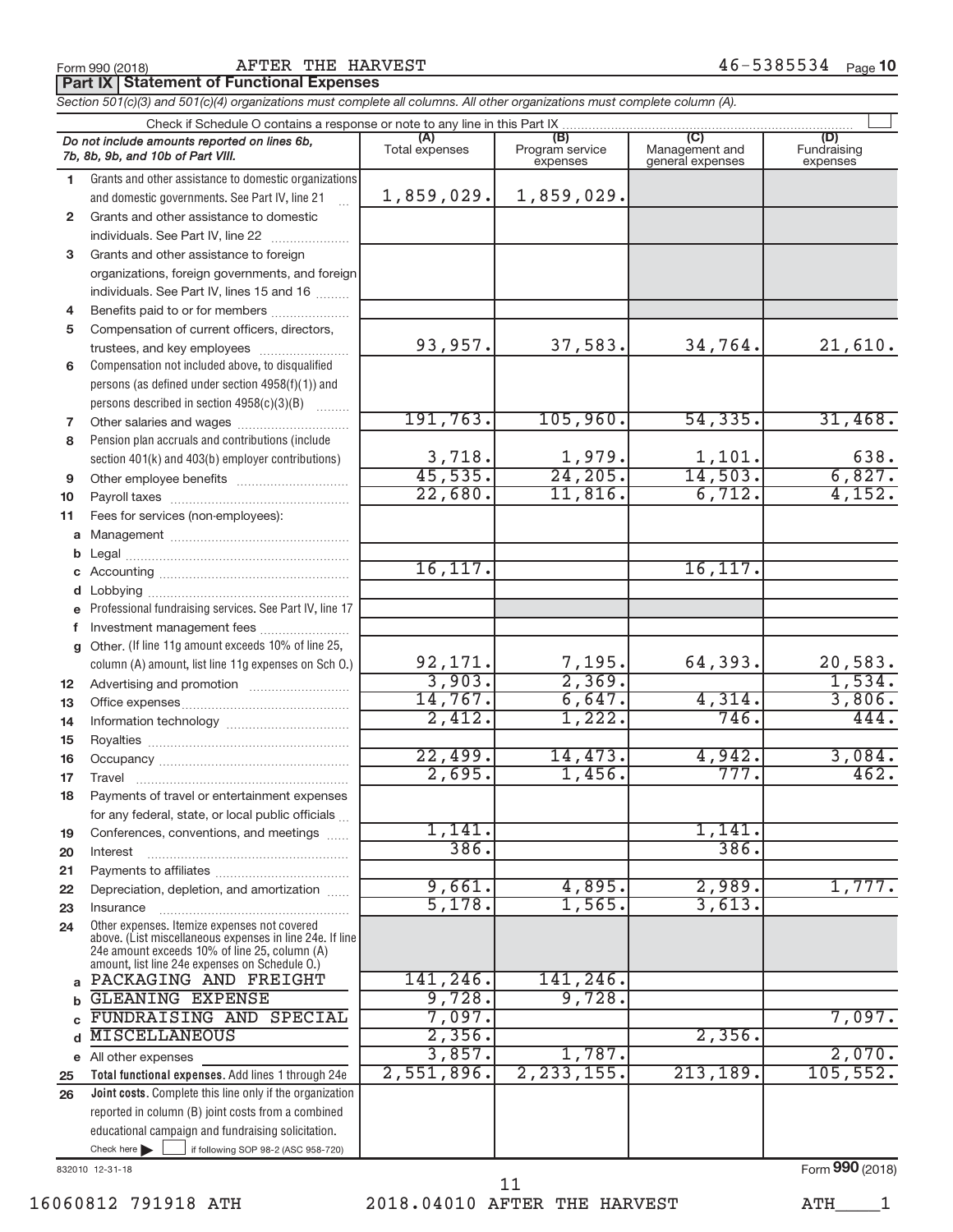Form 990 (2018)  $\begin{array}{cccc} \text{AFTER} & \text{THE} & \text{HARYEST} \end{array}$   $\begin{array}{cccc} 46-5385534 & \text{Page} \end{array}$ 

|                             |    |                                                                                                                                                                                                                                |  |                | (A)<br>Beginning of year |                         | (B)<br>End of year                              |
|-----------------------------|----|--------------------------------------------------------------------------------------------------------------------------------------------------------------------------------------------------------------------------------|--|----------------|--------------------------|-------------------------|-------------------------------------------------|
|                             | 1  |                                                                                                                                                                                                                                |  |                | 69,010.                  | $\mathbf{1}$            | 202,603.                                        |
|                             | 2  |                                                                                                                                                                                                                                |  |                |                          | $\overline{2}$          |                                                 |
|                             | 3  |                                                                                                                                                                                                                                |  |                | 359, 262.                | 3                       | 114,395.                                        |
|                             | 4  |                                                                                                                                                                                                                                |  |                | 355.                     | $\overline{\mathbf{4}}$ | 54, 139.                                        |
|                             | 5  | Loans and other receivables from current and former officers, directors,                                                                                                                                                       |  |                |                          |                         |                                                 |
|                             |    | trustees, key employees, and highest compensated employees. Complete                                                                                                                                                           |  |                |                          |                         |                                                 |
|                             |    | Part II of Schedule L                                                                                                                                                                                                          |  |                |                          | 5                       |                                                 |
|                             | 6  | Loans and other receivables from other disqualified persons (as defined under                                                                                                                                                  |  |                |                          |                         |                                                 |
|                             |    | section $4958(f)(1)$ , persons described in section $4958(c)(3)(B)$ , and contributing                                                                                                                                         |  |                |                          |                         |                                                 |
|                             |    | employers and sponsoring organizations of section 501(c)(9) voluntary                                                                                                                                                          |  |                |                          |                         |                                                 |
|                             |    | employees' beneficiary organizations (see instr). Complete Part II of Sch L                                                                                                                                                    |  |                |                          | 6                       |                                                 |
| Assets                      | 7  |                                                                                                                                                                                                                                |  | $\overline{7}$ |                          |                         |                                                 |
|                             | 8  |                                                                                                                                                                                                                                |  |                |                          | 8                       |                                                 |
|                             | 9  | Prepaid expenses and deferred charges                                                                                                                                                                                          |  |                | 5,345.                   | 9                       | 160.                                            |
|                             |    | 10a Land, buildings, and equipment: cost or other                                                                                                                                                                              |  |                |                          |                         |                                                 |
|                             |    | basis. Complete Part VI of Schedule D  10a                                                                                                                                                                                     |  | 61,617.        |                          |                         |                                                 |
|                             |    |                                                                                                                                                                                                                                |  | 28,058.        | 43,220.                  | 10 <sub>c</sub>         | 33,559.                                         |
|                             | 11 |                                                                                                                                                                                                                                |  |                |                          | 11                      |                                                 |
|                             | 12 |                                                                                                                                                                                                                                |  |                |                          | 12                      |                                                 |
|                             | 13 |                                                                                                                                                                                                                                |  | 13             |                          |                         |                                                 |
|                             | 14 | Intangible assets www.communication.com/www.communication.com/www.com/www.com/www.com/www.com/www.com/www.com/                                                                                                                 |  | 14             |                          |                         |                                                 |
|                             | 15 |                                                                                                                                                                                                                                |  |                | 1,700.                   | 15                      | 1,700.                                          |
|                             | 16 |                                                                                                                                                                                                                                |  |                | 478,892.                 | 16                      | 406,556.                                        |
|                             | 17 |                                                                                                                                                                                                                                |  |                | 138, 269.                | 17                      | 109,617.                                        |
|                             | 18 | Grants payable www.communication.com/www.communication.com/www.com/www.com/www.com/www.com/www.com/w                                                                                                                           |  | 18             |                          |                         |                                                 |
|                             | 19 | Deferred revenue manufacture contracts and contracts are contracted and contract and contract are contracted and contract are contracted and contract are contracted and contract are contracted and contract are contracted a |  | 19             |                          |                         |                                                 |
|                             | 20 |                                                                                                                                                                                                                                |  |                | 20                       |                         |                                                 |
|                             | 21 | Escrow or custodial account liability. Complete Part IV of Schedule D                                                                                                                                                          |  |                | 21                       |                         |                                                 |
|                             | 22 | Loans and other payables to current and former officers, directors, trustees,                                                                                                                                                  |  |                |                          |                         |                                                 |
| Liabilities                 |    | key employees, highest compensated employees, and disqualified persons.                                                                                                                                                        |  |                |                          |                         |                                                 |
|                             |    |                                                                                                                                                                                                                                |  |                |                          | 22                      |                                                 |
|                             | 23 | Secured mortgages and notes payable to unrelated third parties                                                                                                                                                                 |  |                |                          | 23                      |                                                 |
|                             | 24 |                                                                                                                                                                                                                                |  |                |                          | 24                      |                                                 |
|                             | 25 | Other liabilities (including federal income tax, payables to related third                                                                                                                                                     |  |                |                          |                         |                                                 |
|                             |    | parties, and other liabilities not included on lines 17-24). Complete Part X of                                                                                                                                                |  |                |                          |                         |                                                 |
|                             |    | Schedule D                                                                                                                                                                                                                     |  |                | 2,936.                   | 25                      | 1,706.                                          |
|                             | 26 |                                                                                                                                                                                                                                |  |                | 141,205.                 | 26                      | 111, 323.                                       |
|                             |    | Organizations that follow SFAS 117 (ASC 958), check here $\blacktriangleright \begin{array}{c} \boxed{X} \\ \end{array}$ and                                                                                                   |  |                |                          |                         |                                                 |
|                             |    | complete lines 27 through 29, and lines 33 and 34.                                                                                                                                                                             |  |                |                          |                         |                                                 |
|                             | 27 | Unrestricted net assets www.communication.com/                                                                                                                                                                                 |  |                | 26,727.                  | 27                      | 23,151.                                         |
|                             | 28 |                                                                                                                                                                                                                                |  |                | 310, 960.                | 28                      | 272,082.                                        |
|                             | 29 | Permanently restricted net assets                                                                                                                                                                                              |  |                |                          | 29                      |                                                 |
|                             |    | Organizations that do not follow SFAS 117 (ASC 958), check here $\blacktriangleright\Box$                                                                                                                                      |  |                |                          |                         |                                                 |
|                             |    | and complete lines 30 through 34.                                                                                                                                                                                              |  |                |                          |                         |                                                 |
|                             | 30 |                                                                                                                                                                                                                                |  |                |                          | 30                      |                                                 |
|                             | 31 | Paid-in or capital surplus, or land, building, or equipment fund                                                                                                                                                               |  |                |                          | 31                      |                                                 |
| Net Assets or Fund Balances | 32 | Retained earnings, endowment, accumulated income, or other funds                                                                                                                                                               |  |                |                          | 32                      |                                                 |
|                             | 33 |                                                                                                                                                                                                                                |  |                | 337,687.                 | 33                      | 295, 233.                                       |
|                             | 34 |                                                                                                                                                                                                                                |  |                | 478,892.                 | 34                      | 406,556.<br>$F_{\alpha r m}$ QQ $\Omega$ (2018) |

Form (2018) **990**

**Part X** | Balance Sheet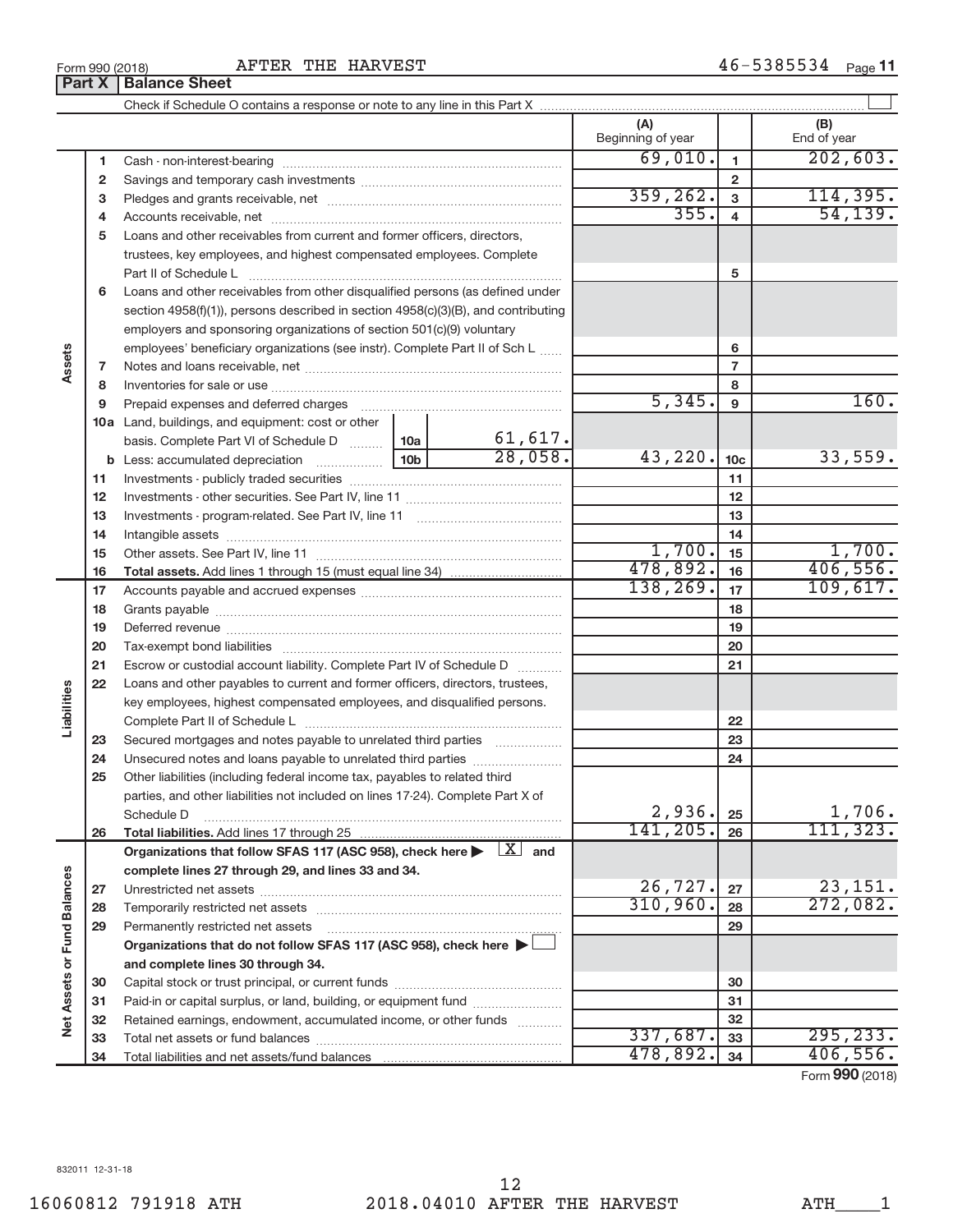|    | AFTER THE HARVEST<br>Form 990 (2018)                                                                                                                                                                                           |                         | 46-5385534 Page 12 |            |             |
|----|--------------------------------------------------------------------------------------------------------------------------------------------------------------------------------------------------------------------------------|-------------------------|--------------------|------------|-------------|
|    | Part XI   Reconciliation of Net Assets                                                                                                                                                                                         |                         |                    |            |             |
|    | Check if Schedule O contains a response or note to any line in this Part XI [11] [12] Check if Schedule O contains a response or note to any line in this Part XI                                                              |                         |                    |            |             |
|    |                                                                                                                                                                                                                                |                         |                    |            |             |
| 1  |                                                                                                                                                                                                                                | $\mathbf{1}$            | 2,509,442.         |            |             |
| 2  |                                                                                                                                                                                                                                | $\overline{2}$          | 2,551,896.         |            |             |
| 3  | Revenue less expenses. Subtract line 2 from line 1                                                                                                                                                                             | 3                       |                    |            | $-42, 454.$ |
| 4  |                                                                                                                                                                                                                                | $\overline{\mathbf{4}}$ |                    |            | 337,687.    |
| 5  | Net unrealized gains (losses) on investments [11] matter contracts and the state of the state of the state of the state of the state of the state of the state of the state of the state of the state of the state of the stat | 5                       |                    |            |             |
| 6  | Donated services and use of facilities                                                                                                                                                                                         | 6                       |                    |            |             |
| 7  | Investment expenses                                                                                                                                                                                                            | $\overline{7}$          |                    |            |             |
| 8  | Prior period adjustments                                                                                                                                                                                                       | 8                       |                    |            |             |
| 9  |                                                                                                                                                                                                                                | 9                       |                    |            | $0$ .       |
| 10 | Net assets or fund balances at end of year. Combine lines 3 through 9 (must equal Part X, line 33,                                                                                                                             |                         |                    |            |             |
|    | column (B))                                                                                                                                                                                                                    | 10 <sup>10</sup>        |                    |            | 295,233.    |
|    | Part XII Financial Statements and Reporting                                                                                                                                                                                    |                         |                    |            |             |
|    |                                                                                                                                                                                                                                |                         |                    |            |             |
|    |                                                                                                                                                                                                                                |                         |                    | <b>Yes</b> | <b>No</b>   |
| 1  | Accounting method used to prepare the Form 990: $\Box$ Cash $\Box$ Accrual $\Box$ Other                                                                                                                                        |                         |                    |            |             |
|    | If the organization changed its method of accounting from a prior year or checked "Other," explain in Schedule O.                                                                                                              |                         |                    |            |             |
|    |                                                                                                                                                                                                                                |                         | 2a                 |            | X           |
|    | If "Yes," check a box below to indicate whether the financial statements for the year were compiled or reviewed on a                                                                                                           |                         |                    |            |             |
|    | separate basis, consolidated basis, or both:                                                                                                                                                                                   |                         |                    |            |             |
|    | Both consolidated and separate basis<br>Separate basis<br>Consolidated basis                                                                                                                                                   |                         |                    |            |             |
|    |                                                                                                                                                                                                                                |                         | 2 <sub>b</sub>     | х          |             |
|    | If "Yes," check a box below to indicate whether the financial statements for the year were audited on a separate basis,                                                                                                        |                         |                    |            |             |
|    | consolidated basis, or both:                                                                                                                                                                                                   |                         |                    |            |             |
|    | $\lfloor x \rfloor$ Separate basis<br>Consolidated basis<br>Both consolidated and separate basis                                                                                                                               |                         |                    |            |             |
|    | c If "Yes" to line 2a or 2b, does the organization have a committee that assumes responsibility for oversight of the audit,                                                                                                    |                         |                    |            |             |
|    | review, or compilation of its financial statements and selection of an independent accountant?                                                                                                                                 |                         | 2 <sub>c</sub>     |            | X           |
|    | If the organization changed either its oversight process or selection process during the tax year, explain in Schedule O.                                                                                                      |                         |                    |            |             |
|    | 3a As a result of a federal award, was the organization required to undergo an audit or audits as set forth in the Single Audit                                                                                                |                         |                    |            |             |
|    |                                                                                                                                                                                                                                |                         | 3a                 |            | X           |
|    | <b>b</b> If "Yes," did the organization undergo the required audit or audits? If the organization did not undergo the required audit                                                                                           |                         |                    |            |             |
|    |                                                                                                                                                                                                                                |                         | 3 <sub>b</sub>     | $\sim$     |             |

Form (2018) **990**

832012 12-31-18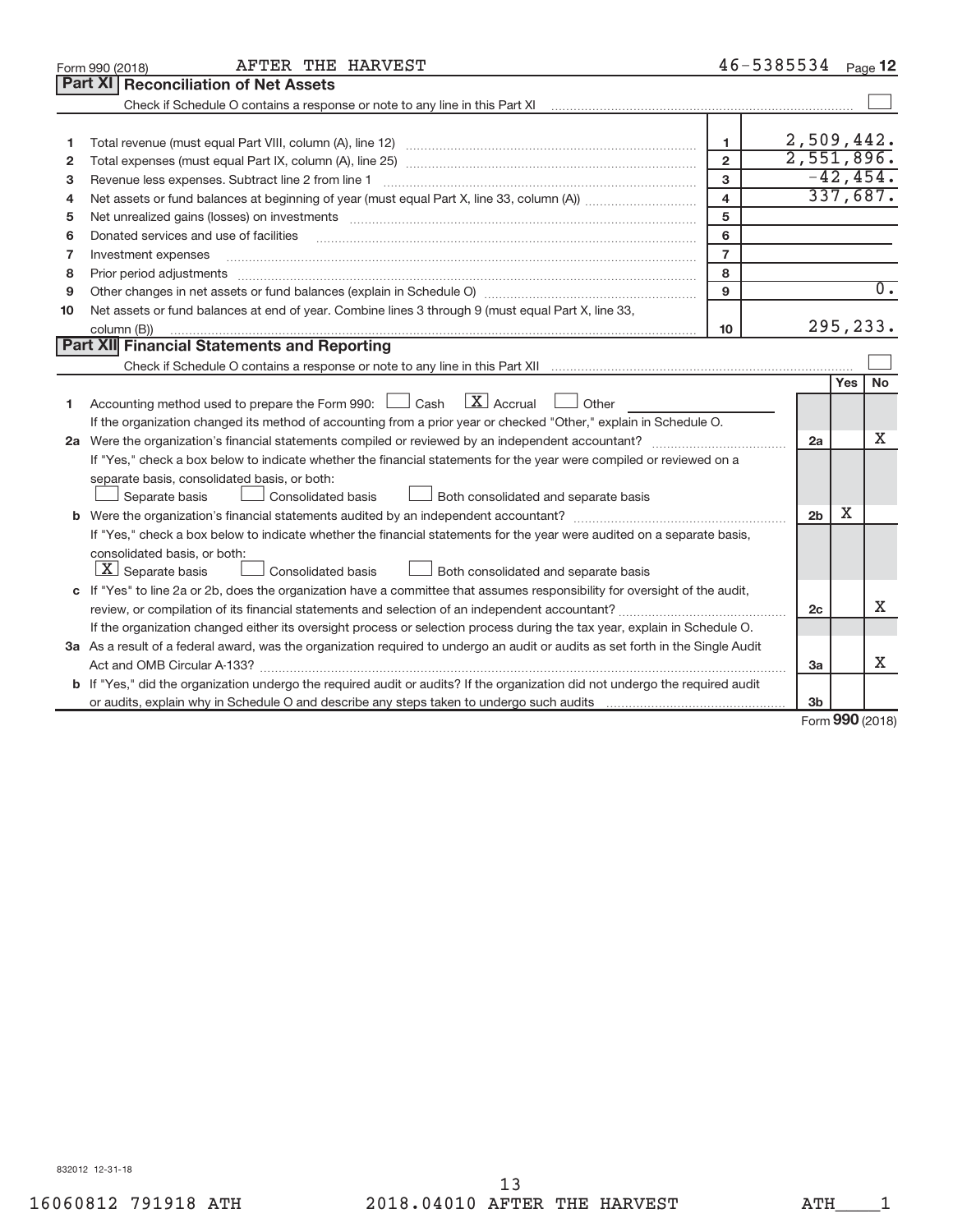**SCHEDULE A**

Department of the Treasury Internal Revenue Service

|  |  |  | (Form 990 or 990-EZ) |  |
|--|--|--|----------------------|--|
|--|--|--|----------------------|--|

## **Public Charity Status and Public Support**

**Complete if the organization is a section 501(c)(3) organization or a section**

**4947(a)(1) nonexempt charitable trust.| Attach to Form 990 or Form 990-EZ.** 

**| Go to www.irs.gov/Form990 for instructions and the latest information.**

| on | 2018                                |
|----|-------------------------------------|
|    | <b>Open to Public</b><br>Inspection |
|    | $\cdots$                            |

OMB No. 1545-0047

|        |                     |                                                                                                                                                   |                   | י שט נט מימימיה אוויס אט וואס וואס וואס וואס איז וויס מאפרון וואס איז וויס וואס א |                                                                |    |                            |  |                                       |
|--------|---------------------|---------------------------------------------------------------------------------------------------------------------------------------------------|-------------------|-----------------------------------------------------------------------------------|----------------------------------------------------------------|----|----------------------------|--|---------------------------------------|
|        |                     | Name of the organization                                                                                                                          |                   |                                                                                   |                                                                |    |                            |  | <b>Employer identification number</b> |
| Part I |                     | Reason for Public Charity Status (All organizations must complete this part.) See instructions.                                                   | AFTER THE HARVEST |                                                                                   |                                                                |    |                            |  | 46-5385534                            |
|        |                     |                                                                                                                                                   |                   |                                                                                   |                                                                |    |                            |  |                                       |
|        |                     | The organization is not a private foundation because it is: (For lines 1 through 12, check only one box.)                                         |                   |                                                                                   |                                                                |    |                            |  |                                       |
| 1      |                     | A church, convention of churches, or association of churches described in section 170(b)(1)(A)(i).                                                |                   |                                                                                   |                                                                |    |                            |  |                                       |
| 2      |                     | A school described in section 170(b)(1)(A)(ii). (Attach Schedule E (Form 990 or 990-EZ).)                                                         |                   |                                                                                   |                                                                |    |                            |  |                                       |
| з      |                     | A hospital or a cooperative hospital service organization described in section 170(b)(1)(A)(iii).                                                 |                   |                                                                                   |                                                                |    |                            |  |                                       |
| 4      |                     | A medical research organization operated in conjunction with a hospital described in section 170(b)(1)(A)(iii). Enter the hospital's name,        |                   |                                                                                   |                                                                |    |                            |  |                                       |
|        |                     | city, and state:                                                                                                                                  |                   |                                                                                   |                                                                |    |                            |  |                                       |
| 5      |                     | An organization operated for the benefit of a college or university owned or operated by a governmental unit described in                         |                   |                                                                                   |                                                                |    |                            |  |                                       |
| 6      |                     | section 170(b)(1)(A)(iv). (Complete Part II.)<br>A federal, state, or local government or governmental unit described in section 170(b)(1)(A)(v). |                   |                                                                                   |                                                                |    |                            |  |                                       |
| 7      |                     | An organization that normally receives a substantial part of its support from a governmental unit or from the general public described in         |                   |                                                                                   |                                                                |    |                            |  |                                       |
|        |                     | section 170(b)(1)(A)(vi). (Complete Part II.)                                                                                                     |                   |                                                                                   |                                                                |    |                            |  |                                       |
| 8      |                     | A community trust described in section 170(b)(1)(A)(vi). (Complete Part II.)                                                                      |                   |                                                                                   |                                                                |    |                            |  |                                       |
| 9      |                     | An agricultural research organization described in section 170(b)(1)(A)(ix) operated in conjunction with a land-grant college                     |                   |                                                                                   |                                                                |    |                            |  |                                       |
|        |                     | or university or a non-land-grant college of agriculture (see instructions). Enter the name, city, and state of the college or                    |                   |                                                                                   |                                                                |    |                            |  |                                       |
|        |                     | university:                                                                                                                                       |                   |                                                                                   |                                                                |    |                            |  |                                       |
| 10     | $\lfloor x \rfloor$ | An organization that normally receives: (1) more than 33 1/3% of its support from contributions, membership fees, and gross receipts from         |                   |                                                                                   |                                                                |    |                            |  |                                       |
|        |                     | activities related to its exempt functions - subject to certain exceptions, and (2) no more than 33 1/3% of its support from gross investment     |                   |                                                                                   |                                                                |    |                            |  |                                       |
|        |                     | income and unrelated business taxable income (less section 511 tax) from businesses acquired by the organization after June 30, 1975.             |                   |                                                                                   |                                                                |    |                            |  |                                       |
|        |                     | See section 509(a)(2). (Complete Part III.)                                                                                                       |                   |                                                                                   |                                                                |    |                            |  |                                       |
| 11     |                     | An organization organized and operated exclusively to test for public safety. See section 509(a)(4).                                              |                   |                                                                                   |                                                                |    |                            |  |                                       |
| 12     |                     | An organization organized and operated exclusively for the benefit of, to perform the functions of, or to carry out the purposes of one or        |                   |                                                                                   |                                                                |    |                            |  |                                       |
|        |                     | more publicly supported organizations described in section 509(a)(1) or section 509(a)(2). See section 509(a)(3). Check the box in                |                   |                                                                                   |                                                                |    |                            |  |                                       |
|        |                     | lines 12a through 12d that describes the type of supporting organization and complete lines 12e, 12f, and 12g.                                    |                   |                                                                                   |                                                                |    |                            |  |                                       |
| a      |                     | Type I. A supporting organization operated, supervised, or controlled by its supported organization(s), typically by giving                       |                   |                                                                                   |                                                                |    |                            |  |                                       |
|        |                     | the supported organization(s) the power to regularly appoint or elect a majority of the directors or trustees of the supporting                   |                   |                                                                                   |                                                                |    |                            |  |                                       |
|        |                     | organization. You must complete Part IV, Sections A and B.                                                                                        |                   |                                                                                   |                                                                |    |                            |  |                                       |
| b      |                     | Type II. A supporting organization supervised or controlled in connection with its supported organization(s), by having                           |                   |                                                                                   |                                                                |    |                            |  |                                       |
|        |                     | control or management of the supporting organization vested in the same persons that control or manage the supported                              |                   |                                                                                   |                                                                |    |                            |  |                                       |
|        |                     | organization(s). You must complete Part IV, Sections A and C.                                                                                     |                   |                                                                                   |                                                                |    |                            |  |                                       |
| с      |                     | Type III functionally integrated. A supporting organization operated in connection with, and functionally integrated with,                        |                   |                                                                                   |                                                                |    |                            |  |                                       |
|        |                     | its supported organization(s) (see instructions). You must complete Part IV, Sections A, D, and E.                                                |                   |                                                                                   |                                                                |    |                            |  |                                       |
| d      |                     | Type III non-functionally integrated. A supporting organization operated in connection with its supported organization(s)                         |                   |                                                                                   |                                                                |    |                            |  |                                       |
|        |                     | that is not functionally integrated. The organization generally must satisfy a distribution requirement and an attentiveness                      |                   |                                                                                   |                                                                |    |                            |  |                                       |
|        |                     | requirement (see instructions). You must complete Part IV, Sections A and D, and Part V.                                                          |                   |                                                                                   |                                                                |    |                            |  |                                       |
| е      |                     | Check this box if the organization received a written determination from the IRS that it is a Type I, Type II, Type III                           |                   |                                                                                   |                                                                |    |                            |  |                                       |
|        |                     | functionally integrated, or Type III non-functionally integrated supporting organization.                                                         |                   |                                                                                   |                                                                |    |                            |  |                                       |
| f.     |                     | Enter the number of supported organizations                                                                                                       |                   |                                                                                   |                                                                |    |                            |  |                                       |
|        |                     | Provide the following information about the supported organization(s).                                                                            |                   |                                                                                   |                                                                |    |                            |  |                                       |
|        |                     | (i) Name of supported                                                                                                                             | (ii) EIN          | (iii) Type of organization                                                        | (iv) Is the organization listed<br>in your governing document? |    | (v) Amount of monetary     |  | (vi) Amount of other                  |
|        |                     | organization                                                                                                                                      |                   | (described on lines 1-10<br>above (see instructions))                             | Yes                                                            | No | support (see instructions) |  | support (see instructions)            |
|        |                     |                                                                                                                                                   |                   |                                                                                   |                                                                |    |                            |  |                                       |
|        |                     |                                                                                                                                                   |                   |                                                                                   |                                                                |    |                            |  |                                       |
|        |                     |                                                                                                                                                   |                   |                                                                                   |                                                                |    |                            |  |                                       |
|        |                     |                                                                                                                                                   |                   |                                                                                   |                                                                |    |                            |  |                                       |
|        |                     |                                                                                                                                                   |                   |                                                                                   |                                                                |    |                            |  |                                       |
|        |                     |                                                                                                                                                   |                   |                                                                                   |                                                                |    |                            |  |                                       |
|        |                     |                                                                                                                                                   |                   |                                                                                   |                                                                |    |                            |  |                                       |
|        |                     |                                                                                                                                                   |                   |                                                                                   |                                                                |    |                            |  |                                       |
| Total  |                     |                                                                                                                                                   |                   |                                                                                   |                                                                |    |                            |  |                                       |

LHA For Paperwork Reduction Act Notice, see the Instructions for Form 990 or 990-EZ. 832021 10-11-18 Schedule A (Form 990 or 990-EZ) 2018 14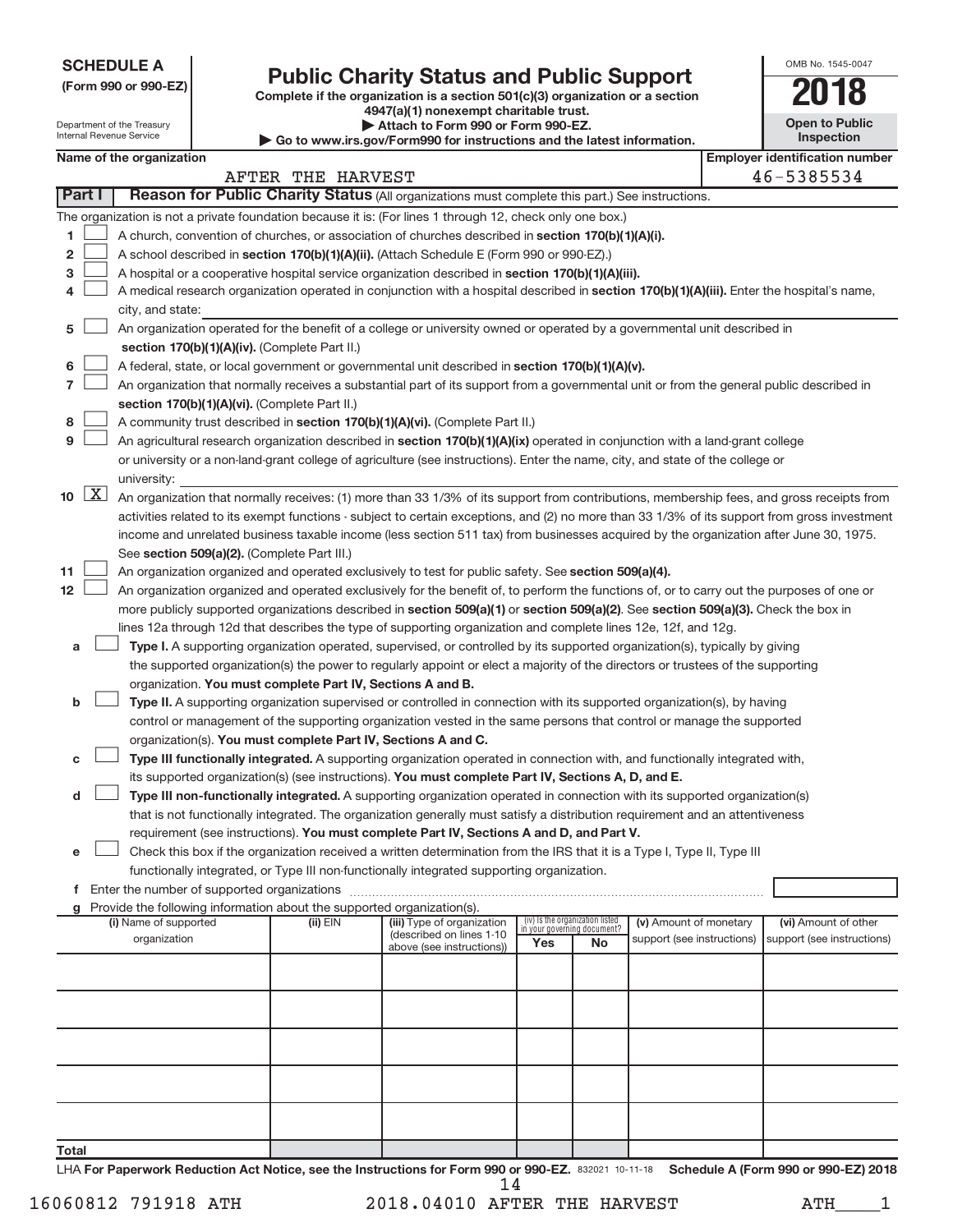#### Schedule A (Form 990 or 990-EZ) 2018  $\overline{\text{A}}$   $\overline{\text{A}}$   $\overline{\text{B}}$   $\overline{\text{B}}$   $\overline{\text{A}}$   $\overline{\text{B}}$   $\overline{\text{B}}$   $\overline{\text{B}}$   $\overline{\text{B}}$   $\overline{\text{B}}$   $\overline{\text{B}}$   $\overline{\text{B}}$   $\overline{\text{B}}$   $\overline{\text{B}}$   $\overline{\text{B}}$   $\overline{\text{B}}$   $\overline{\text{B$

 $46 - 5385534$  Page 2

(Complete only if you checked the box on line 5, 7, or 8 of Part I or if the organization failed to qualify under Part III. If the organization fails to qualify under the tests listed below, please complete Part III.) **Part II** | Support Schedule for Organizations Described in Sections 170(b)(1)(A)(iv) and 170(b)(1)(A)(vi)

|    | <b>Section A. Public Support</b>                                                                                                           |            |            |            |            |          |           |  |  |
|----|--------------------------------------------------------------------------------------------------------------------------------------------|------------|------------|------------|------------|----------|-----------|--|--|
|    | Calendar year (or fiscal year beginning in)                                                                                                | (a) 2014   | (b) 2015   | $(c)$ 2016 | $(d)$ 2017 | (e) 2018 | (f) Total |  |  |
|    | 1 Gifts, grants, contributions, and                                                                                                        |            |            |            |            |          |           |  |  |
|    | membership fees received. (Do not                                                                                                          |            |            |            |            |          |           |  |  |
|    | include any "unusual grants.")                                                                                                             |            |            |            |            |          |           |  |  |
|    | 2 Tax revenues levied for the organ-                                                                                                       |            |            |            |            |          |           |  |  |
|    | ization's benefit and either paid to                                                                                                       |            |            |            |            |          |           |  |  |
|    | or expended on its behalf                                                                                                                  |            |            |            |            |          |           |  |  |
|    | 3 The value of services or facilities                                                                                                      |            |            |            |            |          |           |  |  |
|    | furnished by a governmental unit to                                                                                                        |            |            |            |            |          |           |  |  |
|    | the organization without charge                                                                                                            |            |            |            |            |          |           |  |  |
|    | Total. Add lines 1 through 3                                                                                                               |            |            |            |            |          |           |  |  |
|    | 5 The portion of total contributions                                                                                                       |            |            |            |            |          |           |  |  |
|    | by each person (other than a                                                                                                               |            |            |            |            |          |           |  |  |
|    | governmental unit or publicly                                                                                                              |            |            |            |            |          |           |  |  |
|    | supported organization) included                                                                                                           |            |            |            |            |          |           |  |  |
|    | on line 1 that exceeds 2% of the                                                                                                           |            |            |            |            |          |           |  |  |
|    | amount shown on line 11,                                                                                                                   |            |            |            |            |          |           |  |  |
|    | column (f)                                                                                                                                 |            |            |            |            |          |           |  |  |
|    | 6 Public support. Subtract line 5 from line 4.                                                                                             |            |            |            |            |          |           |  |  |
|    | <b>Section B. Total Support</b>                                                                                                            |            |            |            |            |          |           |  |  |
|    | Calendar year (or fiscal year beginning in)                                                                                                | (a) $2014$ | $(b)$ 2015 | $(c)$ 2016 | $(d)$ 2017 | (e) 2018 | (f) Total |  |  |
|    | 7 Amounts from line 4                                                                                                                      |            |            |            |            |          |           |  |  |
| 8  | Gross income from interest,                                                                                                                |            |            |            |            |          |           |  |  |
|    | dividends, payments received on                                                                                                            |            |            |            |            |          |           |  |  |
|    | securities loans, rents, royalties,                                                                                                        |            |            |            |            |          |           |  |  |
|    | and income from similar sources                                                                                                            |            |            |            |            |          |           |  |  |
| 9  | Net income from unrelated business                                                                                                         |            |            |            |            |          |           |  |  |
|    | activities, whether or not the                                                                                                             |            |            |            |            |          |           |  |  |
|    | business is regularly carried on                                                                                                           |            |            |            |            |          |           |  |  |
| 10 | Other income. Do not include gain                                                                                                          |            |            |            |            |          |           |  |  |
|    | or loss from the sale of capital                                                                                                           |            |            |            |            |          |           |  |  |
|    | assets (Explain in Part VI.)                                                                                                               |            |            |            |            |          |           |  |  |
|    | 11 Total support. Add lines 7 through 10                                                                                                   |            |            |            |            |          |           |  |  |
|    | 12 Gross receipts from related activities, etc. (see instructions)                                                                         |            |            |            |            | 12       |           |  |  |
|    | 13 First five years. If the Form 990 is for the organization's first, second, third, fourth, or fifth tax year as a section 501(c)(3)      |            |            |            |            |          |           |  |  |
|    | organization, check this box and stop here                                                                                                 |            |            |            |            |          |           |  |  |
|    | Section C. Computation of Public Support Percentage                                                                                        |            |            |            |            |          |           |  |  |
|    |                                                                                                                                            |            |            |            |            | 14       | %         |  |  |
|    |                                                                                                                                            |            |            |            |            | 15       | %         |  |  |
|    | 16a 33 1/3% support test - 2018. If the organization did not check the box on line 13, and line 14 is 33 1/3% or more, check this box and  |            |            |            |            |          |           |  |  |
|    | stop here. The organization qualifies as a publicly supported organization                                                                 |            |            |            |            |          |           |  |  |
|    | b 33 1/3% support test - 2017. If the organization did not check a box on line 13 or 16a, and line 15 is 33 1/3% or more, check this box   |            |            |            |            |          |           |  |  |
|    |                                                                                                                                            |            |            |            |            |          |           |  |  |
|    | 17a 10% -facts-and-circumstances test - 2018. If the organization did not check a box on line 13, 16a, or 16b, and line 14 is 10% or more, |            |            |            |            |          |           |  |  |
|    | and if the organization meets the "facts-and-circumstances" test, check this box and stop here. Explain in Part VI how the organization    |            |            |            |            |          |           |  |  |
|    | meets the "facts-and-circumstances" test. The organization qualifies as a publicly supported organization                                  |            |            |            |            |          |           |  |  |
|    | b 10% -facts-and-circumstances test - 2017. If the organization did not check a box on line 13, 16a, 16b, or 17a, and line 15 is 10% or    |            |            |            |            |          |           |  |  |
|    | more, and if the organization meets the "facts-and-circumstances" test, check this box and stop here. Explain in Part VI how the           |            |            |            |            |          |           |  |  |
|    | organization meets the "facts-and-circumstances" test. The organization qualifies as a publicly supported organization                     |            |            |            |            |          |           |  |  |
| 18 | Private foundation. If the organization did not check a box on line 13, 16a, 16b, 17a, or 17b, check this box and see instructions         |            |            |            |            |          |           |  |  |

**Schedule A (Form 990 or 990-EZ) 2018**

832022 10-11-18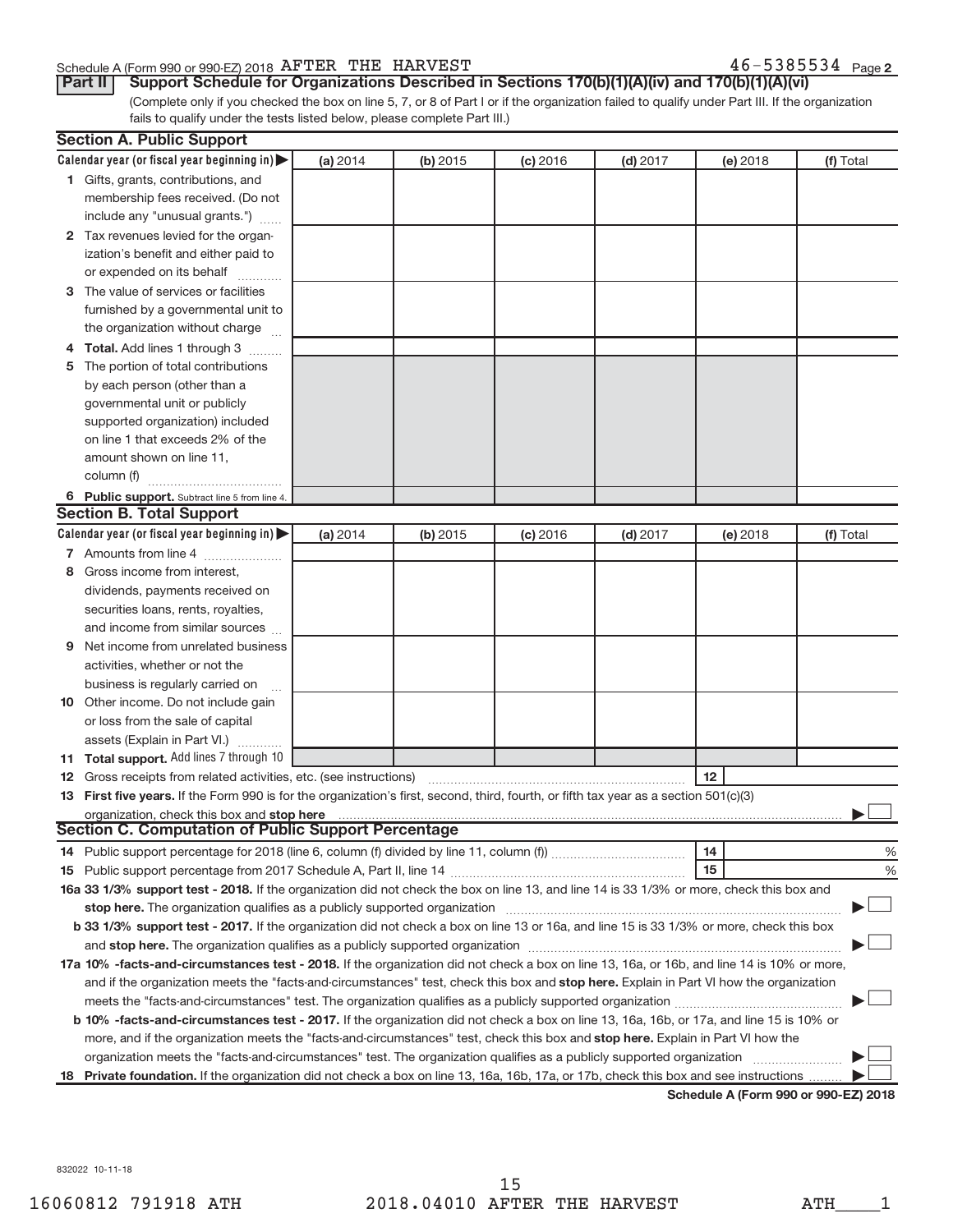### Schedule A (Form 990 or 990-EZ) 2018  $\overline{\text{A}}$   $\overline{\text{A}}$   $\overline{\text{B}}$   $\overline{\text{B}}$   $\overline{\text{A}}$   $\overline{\text{B}}$   $\overline{\text{B}}$   $\overline{\text{B}}$   $\overline{\text{B}}$   $\overline{\text{B}}$   $\overline{\text{B}}$   $\overline{\text{B}}$   $\overline{\text{B}}$   $\overline{\text{B}}$   $\overline{\text{B}}$   $\overline{\text{B}}$   $\overline{\text{B$

#### **Part III | Support Schedule for Organizations Described in Section 509(a)(2)**

(Complete only if you checked the box on line 10 of Part I or if the organization failed to qualify under Part II. If the organization fails to qualify under the tests listed below, please complete Part II.)

| <b>Section A. Public Support</b>                                                                                                                                                         |                     |                      |                                         |                       |                                      |                                    |  |
|------------------------------------------------------------------------------------------------------------------------------------------------------------------------------------------|---------------------|----------------------|-----------------------------------------|-----------------------|--------------------------------------|------------------------------------|--|
| Calendar year (or fiscal year beginning in)                                                                                                                                              | (a) 2014            | (b) 2015             | $(c)$ 2016                              | $(d)$ 2017            | (e) 2018                             | (f) Total                          |  |
| 1 Gifts, grants, contributions, and                                                                                                                                                      |                     |                      |                                         |                       |                                      |                                    |  |
| membership fees received. (Do not                                                                                                                                                        |                     |                      |                                         |                       |                                      |                                    |  |
| include any "unusual grants.")                                                                                                                                                           | 1047360.            | 1262782.             | 1831134.                                | 3335561               | 2497537.                             | 9974374.                           |  |
| 2 Gross receipts from admissions,<br>merchandise sold or services per-<br>formed, or facilities furnished in<br>any activity that is related to the<br>organization's tax-exempt purpose |                     |                      |                                         |                       |                                      |                                    |  |
| 3 Gross receipts from activities that                                                                                                                                                    |                     |                      |                                         |                       |                                      |                                    |  |
| are not an unrelated trade or bus-                                                                                                                                                       |                     |                      |                                         |                       |                                      |                                    |  |
| iness under section 513                                                                                                                                                                  |                     |                      |                                         |                       |                                      |                                    |  |
| 4 Tax revenues levied for the organ-                                                                                                                                                     |                     |                      |                                         |                       |                                      |                                    |  |
| ization's benefit and either paid to<br>or expended on its behalf                                                                                                                        |                     |                      |                                         |                       |                                      |                                    |  |
| 5 The value of services or facilities                                                                                                                                                    |                     |                      |                                         |                       |                                      |                                    |  |
| furnished by a governmental unit to                                                                                                                                                      |                     |                      |                                         |                       |                                      |                                    |  |
| the organization without charge                                                                                                                                                          |                     |                      |                                         |                       |                                      |                                    |  |
| 6 Total. Add lines 1 through 5<br><b>Barbara</b>                                                                                                                                         | 1047360.            | 1262782.             | 1831134.                                | 3335561               | 2497537.                             | 9974374.                           |  |
| 7a Amounts included on lines 1, 2, and                                                                                                                                                   |                     |                      |                                         |                       |                                      |                                    |  |
| 3 received from disqualified persons                                                                                                                                                     |                     |                      |                                         |                       |                                      | 0.                                 |  |
| <b>b</b> Amounts included on lines 2 and 3 received<br>from other than disqualified persons that<br>exceed the greater of \$5,000 or 1% of the                                           |                     |                      |                                         |                       |                                      |                                    |  |
| amount on line 13 for the year                                                                                                                                                           | 593,788.            | 784,978.             | 593,788. 784,978. 995,456.<br>995, 456. | 1655547.<br>1655547.  | 1181742.<br>1181742.                 | 5211511.<br>5211511                |  |
| c Add lines 7a and 7b                                                                                                                                                                    |                     |                      |                                         |                       |                                      | 4762863.                           |  |
| 8 Public support. (Subtract line 7c from line 6.)<br><b>Section B. Total Support</b>                                                                                                     |                     |                      |                                         |                       |                                      |                                    |  |
|                                                                                                                                                                                          |                     |                      |                                         |                       |                                      |                                    |  |
| Calendar year (or fiscal year beginning in)                                                                                                                                              | (a) 2014<br>1047360 | (b) 2015<br>1262782. | $(c)$ 2016<br>1831134                   | $(d)$ 2017<br>3335561 | (e) 2018<br>2497537                  | (f) Total<br>9974374.              |  |
| <b>9</b> Amounts from line 6<br><b>10a</b> Gross income from interest,<br>dividends, payments received on<br>securities loans, rents, royalties,<br>and income from similar sources      |                     |                      |                                         |                       |                                      |                                    |  |
| <b>b</b> Unrelated business taxable income<br>(less section 511 taxes) from businesses<br>acquired after June 30, 1975<br>.                                                              |                     |                      |                                         |                       |                                      |                                    |  |
| c Add lines 10a and 10b                                                                                                                                                                  |                     |                      |                                         |                       |                                      |                                    |  |
| <b>11</b> Net income from unrelated business<br>activities not included in line 10b.<br>whether or not the business is<br>regularly carried on                                           | $-952.$             | 196.                 |                                         | 24,644.               |                                      | 23,888.                            |  |
| 12 Other income. Do not include gain<br>or loss from the sale of capital                                                                                                                 |                     |                      |                                         |                       |                                      |                                    |  |
| assets (Explain in Part VI.)<br><b>13</b> Total support. (Add lines 9, 10c, 11, and 12.)                                                                                                 | 1046408.            | 1262978.             | 1831134.                                | 3360205.              | 2497537.                             | 9998262.                           |  |
| 14 First five years. If the Form 990 is for the organization's first, second, third, fourth, or fifth tax year as a section 501(c)(3) organization,                                      |                     |                      |                                         |                       |                                      |                                    |  |
| check this box and stop here                                                                                                                                                             |                     |                      |                                         |                       |                                      |                                    |  |
| <b>Section C. Computation of Public Support Percentage</b>                                                                                                                               |                     |                      |                                         |                       |                                      |                                    |  |
| 15 Public support percentage for 2018 (line 8, column (f), divided by line 13, column (f))                                                                                               |                     |                      |                                         |                       | 15                                   | 47.64<br>%                         |  |
| 16 Public support percentage from 2017 Schedule A, Part III, line 15                                                                                                                     |                     |                      |                                         |                       | 16                                   | 45.96<br>$\%$                      |  |
| <b>Section D. Computation of Investment Income Percentage</b>                                                                                                                            |                     |                      |                                         |                       |                                      |                                    |  |
| 17 Investment income percentage for 2018 (line 10c, column (f), divided by line 13, column (f))                                                                                          |                     |                      |                                         |                       | 17                                   | .00<br>$\%$                        |  |
| 18 Investment income percentage from 2017 Schedule A, Part III, line 17                                                                                                                  |                     |                      |                                         |                       | 18                                   | %                                  |  |
| 19a 33 1/3% support tests - 2018. If the organization did not check the box on line 14, and line 15 is more than 33 1/3%, and line 17 is not                                             |                     |                      |                                         |                       |                                      |                                    |  |
| more than 33 1/3%, check this box and stop here. The organization qualifies as a publicly supported organization                                                                         |                     |                      |                                         |                       |                                      | $\blacktriangleright$ $\mathbf{X}$ |  |
| <b>b 33 1/3% support tests - 2017.</b> If the organization did not check a box on line 14 or line 19a, and line 16 is more than 33 1/3%, and                                             |                     |                      |                                         |                       |                                      |                                    |  |
| line 18 is not more than 33 1/3%, check this box and stop here. The organization qualifies as a publicly supported organization                                                          |                     |                      |                                         |                       |                                      |                                    |  |
|                                                                                                                                                                                          |                     |                      |                                         |                       |                                      |                                    |  |
| 832023 10-11-18                                                                                                                                                                          |                     |                      | 16                                      |                       | Schedule A (Form 990 or 990-EZ) 2018 |                                    |  |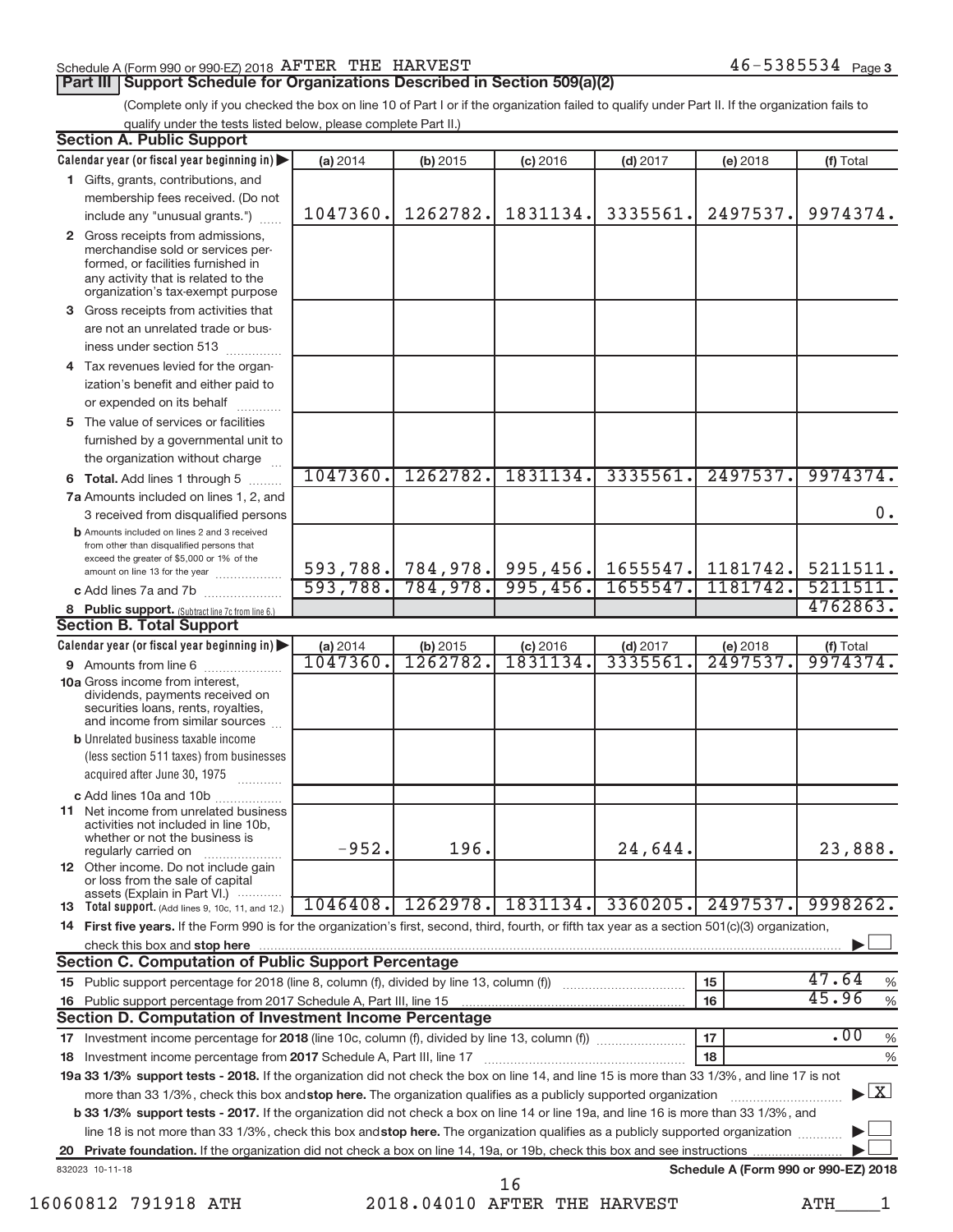**1**

**2**

**3a**

**3b**

**3c**

**4a**

**4b**

**4c**

**5a**

**5b5c**

**6**

**7**

**8**

**9a**

**9b**

**9c**

**10a**

**10b**

**Yes No**

#### **Part IV Supporting Organizations**

(Complete only if you checked a box in line 12 on Part I. If you checked 12a of Part I, complete Sections A and B. If you checked 12b of Part I, complete Sections A and C. If you checked 12c of Part I, complete Sections A, D, and E. If you checked 12d of Part I, complete Sections A and D, and complete Part V.)

#### **Section A. All Supporting Organizations**

- **1**Are all of the organization's supported organizations listed by name in the organization's governing documents? If "No," describe in **Part VI** how the supported organizations are designated. If designated by *class or purpose, describe the designation. If historic and continuing relationship, explain.*
- **2** Did the organization have any supported organization that does not have an IRS determination of status under section 509(a)(1) or (2)? If "Yes," explain in **Part VI** how the organization determined that the supported *organization was described in section 509(a)(1) or (2).*
- **3a** Did the organization have a supported organization described in section 501(c)(4), (5), or (6)? If "Yes," answer *(b) and (c) below.*
- **b** Did the organization confirm that each supported organization qualified under section 501(c)(4), (5), or (6) and satisfied the public support tests under section 509(a)(2)? If "Yes," describe in **Part VI** when and how the *organization made the determination.*
- **c**Did the organization ensure that all support to such organizations was used exclusively for section 170(c)(2)(B) purposes? If "Yes," explain in Part VI what controls the organization put in place to ensure such use.
- **4a***If* Was any supported organization not organized in the United States ("foreign supported organization")? *"Yes," and if you checked 12a or 12b in Part I, answer (b) and (c) below.*
- **b** Did the organization have ultimate control and discretion in deciding whether to make grants to the foreign **Part VI***If "Yes," describe in how the organization had such control and discretion* supported organization? *despite being controlled or supervised by or in connection with its supported organizations.*
- **c**Did the organization support any foreign supported organization that does not have an IRS determination under sections 501(c)(3) and 509(a)(1) or (2)? If "Yes," explain in Part VI what controls the organization used *to ensure that all support to the foreign supported organization was used exclusively for section 170(c)(2)(B) purposes.*
- **5a** Did the organization add, substitute, or remove any supported organizations during the tax year? If "Yes," answer (b) and (c) below (if applicable). Also, provide detail in **Part VI,** including (i) the names and EIN *numbers of the supported organizations added, substituted, or removed; (ii) the reasons for each such action; (iii) the authority under the organization's organizing document authorizing such action; and (iv) how the action was accomplished (such as by amendment to the organizing document).*
- **bType I or Type II only.** Was any added or substituted supported organization part of a class already designated in the organization's organizing document?
- **cSubstitutions only.** Was the substitution the result of an event beyond the organization's control?
- **6** Did the organization provide support (whether in the form of grants or the provision of services or facilities) to **Part VI.***If "Yes," provide detail in* support or benefit one or more of the filing organization's supported organizations? anyone other than (i) its supported organizations, (ii) individuals that are part of the charitable class benefited by one or more of its supported organizations, or (iii) other supporting organizations that also
- **7** Did the organization provide a grant, loan, compensation, or other similar payment to a substantial contributor regard to a substantial contributor? If "Yes," c*omplete Part I of Schedule L (Form 990 or 990-EZ).* (as defined in section 4958(c)(3)(C)), a family member of a substantial contributor, or a 35% controlled entity with
- **8** Did the organization make a loan to a disqualified person (as defined in section 4958) not described in line 7? *If "Yes," complete Part I of Schedule L (Form 990 or 990-EZ).*
- **9a** Was the organization controlled directly or indirectly at any time during the tax year by one or more in section 509(a)(1) or (2))? If "Yes," provide detail in **Part VI.** disqualified persons as defined in section 4946 (other than foundation managers and organizations described
- **b** Did one or more disqualified persons (as defined in line 9a) hold a controlling interest in any entity in which the supporting organization had an interest? If "Yes," provide detail in Part VI.
- **c**Did a disqualified person (as defined in line 9a) have an ownership interest in, or derive any personal benefit from, assets in which the supporting organization also had an interest? If "Yes," provide detail in Part VI.
- **10a**Was the organization subject to the excess business holdings rules of section 4943 because of section supporting organizations)? If "Yes," answer 10b below. 4943(f) (regarding certain Type II supporting organizations, and all Type III non-functionally integrated
	- **b** Did the organization have any excess business holdings in the tax year? (Use Schedule C, Form 4720, to *determine whether the organization had excess business holdings.)*

832024 10-11-18

**Schedule A (Form 990 or 990-EZ) 2018**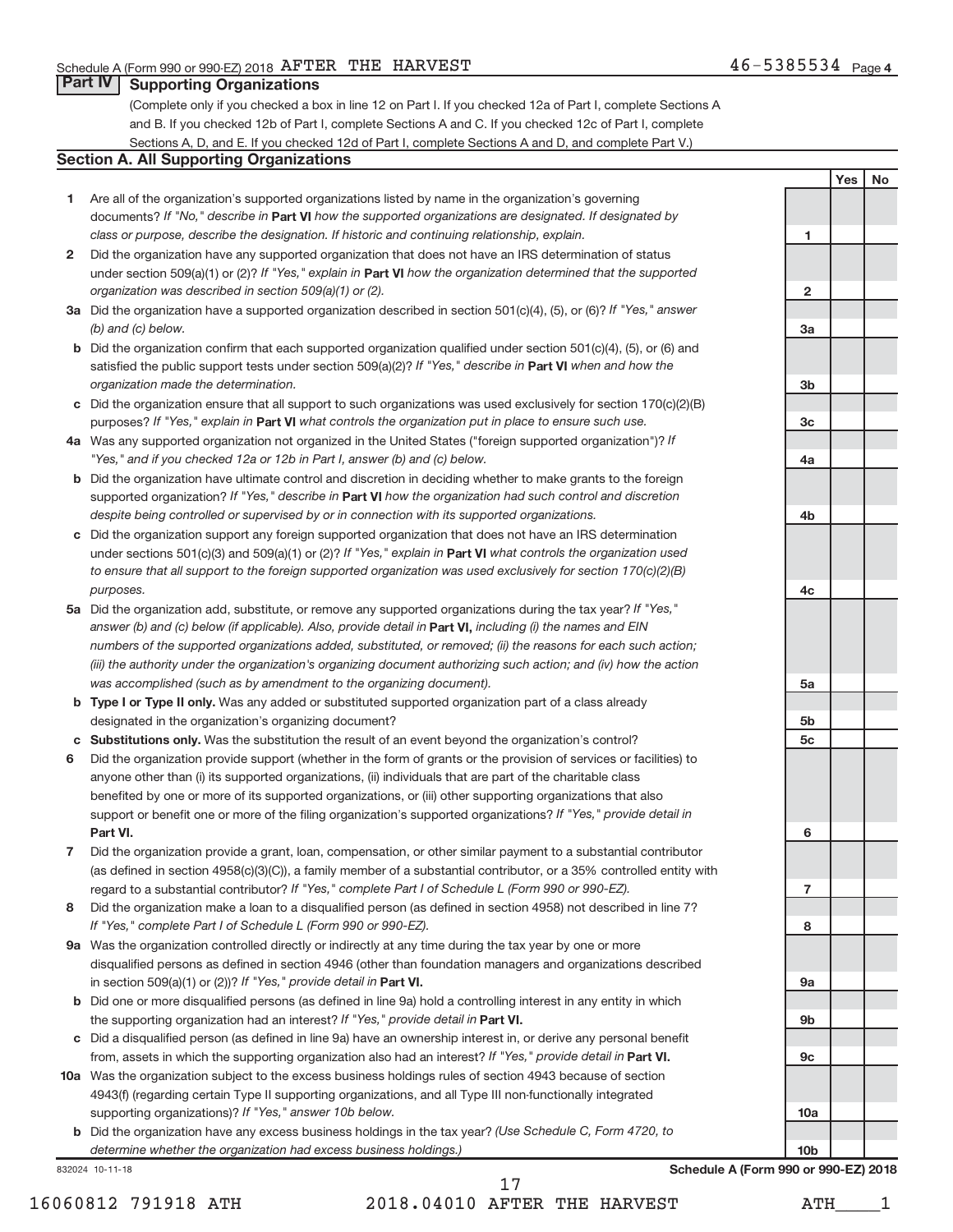|                  | Part IV<br><b>Supporting Organizations (continued)</b>                                                                          |                         |     |           |
|------------------|---------------------------------------------------------------------------------------------------------------------------------|-------------------------|-----|-----------|
|                  |                                                                                                                                 |                         | Yes | No        |
| 11               | Has the organization accepted a gift or contribution from any of the following persons?                                         |                         |     |           |
|                  | a A person who directly or indirectly controls, either alone or together with persons described in (b) and (c)                  |                         |     |           |
|                  | below, the governing body of a supported organization?                                                                          | 11a                     |     |           |
|                  | <b>b</b> A family member of a person described in (a) above?                                                                    | 11 <sub>b</sub>         |     |           |
|                  | c A 35% controlled entity of a person described in (a) or (b) above? If "Yes" to a, b, or c, provide detail in Part VI.         | 11c                     |     |           |
|                  | <b>Section B. Type I Supporting Organizations</b>                                                                               |                         |     |           |
|                  |                                                                                                                                 |                         | Yes | No        |
| 1                | Did the directors, trustees, or membership of one or more supported organizations have the power to                             |                         |     |           |
|                  | regularly appoint or elect at least a majority of the organization's directors or trustees at all times during the              |                         |     |           |
|                  | tax year? If "No," describe in Part VI how the supported organization(s) effectively operated, supervised, or                   |                         |     |           |
|                  | controlled the organization's activities. If the organization had more than one supported organization,                         |                         |     |           |
|                  | describe how the powers to appoint and/or remove directors or trustees were allocated among the supported                       |                         |     |           |
|                  | organizations and what conditions or restrictions, if any, applied to such powers during the tax year.                          | 1                       |     |           |
| 2                | Did the organization operate for the benefit of any supported organization other than the supported                             |                         |     |           |
|                  | organization(s) that operated, supervised, or controlled the supporting organization? If "Yes," explain in                      |                         |     |           |
|                  | Part VI how providing such benefit carried out the purposes of the supported organization(s) that operated,                     |                         |     |           |
|                  | supervised, or controlled the supporting organization.                                                                          | $\overline{\mathbf{c}}$ |     |           |
|                  | <b>Section C. Type II Supporting Organizations</b>                                                                              |                         |     |           |
|                  |                                                                                                                                 |                         | Yes | No        |
| 1                | Were a majority of the organization's directors or trustees during the tax year also a majority of the directors                |                         |     |           |
|                  | or trustees of each of the organization's supported organization(s)? If "No," describe in Part VI how control                   |                         |     |           |
|                  | or management of the supporting organization was vested in the same persons that controlled or managed                          |                         |     |           |
|                  | the supported organization(s).                                                                                                  | 1                       |     |           |
|                  | <b>Section D. All Type III Supporting Organizations</b>                                                                         |                         |     |           |
|                  |                                                                                                                                 |                         | Yes | <b>No</b> |
| 1                | Did the organization provide to each of its supported organizations, by the last day of the fifth month of the                  |                         |     |           |
|                  | organization's tax year, (i) a written notice describing the type and amount of support provided during the prior tax           |                         |     |           |
|                  | year, (ii) a copy of the Form 990 that was most recently filed as of the date of notification, and (iii) copies of the          |                         |     |           |
|                  | organization's governing documents in effect on the date of notification, to the extent not previously provided?                | 1                       |     |           |
| 2                | Were any of the organization's officers, directors, or trustees either (i) appointed or elected by the supported                |                         |     |           |
|                  | organization(s) or (ii) serving on the governing body of a supported organization? If "No," explain in Part VI how              |                         |     |           |
|                  | the organization maintained a close and continuous working relationship with the supported organization(s).                     | 2                       |     |           |
| 3                | By reason of the relationship described in (2), did the organization's supported organizations have a                           |                         |     |           |
|                  | significant voice in the organization's investment policies and in directing the use of the organization's                      |                         |     |           |
|                  | income or assets at all times during the tax year? If "Yes," describe in Part VI the role the organization's                    |                         |     |           |
|                  | supported organizations played in this regard.                                                                                  |                         |     |           |
|                  | Section E. Type III Functionally Integrated Supporting Organizations                                                            | з                       |     |           |
|                  | Check the box next to the method that the organization used to satisfy the Integral Part Test during the yealsee instructions). |                         |     |           |
| 1                | The organization satisfied the Activities Test. Complete line 2 below.                                                          |                         |     |           |
| a<br>$\mathbf b$ | The organization is the parent of each of its supported organizations. Complete line 3 below.                                   |                         |     |           |
|                  | The organization supported a governmental entity. Describe in Part VI how you supported a government entity (see instructions). |                         |     |           |
| c<br>2           | Activities Test. Answer (a) and (b) below.                                                                                      |                         | Yes | No        |
|                  | Did substantially all of the organization's activities during the tax year directly further the exempt purposes of              |                         |     |           |
| а                | the supported organization(s) to which the organization was responsive? If "Yes," then in Part VI identify                      |                         |     |           |
|                  | those supported organizations and explain how these activities directly furthered their exempt purposes,                        |                         |     |           |
|                  | how the organization was responsive to those supported organizations, and how the organization determined                       |                         |     |           |
|                  | that these activities constituted substantially all of its activities.                                                          |                         |     |           |
|                  | b Did the activities described in (a) constitute activities that, but for the organization's involvement, one or more           | 2a                      |     |           |
|                  |                                                                                                                                 |                         |     |           |
|                  | of the organization's supported organization(s) would have been engaged in? If "Yes," explain in Part VI the                    |                         |     |           |
|                  | reasons for the organization's position that its supported organization(s) would have engaged in these                          |                         |     |           |
|                  | activities but for the organization's involvement.                                                                              | 2b                      |     |           |
| 3                | Parent of Supported Organizations. Answer (a) and (b) below.                                                                    |                         |     |           |
| a                | Did the organization have the power to regularly appoint or elect a majority of the officers, directors, or                     |                         |     |           |
|                  | trustees of each of the supported organizations? Provide details in Part VI.                                                    | 3a                      |     |           |
|                  | <b>b</b> Did the organization exercise a substantial degree of direction over the policies, programs, and activities of each    |                         |     |           |
|                  | of its supported organizations? If "Yes," describe in Part VI the role played by the organization in this regard.               | 3 <sub>b</sub>          |     |           |
|                  | Schedule A (Form 990 or 990-EZ) 2018<br>832025 10-11-18                                                                         |                         |     |           |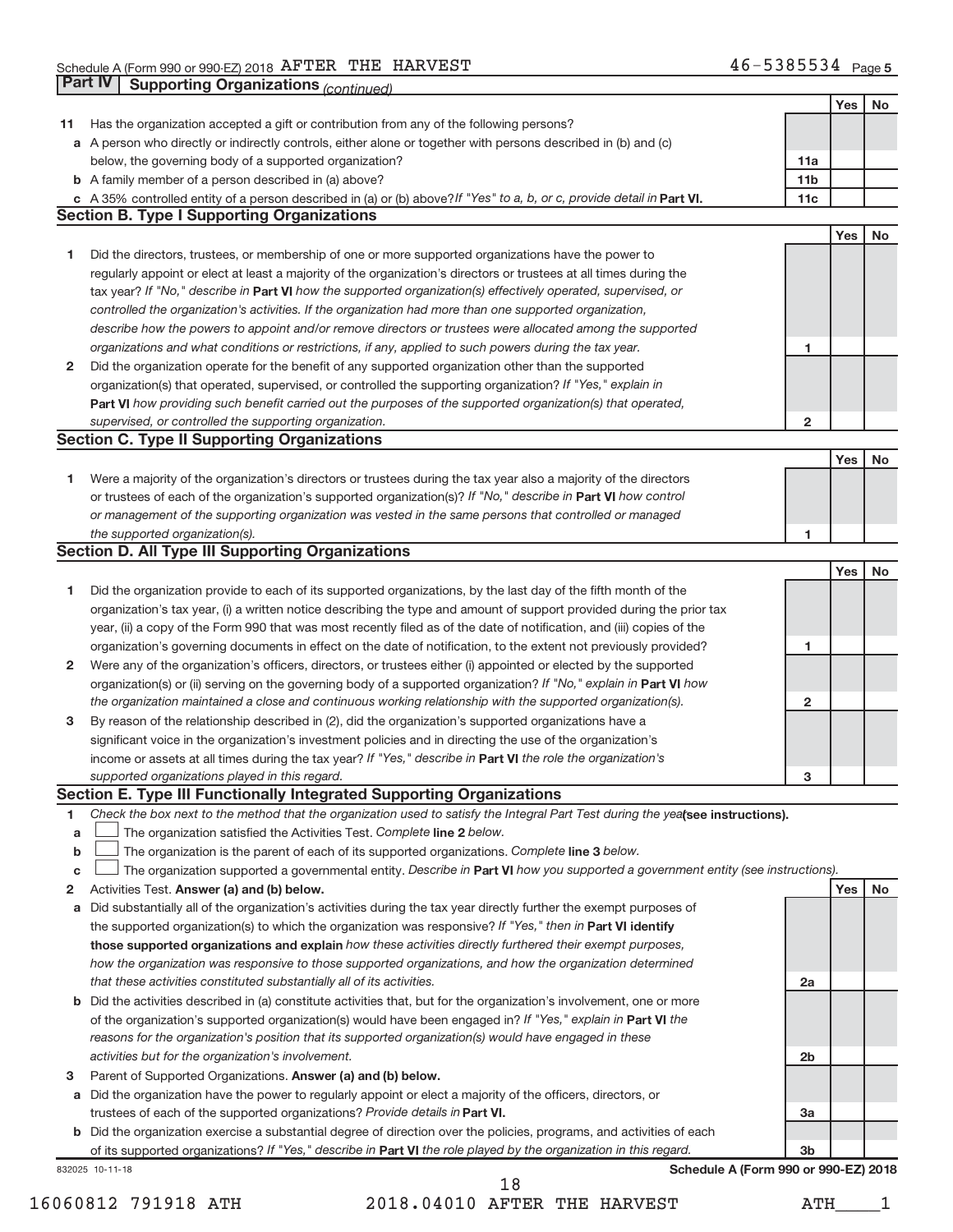### Schedule A (Form 990 or 990-EZ) 2018  $\overline{\text{A}}$   $\overline{\text{A}}$   $\overline{\text{B}}$   $\overline{\text{B}}$   $\overline{\text{A}}$   $\overline{\text{B}}$   $\overline{\text{B}}$   $\overline{\text{B}}$   $\overline{\text{B}}$   $\overline{\text{B}}$   $\overline{\text{B}}$   $\overline{\text{B}}$   $\overline{\text{B}}$   $\overline{\text{B}}$   $\overline{\text{B}}$   $\overline{\text{B}}$   $\overline{\text{B$

**1**Check here if the organization satisfied the Integral Part Test as a qualifying trust on Nov. 20, 1970 (explain in Part VI.) See instructions. All other Type III non-functionally integrated supporting organizations must complete Sections A through E. **Part V Type III Non-Functionally Integrated 509(a)(3) Supporting Organizations** 

|                | <b>Section A - Adjusted Net Income</b>                                                                                                     |                         | (A) Prior Year | (B) Current Year<br>(optional) |
|----------------|--------------------------------------------------------------------------------------------------------------------------------------------|-------------------------|----------------|--------------------------------|
| 1              | Net short-term capital gain                                                                                                                | 1                       |                |                                |
| 2              | Recoveries of prior-year distributions                                                                                                     | $\overline{2}$          |                |                                |
| з              | Other gross income (see instructions)                                                                                                      | 3                       |                |                                |
| 4              | Add lines 1 through 3                                                                                                                      | $\overline{\mathbf{4}}$ |                |                                |
| 5              | Depreciation and depletion                                                                                                                 | 5                       |                |                                |
| 6              | Portion of operating expenses paid or incurred for production or                                                                           |                         |                |                                |
|                | collection of gross income or for management, conservation, or                                                                             |                         |                |                                |
|                | maintenance of property held for production of income (see instructions)                                                                   | 6                       |                |                                |
| 7              | Other expenses (see instructions)                                                                                                          | $\overline{7}$          |                |                                |
| 8              | Adjusted Net Income (subtract lines 5, 6, and 7 from line 4)                                                                               | 8                       |                |                                |
|                | <b>Section B - Minimum Asset Amount</b>                                                                                                    |                         | (A) Prior Year | (B) Current Year<br>(optional) |
| 1              | Aggregate fair market value of all non-exempt-use assets (see                                                                              |                         |                |                                |
|                | instructions for short tax year or assets held for part of year):                                                                          |                         |                |                                |
|                | a Average monthly value of securities                                                                                                      | 1a                      |                |                                |
|                | <b>b</b> Average monthly cash balances                                                                                                     | 1 <sub>b</sub>          |                |                                |
|                | c Fair market value of other non-exempt-use assets                                                                                         | 1c                      |                |                                |
|                | <b>d</b> Total (add lines 1a, 1b, and 1c)                                                                                                  | 1 <sub>d</sub>          |                |                                |
|                | <b>e</b> Discount claimed for blockage or other                                                                                            |                         |                |                                |
|                | factors (explain in detail in Part VI):                                                                                                    |                         |                |                                |
| 2              | Acquisition indebtedness applicable to non-exempt-use assets                                                                               | $\overline{2}$          |                |                                |
| з              | Subtract line 2 from line 1d                                                                                                               | 3                       |                |                                |
| 4              | Cash deemed held for exempt use. Enter 1-1/2% of line 3 (for greater amount,                                                               |                         |                |                                |
|                | see instructions)                                                                                                                          | 4                       |                |                                |
| 5              | Net value of non-exempt-use assets (subtract line 4 from line 3)                                                                           | 5                       |                |                                |
| 6              | Multiply line 5 by .035                                                                                                                    | 6                       |                |                                |
| 7              | Recoveries of prior-year distributions                                                                                                     | $\overline{7}$          |                |                                |
| 8              | Minimum Asset Amount (add line 7 to line 6)                                                                                                | 8                       |                |                                |
|                | <b>Section C - Distributable Amount</b>                                                                                                    |                         |                | <b>Current Year</b>            |
| 1              | Adjusted net income for prior year (from Section A, line 8, Column A)                                                                      | 1                       |                |                                |
| $\overline{2}$ | Enter 85% of line 1                                                                                                                        | $\mathbf{2}$            |                |                                |
| з              | Minimum asset amount for prior year (from Section B, line 8, Column A)                                                                     | 3                       |                |                                |
| 4              | Enter greater of line 2 or line 3                                                                                                          | 4                       |                |                                |
| 5              | Income tax imposed in prior year                                                                                                           | 5                       |                |                                |
| 6              | <b>Distributable Amount.</b> Subtract line 5 from line 4, unless subject to                                                                |                         |                |                                |
|                | emergency temporary reduction (see instructions)                                                                                           | 6                       |                |                                |
|                | Change in the case of the comment of the control of the<br>المراجل المستنبئة المستراة والمستنبذة والمستنبذة<br>with the second life of the |                         |                |                                |

**7**Check here if the current year is the organization's first as a non-functionally integrated Type III supporting organization (see instructions).

**Schedule A (Form 990 or 990-EZ) 2018**

832026 10-11-18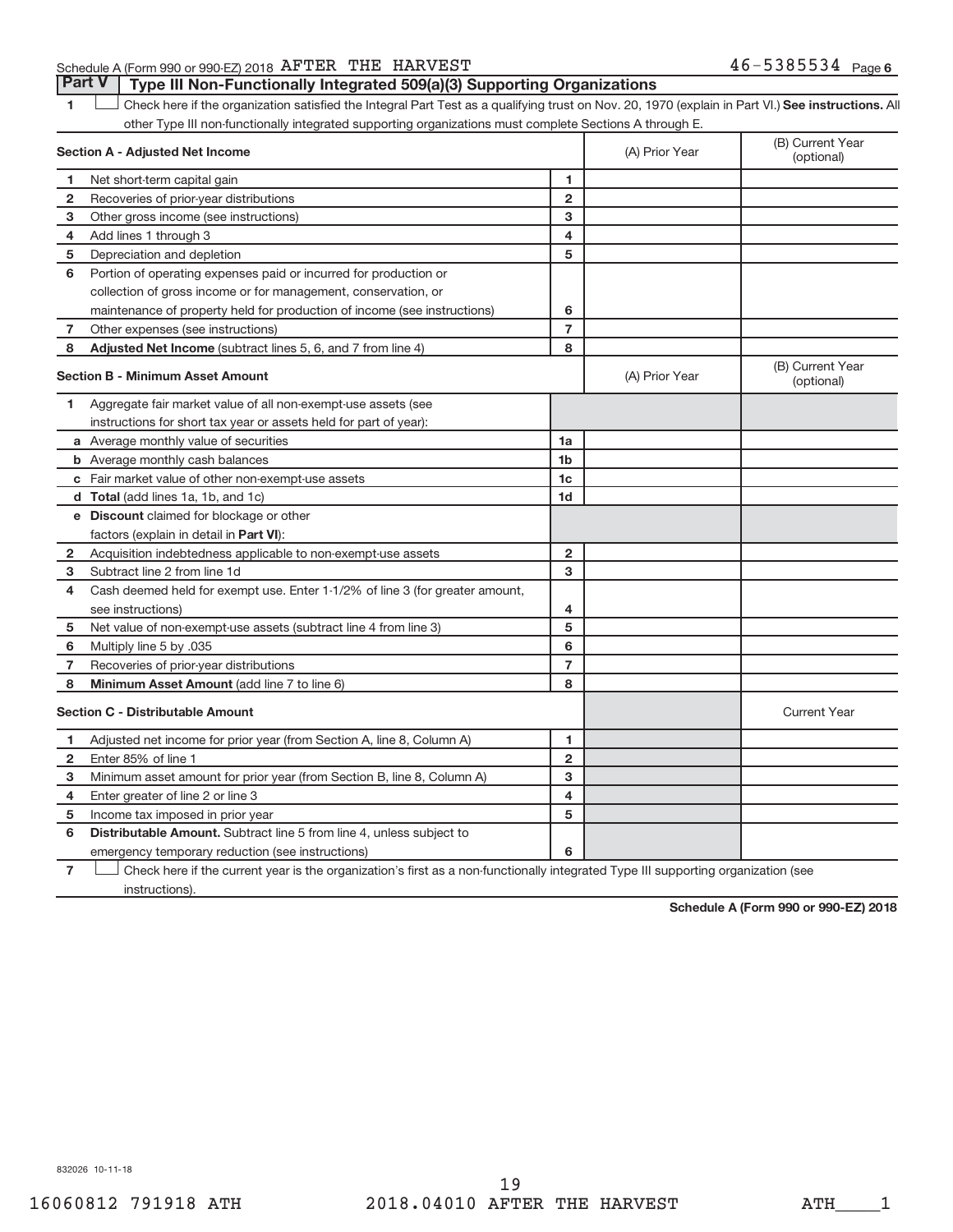| <b>Part V</b><br>Type III Non-Functionally Integrated 509(a)(3) Supporting Organizations (continued) |                                                                                            |                                    |                                               |                                                         |  |  |
|------------------------------------------------------------------------------------------------------|--------------------------------------------------------------------------------------------|------------------------------------|-----------------------------------------------|---------------------------------------------------------|--|--|
|                                                                                                      | <b>Section D - Distributions</b>                                                           |                                    |                                               | <b>Current Year</b>                                     |  |  |
| 1                                                                                                    | Amounts paid to supported organizations to accomplish exempt purposes                      |                                    |                                               |                                                         |  |  |
| $\mathbf{2}$                                                                                         | Amounts paid to perform activity that directly furthers exempt purposes of supported       |                                    |                                               |                                                         |  |  |
|                                                                                                      | organizations, in excess of income from activity                                           |                                    |                                               |                                                         |  |  |
| 3                                                                                                    | Administrative expenses paid to accomplish exempt purposes of supported organizations      |                                    |                                               |                                                         |  |  |
| 4                                                                                                    | Amounts paid to acquire exempt-use assets                                                  |                                    |                                               |                                                         |  |  |
| 5                                                                                                    | Qualified set-aside amounts (prior IRS approval required)                                  |                                    |                                               |                                                         |  |  |
| 6                                                                                                    | Other distributions (describe in Part VI). See instructions.                               |                                    |                                               |                                                         |  |  |
| 7                                                                                                    | Total annual distributions. Add lines 1 through 6.                                         |                                    |                                               |                                                         |  |  |
| 8                                                                                                    | Distributions to attentive supported organizations to which the organization is responsive |                                    |                                               |                                                         |  |  |
|                                                                                                      | (provide details in Part VI). See instructions.                                            |                                    |                                               |                                                         |  |  |
| 9                                                                                                    | Distributable amount for 2018 from Section C, line 6                                       |                                    |                                               |                                                         |  |  |
| 10                                                                                                   | Line 8 amount divided by line 9 amount                                                     |                                    |                                               |                                                         |  |  |
|                                                                                                      | <b>Section E - Distribution Allocations (see instructions)</b>                             | (i)<br><b>Excess Distributions</b> | (ii)<br><b>Underdistributions</b><br>Pre-2018 | (iii)<br><b>Distributable</b><br><b>Amount for 2018</b> |  |  |
| 1                                                                                                    | Distributable amount for 2018 from Section C, line 6                                       |                                    |                                               |                                                         |  |  |
| $\mathbf{2}$                                                                                         | Underdistributions, if any, for years prior to 2018 (reason-                               |                                    |                                               |                                                         |  |  |
|                                                                                                      | able cause required- explain in Part VI). See instructions.                                |                                    |                                               |                                                         |  |  |
| 3                                                                                                    | Excess distributions carryover, if any, to 2018                                            |                                    |                                               |                                                         |  |  |
|                                                                                                      | <b>a</b> From 2013                                                                         |                                    |                                               |                                                         |  |  |
|                                                                                                      | <b>b</b> From 2014                                                                         |                                    |                                               |                                                         |  |  |
|                                                                                                      | c From 2015                                                                                |                                    |                                               |                                                         |  |  |
|                                                                                                      | d From 2016                                                                                |                                    |                                               |                                                         |  |  |
|                                                                                                      | e From 2017                                                                                |                                    |                                               |                                                         |  |  |
|                                                                                                      | f Total of lines 3a through e                                                              |                                    |                                               |                                                         |  |  |
|                                                                                                      | g Applied to underdistributions of prior years                                             |                                    |                                               |                                                         |  |  |
|                                                                                                      | <b>h</b> Applied to 2018 distributable amount                                              |                                    |                                               |                                                         |  |  |
| Ť.                                                                                                   | Carryover from 2013 not applied (see instructions)                                         |                                    |                                               |                                                         |  |  |
|                                                                                                      | Remainder. Subtract lines 3g, 3h, and 3i from 3f.                                          |                                    |                                               |                                                         |  |  |
| 4                                                                                                    | Distributions for 2018 from Section D,                                                     |                                    |                                               |                                                         |  |  |
|                                                                                                      | $line 7$ :                                                                                 |                                    |                                               |                                                         |  |  |
|                                                                                                      | a Applied to underdistributions of prior years                                             |                                    |                                               |                                                         |  |  |
|                                                                                                      | <b>b</b> Applied to 2018 distributable amount                                              |                                    |                                               |                                                         |  |  |
| с                                                                                                    | Remainder. Subtract lines 4a and 4b from 4.                                                |                                    |                                               |                                                         |  |  |
| 5                                                                                                    | Remaining underdistributions for years prior to 2018, if                                   |                                    |                                               |                                                         |  |  |
|                                                                                                      | any. Subtract lines 3g and 4a from line 2. For result greater                              |                                    |                                               |                                                         |  |  |
|                                                                                                      | than zero, explain in Part VI. See instructions.                                           |                                    |                                               |                                                         |  |  |
| 6                                                                                                    | Remaining underdistributions for 2018. Subtract lines 3h                                   |                                    |                                               |                                                         |  |  |
|                                                                                                      | and 4b from line 1. For result greater than zero, explain in                               |                                    |                                               |                                                         |  |  |
|                                                                                                      | <b>Part VI.</b> See instructions.                                                          |                                    |                                               |                                                         |  |  |
| $\mathbf{7}$                                                                                         | Excess distributions carryover to 2019. Add lines 3j                                       |                                    |                                               |                                                         |  |  |
|                                                                                                      | and 4c.                                                                                    |                                    |                                               |                                                         |  |  |
| 8                                                                                                    | Breakdown of line 7:                                                                       |                                    |                                               |                                                         |  |  |
|                                                                                                      | a Excess from 2014                                                                         |                                    |                                               |                                                         |  |  |
|                                                                                                      | <b>b</b> Excess from 2015                                                                  |                                    |                                               |                                                         |  |  |
|                                                                                                      | c Excess from 2016                                                                         |                                    |                                               |                                                         |  |  |
|                                                                                                      | d Excess from 2017                                                                         |                                    |                                               |                                                         |  |  |
|                                                                                                      | e Excess from 2018                                                                         |                                    |                                               |                                                         |  |  |

**Schedule A (Form 990 or 990-EZ) 2018**

832027 10-11-18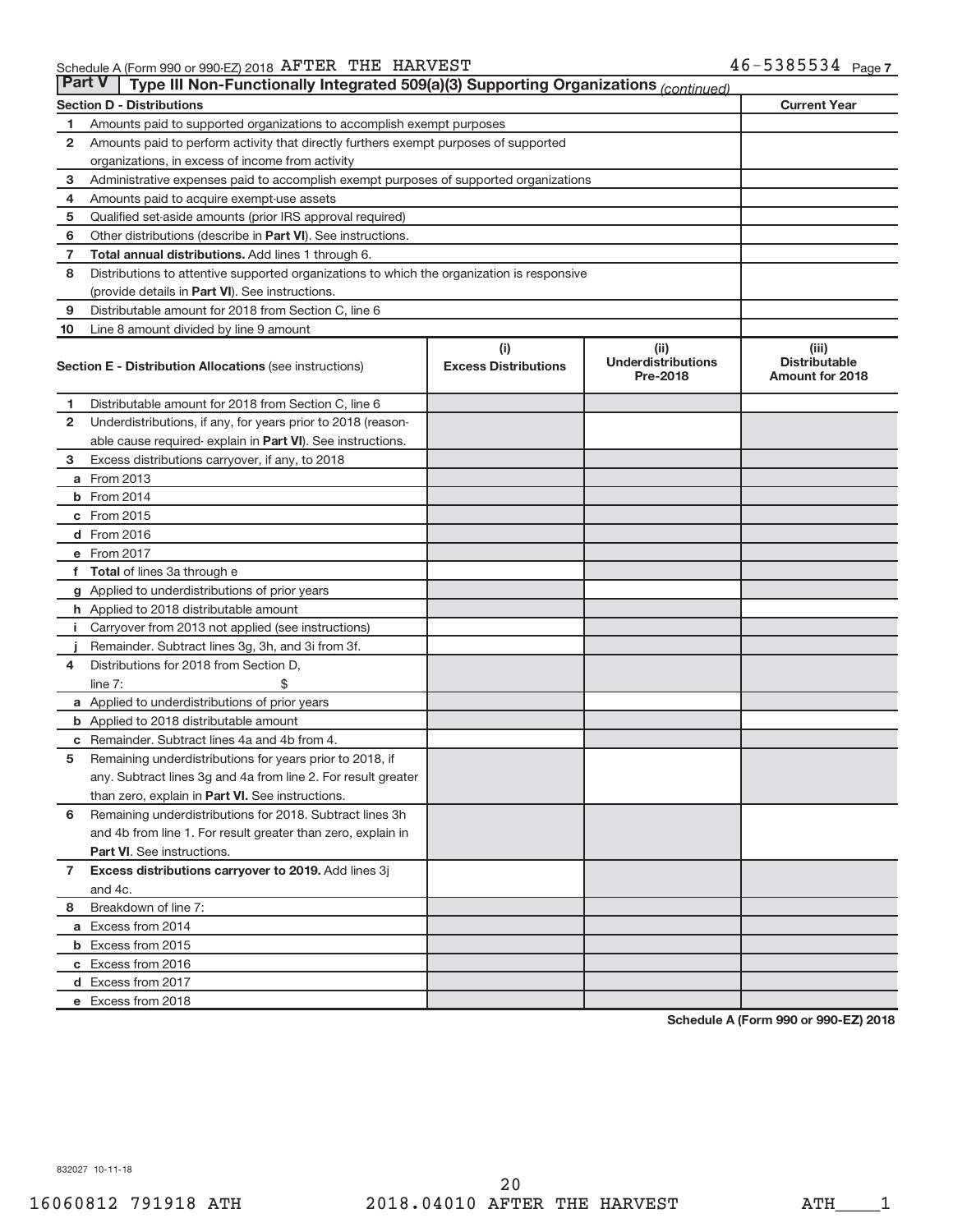| Part VI<br>(See instructions.) | Supplemental Information. Provide the explanations required by Part II, line 10; Part II, line 17a or 17b; Part III, line 12;<br>Part IV, Section A, lines 1, 2, 3b, 3c, 4b, 4c, 5a, 6, 9a, 9b, 9c, 11a, 11b, and 11c; Part IV, Section B, lines 1 and 2; Part IV, Section C,<br>line 1; Part IV, Section D, lines 2 and 3; Part IV, Section E, lines 1c, 2a, 2b, 3a, and 3b; Part V, line 1; Part V, Section B, line 1e; Part V,<br>Section D, lines 5, 6, and 8; and Part V, Section E, lines 2, 5, and 6. Also complete this part for any additional information. |
|--------------------------------|----------------------------------------------------------------------------------------------------------------------------------------------------------------------------------------------------------------------------------------------------------------------------------------------------------------------------------------------------------------------------------------------------------------------------------------------------------------------------------------------------------------------------------------------------------------------|
|                                |                                                                                                                                                                                                                                                                                                                                                                                                                                                                                                                                                                      |
|                                |                                                                                                                                                                                                                                                                                                                                                                                                                                                                                                                                                                      |
|                                |                                                                                                                                                                                                                                                                                                                                                                                                                                                                                                                                                                      |
|                                |                                                                                                                                                                                                                                                                                                                                                                                                                                                                                                                                                                      |
|                                |                                                                                                                                                                                                                                                                                                                                                                                                                                                                                                                                                                      |
|                                |                                                                                                                                                                                                                                                                                                                                                                                                                                                                                                                                                                      |
|                                |                                                                                                                                                                                                                                                                                                                                                                                                                                                                                                                                                                      |
|                                |                                                                                                                                                                                                                                                                                                                                                                                                                                                                                                                                                                      |
|                                |                                                                                                                                                                                                                                                                                                                                                                                                                                                                                                                                                                      |
|                                |                                                                                                                                                                                                                                                                                                                                                                                                                                                                                                                                                                      |
|                                |                                                                                                                                                                                                                                                                                                                                                                                                                                                                                                                                                                      |
|                                |                                                                                                                                                                                                                                                                                                                                                                                                                                                                                                                                                                      |
|                                |                                                                                                                                                                                                                                                                                                                                                                                                                                                                                                                                                                      |
|                                |                                                                                                                                                                                                                                                                                                                                                                                                                                                                                                                                                                      |
|                                |                                                                                                                                                                                                                                                                                                                                                                                                                                                                                                                                                                      |
|                                |                                                                                                                                                                                                                                                                                                                                                                                                                                                                                                                                                                      |
|                                |                                                                                                                                                                                                                                                                                                                                                                                                                                                                                                                                                                      |
|                                |                                                                                                                                                                                                                                                                                                                                                                                                                                                                                                                                                                      |
|                                |                                                                                                                                                                                                                                                                                                                                                                                                                                                                                                                                                                      |
|                                |                                                                                                                                                                                                                                                                                                                                                                                                                                                                                                                                                                      |
|                                |                                                                                                                                                                                                                                                                                                                                                                                                                                                                                                                                                                      |
|                                |                                                                                                                                                                                                                                                                                                                                                                                                                                                                                                                                                                      |
|                                |                                                                                                                                                                                                                                                                                                                                                                                                                                                                                                                                                                      |
|                                |                                                                                                                                                                                                                                                                                                                                                                                                                                                                                                                                                                      |
|                                |                                                                                                                                                                                                                                                                                                                                                                                                                                                                                                                                                                      |
|                                |                                                                                                                                                                                                                                                                                                                                                                                                                                                                                                                                                                      |
|                                |                                                                                                                                                                                                                                                                                                                                                                                                                                                                                                                                                                      |
|                                |                                                                                                                                                                                                                                                                                                                                                                                                                                                                                                                                                                      |
|                                |                                                                                                                                                                                                                                                                                                                                                                                                                                                                                                                                                                      |
|                                |                                                                                                                                                                                                                                                                                                                                                                                                                                                                                                                                                                      |
|                                |                                                                                                                                                                                                                                                                                                                                                                                                                                                                                                                                                                      |
|                                |                                                                                                                                                                                                                                                                                                                                                                                                                                                                                                                                                                      |
|                                |                                                                                                                                                                                                                                                                                                                                                                                                                                                                                                                                                                      |
|                                |                                                                                                                                                                                                                                                                                                                                                                                                                                                                                                                                                                      |
|                                |                                                                                                                                                                                                                                                                                                                                                                                                                                                                                                                                                                      |
|                                |                                                                                                                                                                                                                                                                                                                                                                                                                                                                                                                                                                      |
|                                |                                                                                                                                                                                                                                                                                                                                                                                                                                                                                                                                                                      |
|                                |                                                                                                                                                                                                                                                                                                                                                                                                                                                                                                                                                                      |
|                                |                                                                                                                                                                                                                                                                                                                                                                                                                                                                                                                                                                      |
|                                |                                                                                                                                                                                                                                                                                                                                                                                                                                                                                                                                                                      |
|                                |                                                                                                                                                                                                                                                                                                                                                                                                                                                                                                                                                                      |
|                                |                                                                                                                                                                                                                                                                                                                                                                                                                                                                                                                                                                      |
|                                |                                                                                                                                                                                                                                                                                                                                                                                                                                                                                                                                                                      |
| 832028 10-11-18                | Schedule A (Form 990 or 990-EZ) 2018<br>21                                                                                                                                                                                                                                                                                                                                                                                                                                                                                                                           |
| 16060812 791918 ATH            | 2018.04010 AFTER THE HARVEST<br><b>ATH</b>                                                                                                                                                                                                                                                                                                                                                                                                                                                                                                                           |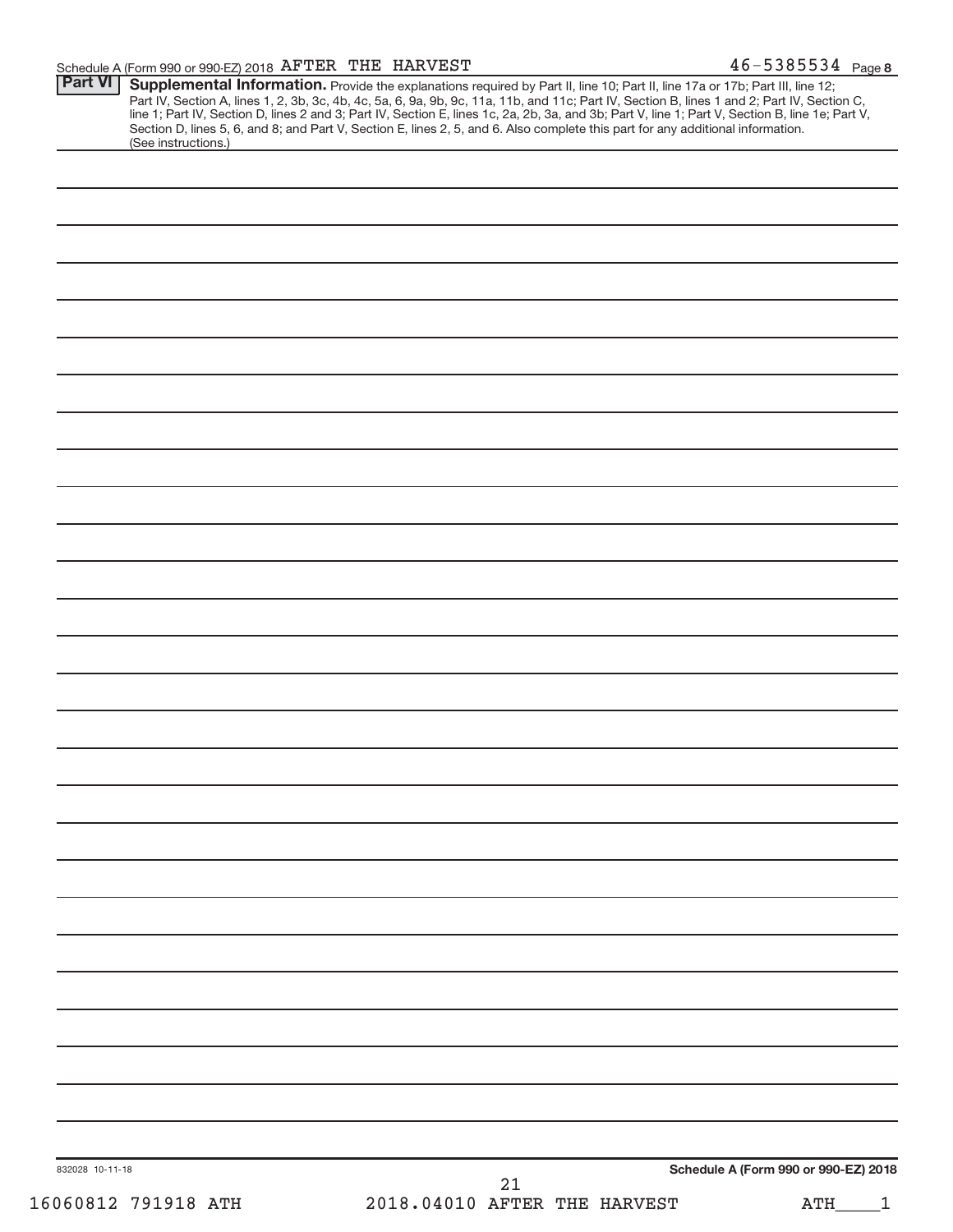**Schedule B**

Department of the Treasury Internal Revenue Service **(Form 990, 990-EZ,or 990-PF)**

Name of the organization

#### \*\* PUBLIC DISCLOSURE COPY \*\*

## **Schedule of Contributors**

 **| Attach to Form 990, Form 990-EZ, or Form 990-PF. | Go to www.irs.gov/Form990 for the latest information.** OMB No. 1545-0047

**2018**

**Employer identification number**

AFTER THE HARVEST 46-5385534

| <b>Organization type (check one):</b> |                                                                           |  |  |
|---------------------------------------|---------------------------------------------------------------------------|--|--|
| Filers of:                            | Section:                                                                  |  |  |
| Form 990 or 990-FZ                    | $ \mathbf{X} $ 501(c)( 3) (enter number) organization                     |  |  |
|                                       | 4947(a)(1) nonexempt charitable trust not treated as a private foundation |  |  |
|                                       | 527 political organization                                                |  |  |
| Form 990-PF                           | 501(c)(3) exempt private foundation                                       |  |  |
|                                       |                                                                           |  |  |

 $\Box$  4947(a)(1) nonexempt charitable trust treated as a private foundation

501(c)(3) taxable private foundation -

Check if your organization is covered by the General Rule or a Special Rule.

**Note:** Only a section 501(c)(7), (8), or (10) organization can check boxes for both the General Rule and a Special Rule. See instructions.

#### **General Rule**

[X] For an organization filing Form 990, 990-EZ, or 990-PF that received, during the year, contributions totaling \$5,000 or more (in money or property) from any one contributor. Complete Parts I and II. See instructions for determining a contributor's total contributions.

#### **Special Rules**

-

any one contributor, during the year, total contributions of the greater of (1) \$5,000; or (2) 2% of the amount on (i) Form 990, Part VIII, line 1h; For an organization described in section 501(c)(3) filing Form 990 or 990-EZ that met the 33 1/3% support test of the regulations under sections 509(a)(1) and 170(b)(1)(A)(vi), that checked Schedule A (Form 990 or 990-EZ), Part II, line 13, 16a, or 16b, and that received from or (ii) Form 990-EZ, line 1. Complete Parts I and II. -

year, total contributions of more than \$1,000 *exclusively for religious, charitable, scientific, literary, or educational purposes, or for the* For an organization described in section 501(c)(7), (8), or (10) filing Form 990 or 990-EZ that received from any one contributor, during the prevention of cruelty to children or animals. Complete Parts I (entering "N/A" in column (b) instead of the contributor name and address), II, and III. -

purpose. Don't complete any of the parts unless the General Rule applies to this organization because it received nonexclusively year, contributions *exclusively for religious, charitable, etc., purposes, but no such contributions totaled more than \$1,000. If this box* is checked, enter here the total contributions that were received during the year for an exclusively religious, charitable, etc., For an organization described in section 501(c)(7), (8), or (10) filing Form 990 or 990-EZ that received from any one contributor, during the religious, charitable, etc., contributions totaling \$5,000 or more during the year  $~$   $~$   $~$   $~$   $~$   $~$   $\sim$   $~$   $\bullet$   $~$   $\$ 

**Caution:** An organization that isn't covered by the General Rule and/or the Special Rules doesn't file Schedule B (Form 990, 990-EZ, or 990-PF), but it **must** answer "No" on Part IV, line 2, of its Form 990; or check the box on line H of its Form 990-EZ or on its Form 990-PF, Part I, line 2, to certify that it doesn't meet the filing requirements of Schedule B (Form 990, 990-EZ, or 990-PF).

LHA For Paperwork Reduction Act Notice, see the instructions for Form 990, 990-EZ, or 990-PF. Schedule B (Form 990, 990-EZ, or 990-PF) (2018)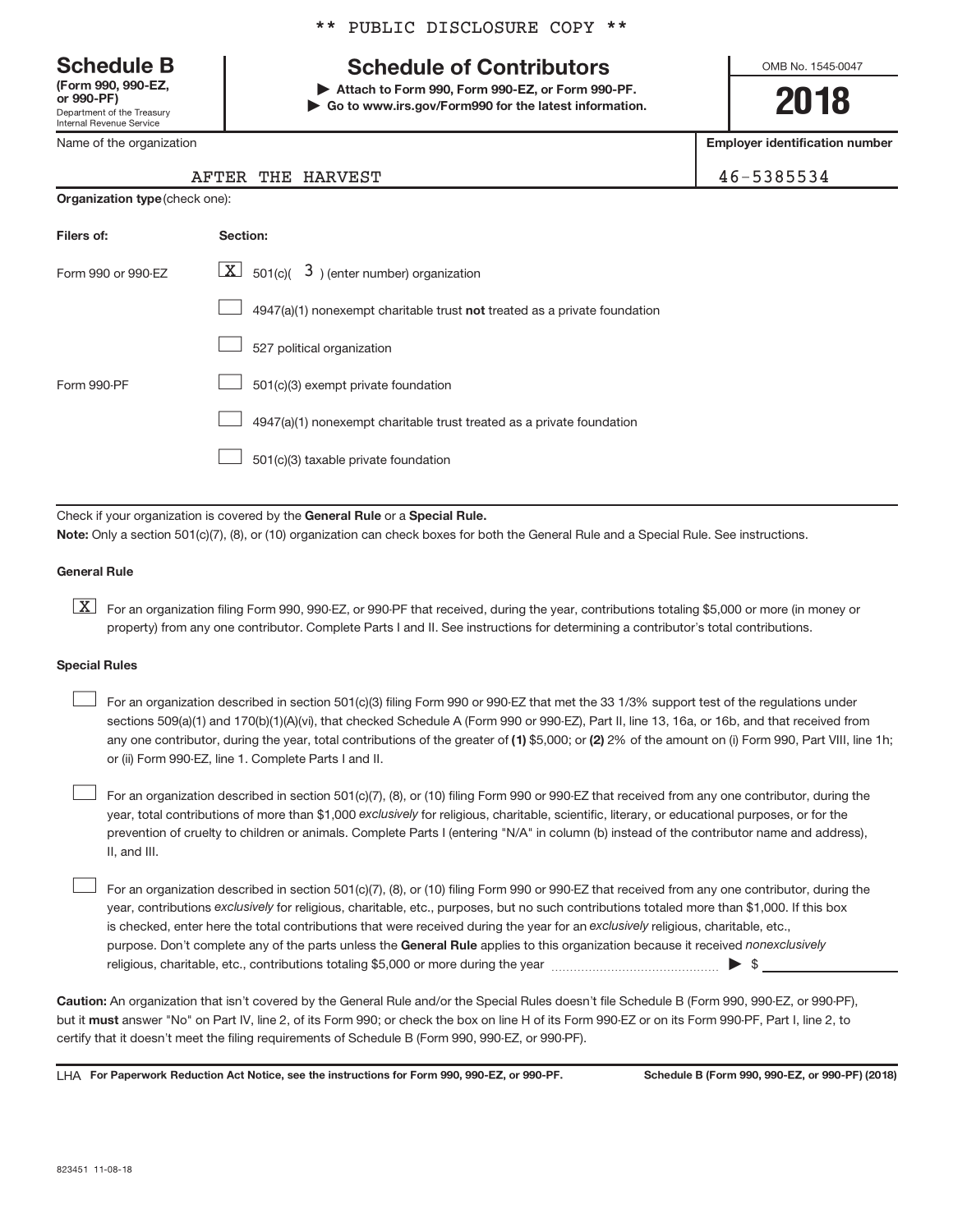#### Schedule B (Form 990, 990-EZ, or 990-PF) (2018)

Name of organization

AFTER THE HARVEST 46-5385534

**Employer identification number**

| Part I          | Contributors (see instructions). Use duplicate copies of Part I if additional space is needed. |                                   |                                                                                                                  |
|-----------------|------------------------------------------------------------------------------------------------|-----------------------------------|------------------------------------------------------------------------------------------------------------------|
| (a)<br>No.      | (b)<br>Name, address, and ZIP + 4                                                              | (c)<br><b>Total contributions</b> | (d)<br>Type of contribution                                                                                      |
| 1               |                                                                                                | 55,068.<br>\$                     | Person<br>Payroll<br><b>Noncash</b><br>Χ<br>(Complete Part II for<br>noncash contributions.)                     |
| (a)<br>No.      | (b)<br>Name, address, and ZIP + 4                                                              | (c)<br><b>Total contributions</b> | (d)<br>Type of contribution                                                                                      |
| 2               |                                                                                                | 200,000.<br>\$                    | $\mathbf{X}$<br>Person<br>Payroll<br><b>Noncash</b><br>(Complete Part II for<br>noncash contributions.)          |
| (a)<br>No.      | (b)<br>Name, address, and ZIP + 4                                                              | (c)<br><b>Total contributions</b> | (d)<br>Type of contribution                                                                                      |
| 3               |                                                                                                | 60,000.<br>\$                     | $\mathbf{X}$<br>Person<br>Payroll<br><b>Noncash</b><br>(Complete Part II for<br>noncash contributions.)          |
| (a)<br>No.      | (b)<br>Name, address, and ZIP + 4                                                              | (c)<br><b>Total contributions</b> | (d)<br>Type of contribution                                                                                      |
| 4               |                                                                                                | 120,659.<br>\$                    | Person<br>Payroll<br><b>Noncash</b><br>$\overline{\text{X}}$<br>(Complete Part II for<br>noncash contributions.) |
| (a)<br>No.      | (b)<br>Name, address, and ZIP + 4                                                              | (c)<br><b>Total contributions</b> | (d)<br>Type of contribution                                                                                      |
| 5               |                                                                                                | 55,958.<br>\$                     | Person<br>Payroll<br>Noncash<br>х<br>(Complete Part II for<br>noncash contributions.)                            |
| (a)<br>No.      | (b)<br>Name, address, and ZIP + 4                                                              | (c)<br><b>Total contributions</b> | (d)<br>Type of contribution                                                                                      |
| 6               |                                                                                                | 493,216.<br>\$                    | Person<br>Payroll<br>Noncash<br>х<br>(Complete Part II for<br>noncash contributions.)                            |
| 823452 11-08-18 |                                                                                                | 23                                | Schedule B (Form 990, 990-EZ, or 990-PF) (2018)                                                                  |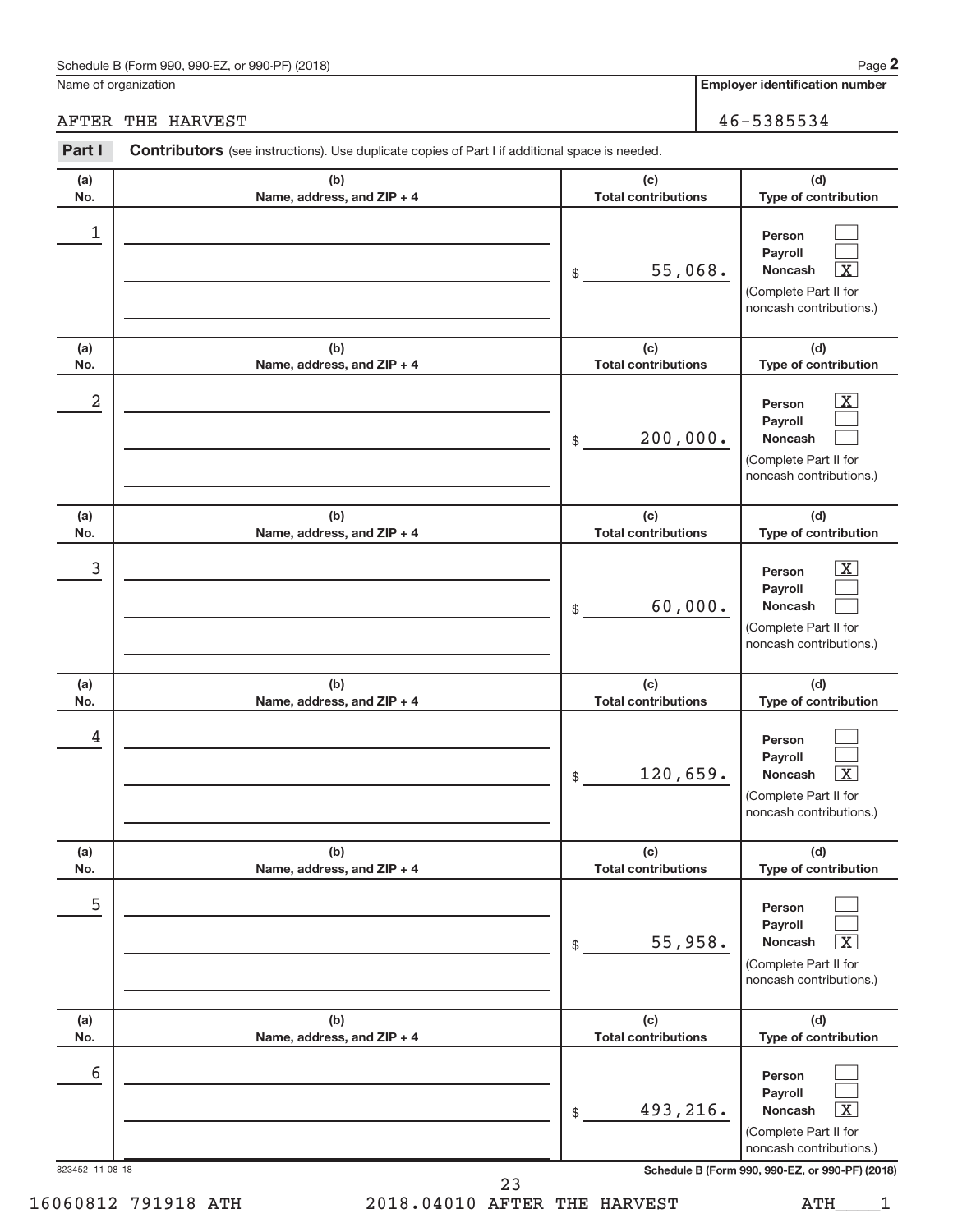#### Schedule B (Form 990, 990-EZ, or 990-PF) (2018)

Name of organization

**2**

**Employer identification number**

AFTER THE HARVEST 46-5385534

| Part I          | <b>Contributors</b> (see instructions). Use duplicate copies of Part I if additional space is needed. |                                   |                                                                                                                  |
|-----------------|-------------------------------------------------------------------------------------------------------|-----------------------------------|------------------------------------------------------------------------------------------------------------------|
| (a)<br>No.      | (b)<br>Name, address, and ZIP + 4                                                                     | (c)<br><b>Total contributions</b> | (d)<br>Type of contribution                                                                                      |
| 7               |                                                                                                       | 56, 162.<br>\$                    | Person<br>Payroll<br>$\overline{\text{X}}$<br><b>Noncash</b><br>(Complete Part II for<br>noncash contributions.) |
| (a)<br>No.      | (b)<br>Name, address, and ZIP + 4                                                                     | (c)<br><b>Total contributions</b> | (d)<br>Type of contribution                                                                                      |
| 8               |                                                                                                       | 126,571.<br>\$                    | Person<br>Payroll<br>$\overline{\text{X}}$<br><b>Noncash</b><br>(Complete Part II for<br>noncash contributions.) |
| (a)<br>No.      | (b)<br>Name, address, and ZIP + 4                                                                     | (c)<br><b>Total contributions</b> | (d)<br>Type of contribution                                                                                      |
| 9               |                                                                                                       | 122,382.<br>\$                    | Person<br>Payroll<br>$\overline{\text{X}}$<br><b>Noncash</b><br>(Complete Part II for<br>noncash contributions.) |
| (a)<br>No.      | (b)<br>Name, address, and ZIP + 4                                                                     | (c)<br><b>Total contributions</b> | (d)<br>Type of contribution                                                                                      |
| 10              |                                                                                                       | 114, 115.<br>\$                   | Person<br>Payroll<br>$\overline{\text{X}}$<br><b>Noncash</b><br>(Complete Part II for<br>noncash contributions.) |
| (a)<br>No.      | (b)<br>Name, address, and ZIP + 4                                                                     | (c)<br><b>Total contributions</b> | (d)<br>Type of contribution                                                                                      |
|                 |                                                                                                       | \$                                | Person<br>Payroll<br><b>Noncash</b><br>(Complete Part II for<br>noncash contributions.)                          |
| (a)<br>No.      | (b)<br>Name, address, and ZIP + 4                                                                     | (c)<br><b>Total contributions</b> | (d)<br>Type of contribution                                                                                      |
|                 |                                                                                                       | \$                                | Person<br>Payroll<br><b>Noncash</b><br>(Complete Part II for<br>noncash contributions.)                          |
| 823452 11-08-18 | 24                                                                                                    |                                   | Schedule B (Form 990, 990-EZ, or 990-PF) (2018)                                                                  |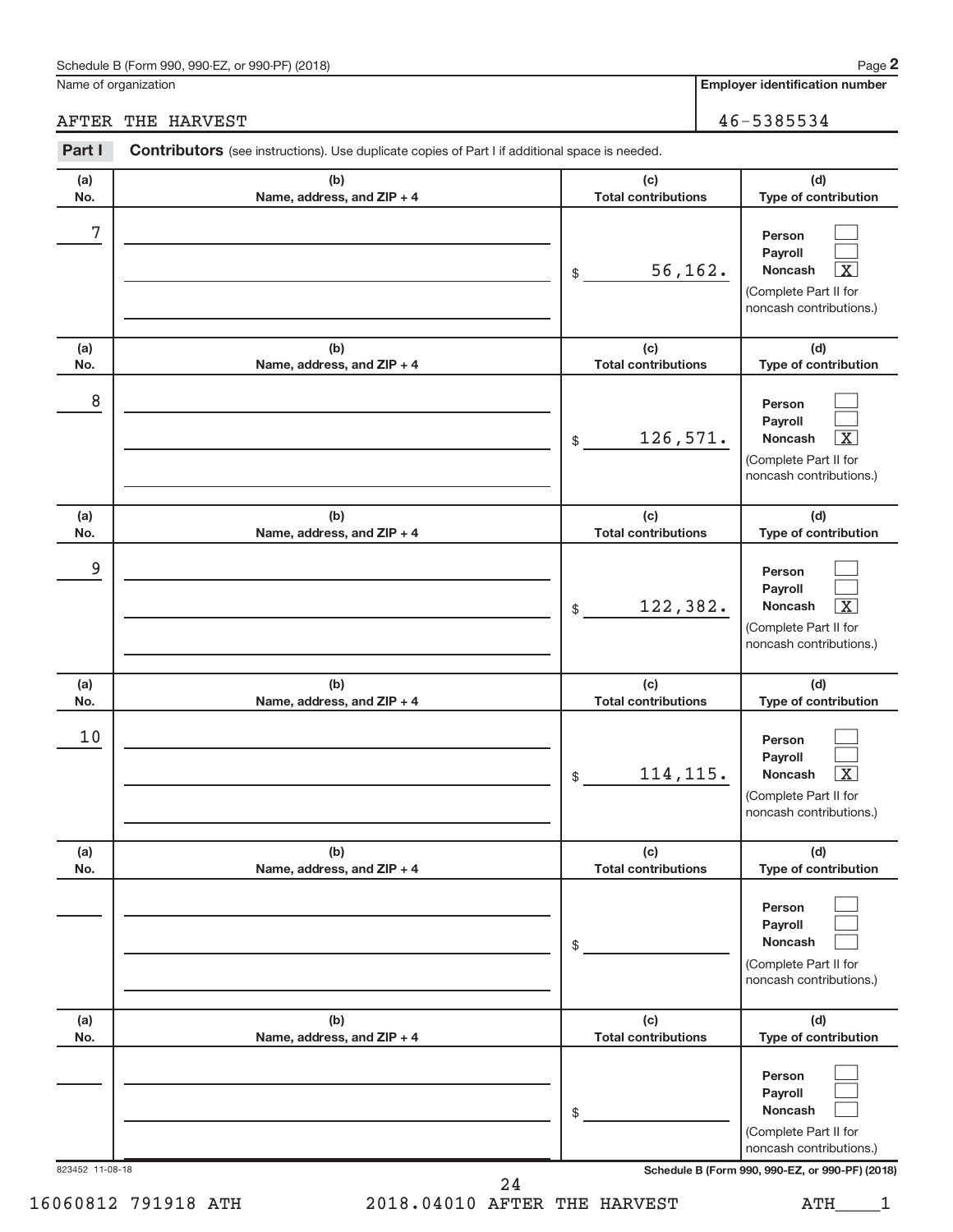| Schedule B (Form 990,<br>. or 990-PF)<br>990-EZ<br>(2018) | Page |
|-----------------------------------------------------------|------|
|                                                           |      |

Name of organization

**Employer identification number**

### AFTER THE HARVEST 46-5385534

Part II Noncash Property (see instructions). Use duplicate copies of Part II if additional space is needed.

| (a)<br>No.<br>from<br>Part I | (b)<br>Description of noncash property given                             | (c)<br>FMV (or estimate)<br>(See instructions.) | (d)<br>Date received |  |  |
|------------------------------|--------------------------------------------------------------------------|-------------------------------------------------|----------------------|--|--|
| 1                            | 110,137 LB OF PRODUCE                                                    |                                                 |                      |  |  |
|                              |                                                                          |                                                 |                      |  |  |
|                              |                                                                          | 55,068.<br>\$                                   | 12/31/18             |  |  |
| (a)<br>No.<br>from<br>Part I | (b)<br>Description of noncash property given                             | (c)<br>FMV (or estimate)<br>(See instructions.) | (d)<br>Date received |  |  |
| 4                            | 241,318 LB OF PRODUCE                                                    |                                                 |                      |  |  |
|                              |                                                                          |                                                 |                      |  |  |
|                              |                                                                          | 120,659.<br>\$                                  | 12/31/18             |  |  |
| (a)<br>No.<br>from<br>Part I | (b)<br>Description of noncash property given                             | (c)<br>FMV (or estimate)<br>(See instructions.) | (d)<br>Date received |  |  |
| 5                            | 111,915 LB OF PRODUCE                                                    |                                                 |                      |  |  |
|                              |                                                                          |                                                 |                      |  |  |
|                              |                                                                          | 55,958.<br>\$                                   | 12/31/18             |  |  |
| (a)<br>No.<br>from<br>Part I | (b)<br>Description of noncash property given                             | (c)<br>FMV (or estimate)<br>(See instructions.) | (d)<br>Date received |  |  |
|                              | 986,432 LB OF PRODUCE                                                    |                                                 |                      |  |  |
| 6                            |                                                                          |                                                 |                      |  |  |
|                              |                                                                          | 493,216.<br>\$                                  | 12/31/18             |  |  |
| (a)<br>No.<br>from<br>Part I | (b)<br>Description of noncash property given                             | (c)<br>FMV (or estimate)<br>(See instructions.) | (d)<br>Date received |  |  |
| 7                            | 33,833 LB OF PRODUCE                                                     |                                                 |                      |  |  |
|                              |                                                                          |                                                 |                      |  |  |
|                              |                                                                          | 56,162.<br>\$                                   |                      |  |  |
| (a)<br>No.<br>from<br>Part I | (b)<br>Description of noncash property given                             | (c)<br>FMV (or estimate)<br>(See instructions.) | (d)<br>Date received |  |  |
| 8                            | 253,143 LB OF PRODUCE                                                    |                                                 |                      |  |  |
|                              |                                                                          |                                                 |                      |  |  |
|                              |                                                                          | 126,571.<br>\$                                  | 12/31/18             |  |  |
|                              | Schedule B (Form 990, 990-EZ, or 990-PF) (2018)<br>823453 11-08-18<br>25 |                                                 |                      |  |  |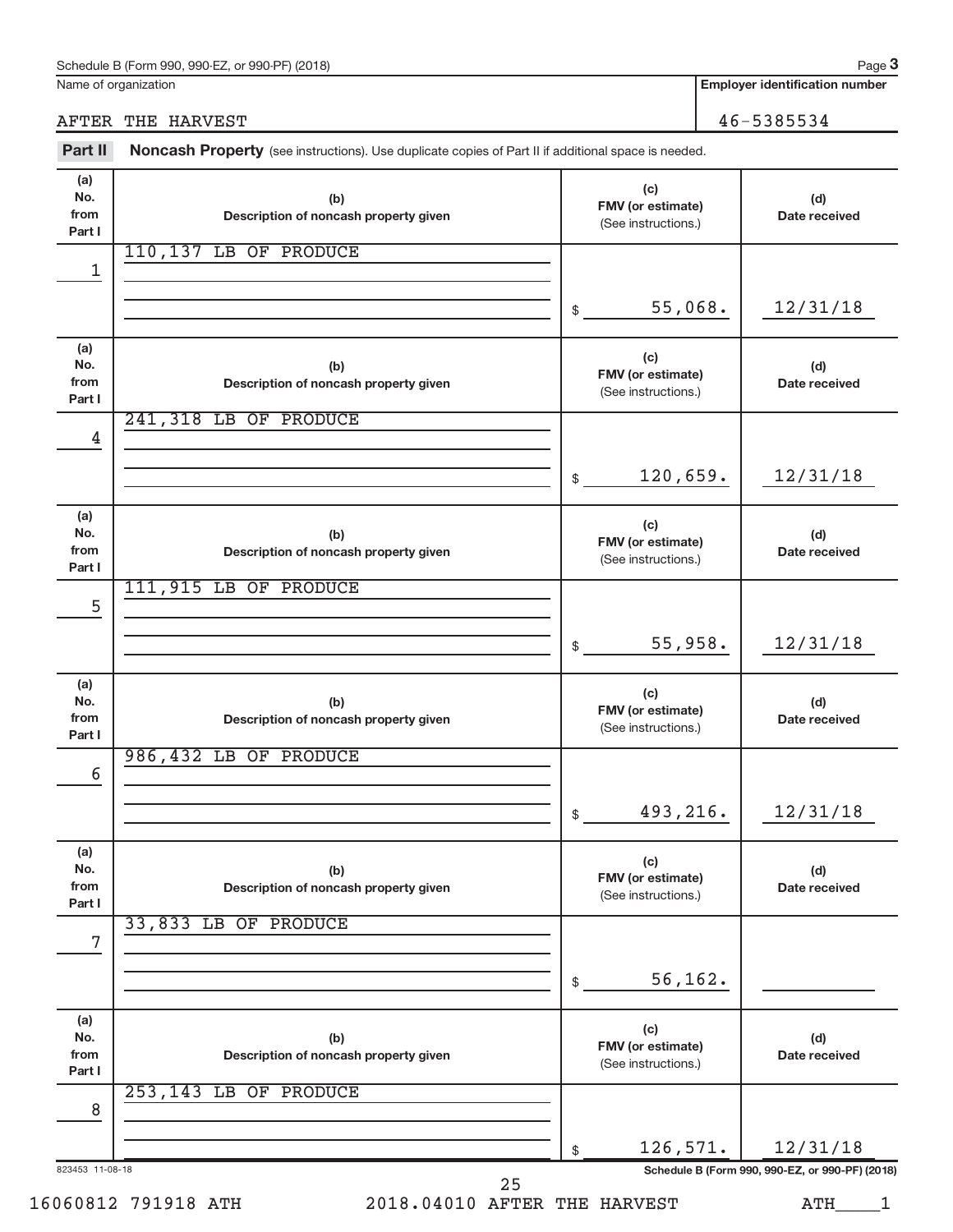|                              | AFTER THE HARVEST                                                                                   |                                                 | 46-5385534           |
|------------------------------|-----------------------------------------------------------------------------------------------------|-------------------------------------------------|----------------------|
| Part II                      | Noncash Property (see instructions). Use duplicate copies of Part II if additional space is needed. |                                                 |                      |
| (a)<br>No.<br>from<br>Part I | (b)<br>Description of noncash property given                                                        | (c)<br>FMV (or estimate)<br>(See instructions.) | (d)<br>Date received |
| 9                            | 244,763 LB OF PRODUCE                                                                               |                                                 |                      |
|                              |                                                                                                     | 122,382.<br>$$\mathbb{S}$$                      | 12/31/18             |
| (a)<br>No.<br>from<br>Part I | (b)<br>Description of noncash property given                                                        | (c)<br>FMV (or estimate)<br>(See instructions.) | (d)<br>Date received |
| 10                           | 228, 230 LB OF PRODUCE                                                                              |                                                 |                      |
|                              |                                                                                                     | 114, 115.<br>$$\mathbb{S}$$                     | 12/31/18             |
| (a)<br>No.<br>from<br>Part I | (b)<br>Description of noncash property given                                                        | (c)<br>FMV (or estimate)<br>(See instructions.) | (d)<br>Date received |
|                              |                                                                                                     |                                                 |                      |
|                              |                                                                                                     | \$                                              |                      |
| (a)<br>No.<br>from<br>Part I | (b)<br>Description of noncash property given                                                        | (c)<br>FMV (or estimate)<br>(See instructions.) | (d)<br>Date received |
|                              |                                                                                                     |                                                 |                      |
|                              |                                                                                                     | \$                                              |                      |
| (a)<br>No.<br>from<br>Part I | (b)<br>Description of noncash property given                                                        | (c)<br>FMV (or estimate)<br>(See instructions.) | (d)<br>Date received |
|                              |                                                                                                     |                                                 |                      |
|                              |                                                                                                     | \$                                              |                      |
| (a)<br>No.<br>from<br>Part I | (b)<br>Description of noncash property given                                                        | (c)<br>FMV (or estimate)<br>(See instructions.) | (d)<br>Date received |
|                              |                                                                                                     |                                                 |                      |
|                              |                                                                                                     | \$                                              |                      |

Name of organization

**Employer identification number**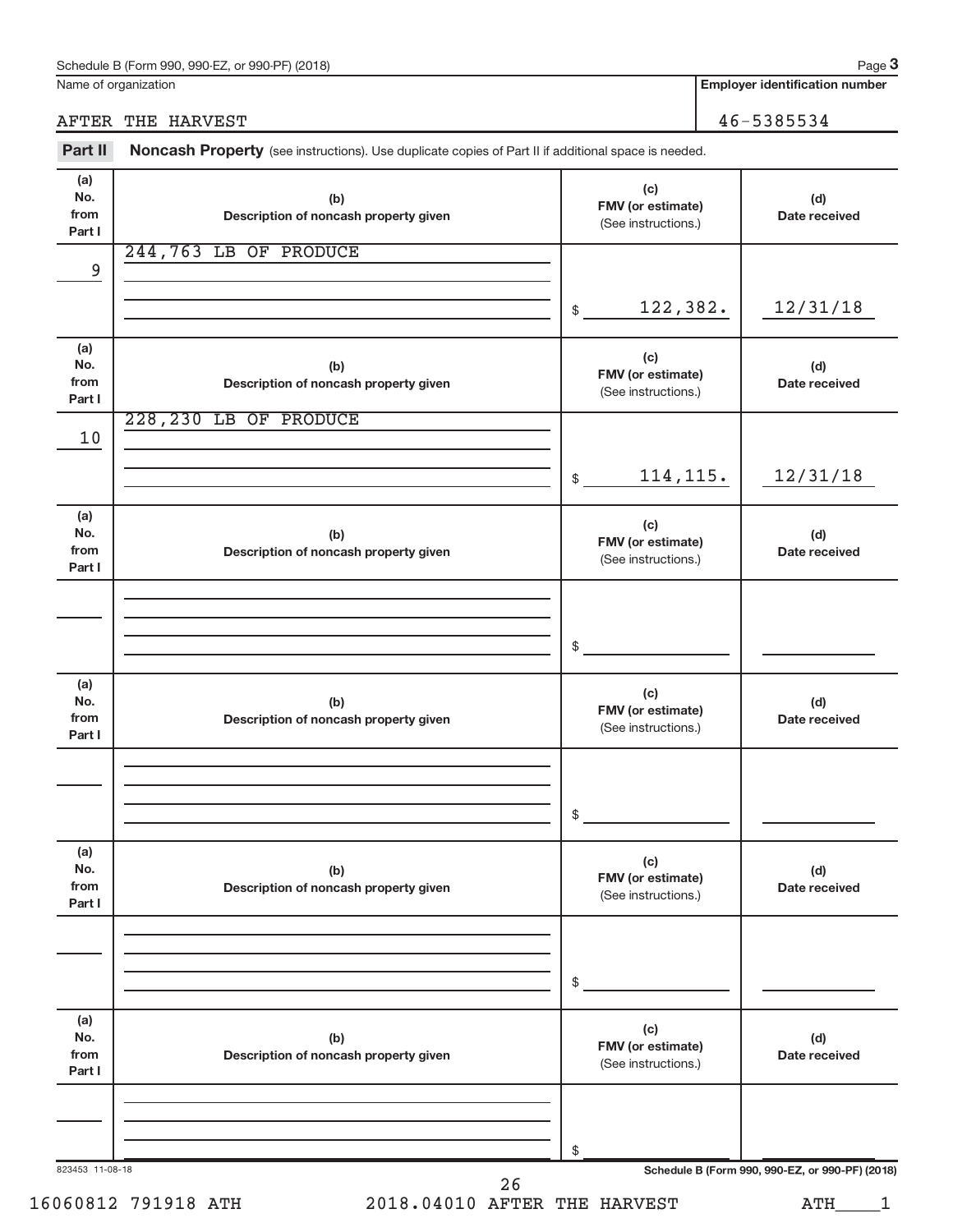**4**

| Name of organization        |                                                                                                                                                                                                                                                                                                                                                                    |                      | <b>Employer identification number</b>                                                                                                                          |  |  |
|-----------------------------|--------------------------------------------------------------------------------------------------------------------------------------------------------------------------------------------------------------------------------------------------------------------------------------------------------------------------------------------------------------------|----------------------|----------------------------------------------------------------------------------------------------------------------------------------------------------------|--|--|
| AFTER                       | THE HARVEST                                                                                                                                                                                                                                                                                                                                                        |                      | 46-5385534                                                                                                                                                     |  |  |
| Part III                    | from any one contributor. Complete columns (a) through (e) and the following line entry. For organizations<br>completing Part III, enter the total of exclusively religious, charitable, etc., contributions of \$1,000 or less for the year. (Enter this info. once.) $\blacktriangleright$ \$<br>Use duplicate copies of Part III if additional space is needed. |                      | Exclusively religious, charitable, etc., contributions to organizations described in section 501(c)(7), (8), or (10) that total more than \$1,000 for the year |  |  |
| (a) No.<br>from<br>Part I   | (b) Purpose of gift                                                                                                                                                                                                                                                                                                                                                | (c) Use of gift      | (d) Description of how gift is held                                                                                                                            |  |  |
|                             |                                                                                                                                                                                                                                                                                                                                                                    |                      |                                                                                                                                                                |  |  |
|                             |                                                                                                                                                                                                                                                                                                                                                                    | (e) Transfer of gift |                                                                                                                                                                |  |  |
|                             | Transferee's name, address, and ZIP + 4                                                                                                                                                                                                                                                                                                                            |                      | Relationship of transferor to transferee                                                                                                                       |  |  |
|                             |                                                                                                                                                                                                                                                                                                                                                                    |                      |                                                                                                                                                                |  |  |
| $(a)$ No.<br>from<br>Part I | (b) Purpose of gift                                                                                                                                                                                                                                                                                                                                                | (c) Use of gift      | (d) Description of how gift is held                                                                                                                            |  |  |
|                             |                                                                                                                                                                                                                                                                                                                                                                    |                      |                                                                                                                                                                |  |  |
|                             | (e) Transfer of gift                                                                                                                                                                                                                                                                                                                                               |                      |                                                                                                                                                                |  |  |
|                             | Transferee's name, address, and ZIP + 4                                                                                                                                                                                                                                                                                                                            |                      | Relationship of transferor to transferee                                                                                                                       |  |  |
|                             |                                                                                                                                                                                                                                                                                                                                                                    |                      |                                                                                                                                                                |  |  |
| $(a)$ No.<br>from<br>Part I | (b) Purpose of gift                                                                                                                                                                                                                                                                                                                                                | (c) Use of gift      | (d) Description of how gift is held                                                                                                                            |  |  |
|                             |                                                                                                                                                                                                                                                                                                                                                                    |                      |                                                                                                                                                                |  |  |
|                             | (e) Transfer of gift                                                                                                                                                                                                                                                                                                                                               |                      |                                                                                                                                                                |  |  |
|                             | Transferee's name, address, and ZIP + 4                                                                                                                                                                                                                                                                                                                            |                      | Relationship of transferor to transferee                                                                                                                       |  |  |
| (a) No.<br>from             |                                                                                                                                                                                                                                                                                                                                                                    |                      |                                                                                                                                                                |  |  |
| Part I                      | (b) Purpose of gift                                                                                                                                                                                                                                                                                                                                                | (c) Use of gift      | (d) Description of how gift is held                                                                                                                            |  |  |
|                             |                                                                                                                                                                                                                                                                                                                                                                    |                      |                                                                                                                                                                |  |  |
|                             | Transferee's name, address, and ZIP + 4                                                                                                                                                                                                                                                                                                                            | (e) Transfer of gift | Relationship of transferor to transferee                                                                                                                       |  |  |
|                             |                                                                                                                                                                                                                                                                                                                                                                    |                      |                                                                                                                                                                |  |  |
|                             |                                                                                                                                                                                                                                                                                                                                                                    |                      |                                                                                                                                                                |  |  |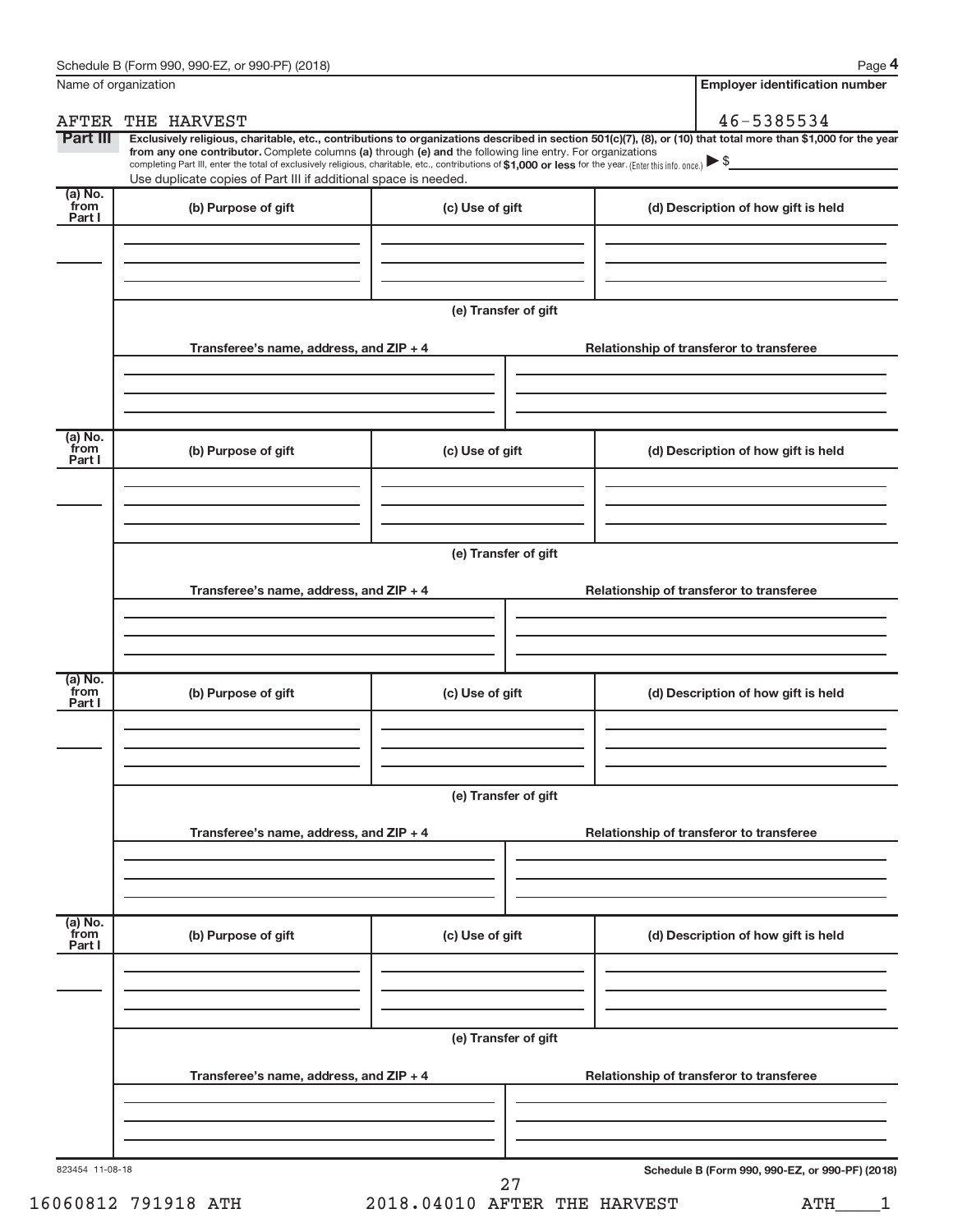| <b>SCHEDULE D</b> |  |  |  |
|-------------------|--|--|--|
|-------------------|--|--|--|

| (Form 990) |  |
|------------|--|
|------------|--|

# SCHEDULE D<br> **Supplemental Financial Statements**<br> **Example is the organization answered "Yes" on Form 990.**

(Form 990)<br>
Pepartment of the Treasury<br>
Department of the Treasury<br>
Department of the Treasury<br>
Department of the Treasury<br> **Co to www.irs.gov/Form990 for instructions and the latest information.**<br> **Co to www.irs.gov/Form9** 



Department of the Treasury Internal Revenue Service

|  | <b>Employer identification numbe</b> |  |
|--|--------------------------------------|--|
|  | $17 - 222 - 21$                      |  |

|         | Name of the organization<br>AFTER THE HARVEST                                                                                                             | <b>Employer identification number</b><br>46-5385534 |
|---------|-----------------------------------------------------------------------------------------------------------------------------------------------------------|-----------------------------------------------------|
| Part I  | Organizations Maintaining Donor Advised Funds or Other Similar Funds or Accounts. Complete if the                                                         |                                                     |
|         | organization answered "Yes" on Form 990, Part IV, line 6.                                                                                                 |                                                     |
|         | (a) Donor advised funds                                                                                                                                   | (b) Funds and other accounts                        |
|         |                                                                                                                                                           |                                                     |
| 1.      | Aggregate value of contributions to (during year)                                                                                                         |                                                     |
| 2       |                                                                                                                                                           |                                                     |
| з       | Aggregate value of grants from (during year)                                                                                                              |                                                     |
| 4       |                                                                                                                                                           |                                                     |
| 5       | Did the organization inform all donors and donor advisors in writing that the assets held in donor advised funds                                          |                                                     |
|         |                                                                                                                                                           | Yes<br><b>No</b>                                    |
| 6       | Did the organization inform all grantees, donors, and donor advisors in writing that grant funds can be used only                                         |                                                     |
|         | for charitable purposes and not for the benefit of the donor or donor advisor, or for any other purpose conferring                                        |                                                     |
|         | impermissible private benefit?                                                                                                                            | Yes<br>No                                           |
| Part II | <b>Conservation Easements.</b> Complete if the organization answered "Yes" on Form 990, Part IV, line 7.                                                  |                                                     |
| 1       | Purpose(s) of conservation easements held by the organization (check all that apply).                                                                     |                                                     |
|         | Preservation of land for public use (e.g., recreation or education)<br>Preservation of a historically important land area                                 |                                                     |
|         | Protection of natural habitat<br>Preservation of a certified historic structure                                                                           |                                                     |
|         | Preservation of open space                                                                                                                                |                                                     |
| 2       | Complete lines 2a through 2d if the organization held a qualified conservation contribution in the form of a conservation easement on the last            |                                                     |
|         | day of the tax year.                                                                                                                                      | Held at the End of the Tax Year                     |
| a       |                                                                                                                                                           | 2a                                                  |
| b       |                                                                                                                                                           | 2 <sub>b</sub>                                      |
| c       |                                                                                                                                                           | 2c                                                  |
| d       | Number of conservation easements included in (c) acquired after 7/25/06, and not on a historic structure                                                  |                                                     |
|         |                                                                                                                                                           | 2d                                                  |
| 3       | Number of conservation easements modified, transferred, released, extinguished, or terminated by the organization during the tax                          |                                                     |
|         | year                                                                                                                                                      |                                                     |
| 4       | Number of states where property subject to conservation easement is located $\blacktriangleright$                                                         |                                                     |
| 5       | Does the organization have a written policy regarding the periodic monitoring, inspection, handling of                                                    |                                                     |
|         | violations, and enforcement of the conservation easements it holds?                                                                                       | Yes<br><b>No</b>                                    |
| 6       | Staff and volunteer hours devoted to monitoring, inspecting, handling of violations, and enforcing conservation easements during the year                 |                                                     |
|         |                                                                                                                                                           |                                                     |
| 7.      | Amount of expenses incurred in monitoring, inspecting, handling of violations, and enforcing conservation easements during the year                       |                                                     |
|         | $\blacktriangleright$ \$                                                                                                                                  |                                                     |
| 8       | Does each conservation easement reported on line $2(d)$ above satisfy the requirements of section $170(h)(4)(B)(i)$                                       |                                                     |
|         |                                                                                                                                                           | Yes<br><b>No</b>                                    |
| 9       | In Part XIII, describe how the organization reports conservation easements in its revenue and expense statement, and balance sheet, and                   |                                                     |
|         | include, if applicable, the text of the footnote to the organization's financial statements that describes the organization's accounting for              |                                                     |
|         | conservation easements.                                                                                                                                   |                                                     |
|         | Organizations Maintaining Collections of Art, Historical Treasures, or Other Similar Assets.<br>Part III                                                  |                                                     |
|         | Complete if the organization answered "Yes" on Form 990, Part IV, line 8.                                                                                 |                                                     |
|         | 1a If the organization elected, as permitted under SFAS 116 (ASC 958), not to report in its revenue statement and balance sheet works of art,             |                                                     |
|         | historical treasures, or other similar assets held for public exhibition, education, or research in furtherance of public service, provide, in Part XIII, |                                                     |
|         | the text of the footnote to its financial statements that describes these items.                                                                          |                                                     |
|         | b If the organization elected, as permitted under SFAS 116 (ASC 958), to report in its revenue statement and balance sheet works of art, historical       |                                                     |
|         | treasures, or other similar assets held for public exhibition, education, or research in furtherance of public service, provide the following amounts     |                                                     |
|         | relating to these items:                                                                                                                                  |                                                     |
|         |                                                                                                                                                           | $\triangleright$ \$                                 |
|         | (ii) Assets included in Form 990, Part X                                                                                                                  | $\blacktriangleright$ \$                            |
| 2       | If the organization received or held works of art, historical treasures, or other similar assets for financial gain, provide                              |                                                     |
|         | the following amounts required to be reported under SFAS 116 (ASC 958) relating to these items:                                                           |                                                     |
| а       |                                                                                                                                                           | $\triangleright$ \$                                 |
|         |                                                                                                                                                           | $\triangleright$ \$                                 |

832051 10-29-18 LHA For Paperwork Reduction Act Notice, see the Instructions for Form 990. Shedule D (Form 990) 2018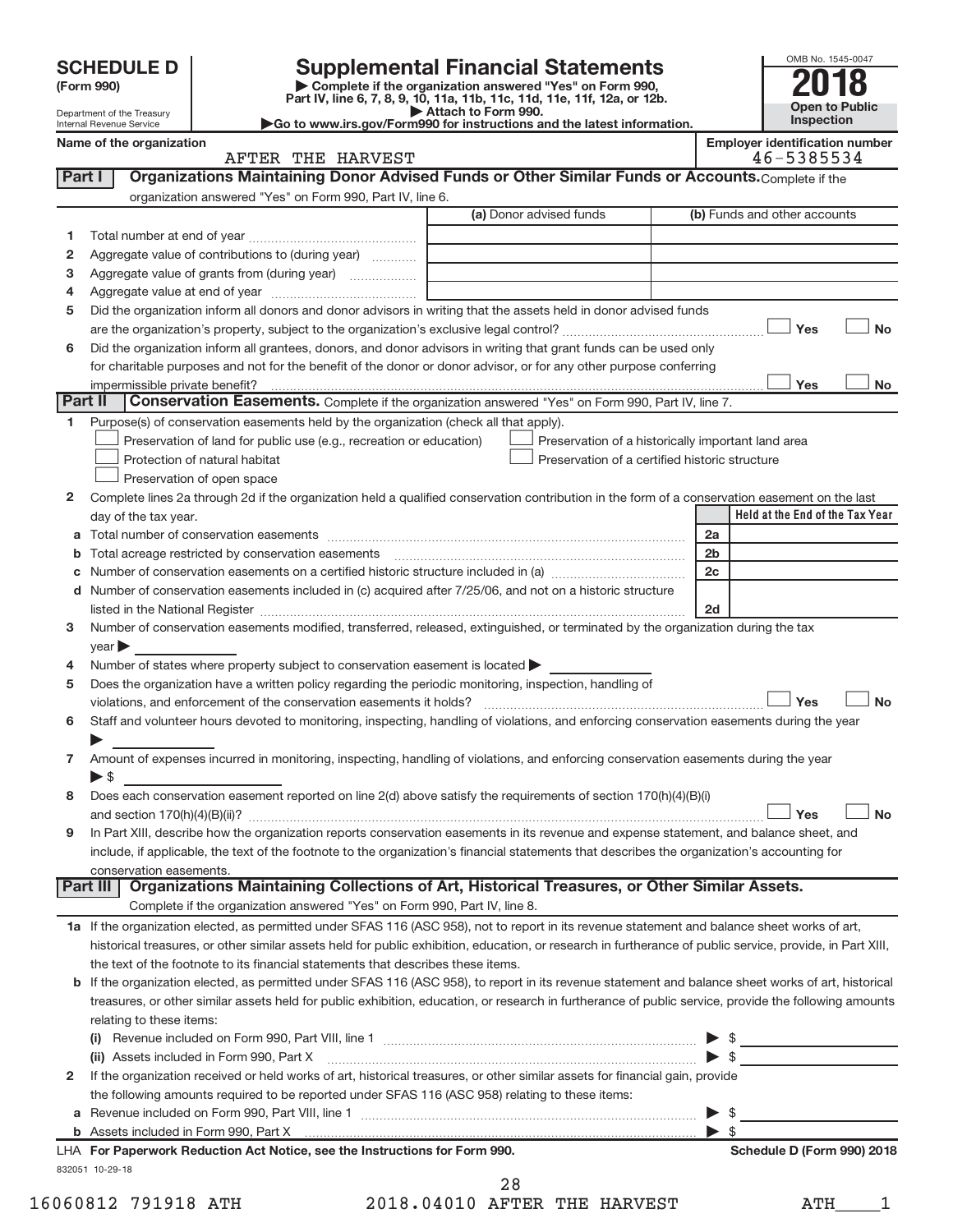|        | Schedule D (Form 990) 2018                                                                                                                                                                                                     | AFTER THE HARVEST  |   |                |                                                                                                                                                                                                                                 |                 |                | $46 - 5385534$ Page 2 |
|--------|--------------------------------------------------------------------------------------------------------------------------------------------------------------------------------------------------------------------------------|--------------------|---|----------------|---------------------------------------------------------------------------------------------------------------------------------------------------------------------------------------------------------------------------------|-----------------|----------------|-----------------------|
|        | Part III   Organizations Maintaining Collections of Art, Historical Treasures, or Other Similar Assets(continued)                                                                                                              |                    |   |                |                                                                                                                                                                                                                                 |                 |                |                       |
| 3      | Using the organization's acquisition, accession, and other records, check any of the following that are a significant use of its collection items                                                                              |                    |   |                |                                                                                                                                                                                                                                 |                 |                |                       |
|        | (check all that apply):                                                                                                                                                                                                        |                    |   |                |                                                                                                                                                                                                                                 |                 |                |                       |
| a      | Public exhibition                                                                                                                                                                                                              | d                  |   |                | Loan or exchange programs                                                                                                                                                                                                       |                 |                |                       |
| b      | Scholarly research                                                                                                                                                                                                             | e                  |   |                | Other and the contract of the contract of the contract of the contract of the contract of the contract of the contract of the contract of the contract of the contract of the contract of the contract of the contract of the c |                 |                |                       |
| C      | Preservation for future generations                                                                                                                                                                                            |                    |   |                |                                                                                                                                                                                                                                 |                 |                |                       |
| 4      | Provide a description of the organization's collections and explain how they further the organization's exempt purpose in Part XIII.                                                                                           |                    |   |                |                                                                                                                                                                                                                                 |                 |                |                       |
| 5      | During the year, did the organization solicit or receive donations of art, historical treasures, or other similar assets                                                                                                       |                    |   |                |                                                                                                                                                                                                                                 |                 |                |                       |
|        |                                                                                                                                                                                                                                |                    |   |                |                                                                                                                                                                                                                                 |                 | Yes            | No.                   |
|        | <b>Part IV</b><br>Escrow and Custodial Arrangements. Complete if the organization answered "Yes" on Form 990, Part IV, line 9, or                                                                                              |                    |   |                |                                                                                                                                                                                                                                 |                 |                |                       |
|        | reported an amount on Form 990, Part X, line 21.                                                                                                                                                                               |                    |   |                |                                                                                                                                                                                                                                 |                 |                |                       |
|        | 1a Is the organization an agent, trustee, custodian or other intermediary for contributions or other assets not included                                                                                                       |                    |   |                |                                                                                                                                                                                                                                 |                 |                |                       |
|        |                                                                                                                                                                                                                                |                    |   |                |                                                                                                                                                                                                                                 |                 | Yes            | <b>No</b>             |
|        | If "Yes," explain the arrangement in Part XIII and complete the following table:                                                                                                                                               |                    |   |                |                                                                                                                                                                                                                                 |                 |                |                       |
|        |                                                                                                                                                                                                                                |                    |   |                |                                                                                                                                                                                                                                 |                 | Amount         |                       |
|        | Beginning balance manufactured and contain an account of the state of the state of the state of the state of the state of the state of the state of the state of the state of the state of the state of the state of the state |                    |   |                |                                                                                                                                                                                                                                 | 1c              |                |                       |
|        | Additions during the year manufactured and an annual contract of the year manufactured and a set of the year manufactured and a set of the year manufactured and a set of the year manufactured and a set of the year manufact |                    |   |                |                                                                                                                                                                                                                                 | 1d              |                |                       |
|        | Distributions during the year manufactured and continuum and continuum and the year manufactured and continuum                                                                                                                 |                    |   |                |                                                                                                                                                                                                                                 | 1e              |                |                       |
|        |                                                                                                                                                                                                                                |                    |   |                |                                                                                                                                                                                                                                 | 1f              |                |                       |
|        | 2a Did the organization include an amount on Form 990, Part X, line 21, for escrow or custodial account liability?                                                                                                             |                    |   |                |                                                                                                                                                                                                                                 |                 | Yes            | No                    |
|        | <b>b</b> If "Yes," explain the arrangement in Part XIII. Check here if the explanation has been provided on Part XIII<br><b>Endowment Funds.</b> Complete if the organization answered "Yes" on Form 990, Part IV, line 10.    |                    |   |                |                                                                                                                                                                                                                                 |                 |                |                       |
| Part V |                                                                                                                                                                                                                                |                    |   |                |                                                                                                                                                                                                                                 |                 |                |                       |
|        |                                                                                                                                                                                                                                | (a) Current year   |   | (b) Prior year | (c) Two years back $\vert$ (d) Three years back $\vert$ (e) Four years back                                                                                                                                                     |                 |                |                       |
| 1а     | Beginning of year balance                                                                                                                                                                                                      |                    |   |                |                                                                                                                                                                                                                                 |                 |                |                       |
|        |                                                                                                                                                                                                                                |                    |   |                |                                                                                                                                                                                                                                 |                 |                |                       |
|        | Net investment earnings, gains, and losses                                                                                                                                                                                     |                    |   |                |                                                                                                                                                                                                                                 |                 |                |                       |
|        | Grants or scholarships                                                                                                                                                                                                         |                    |   |                |                                                                                                                                                                                                                                 |                 |                |                       |
|        | e Other expenditures for facilities                                                                                                                                                                                            |                    |   |                |                                                                                                                                                                                                                                 |                 |                |                       |
|        | and programs                                                                                                                                                                                                                   |                    |   |                |                                                                                                                                                                                                                                 |                 |                |                       |
|        |                                                                                                                                                                                                                                |                    |   |                |                                                                                                                                                                                                                                 |                 |                |                       |
| 2      | End of year balance<br>Provide the estimated percentage of the current year end balance (line 1g, column (a)) held as:                                                                                                         |                    |   |                |                                                                                                                                                                                                                                 |                 |                |                       |
|        | Board designated or quasi-endowment                                                                                                                                                                                            |                    | % |                |                                                                                                                                                                                                                                 |                 |                |                       |
| b      | Permanent endowment                                                                                                                                                                                                            | %                  |   |                |                                                                                                                                                                                                                                 |                 |                |                       |
| С      | Temporarily restricted endowment                                                                                                                                                                                               | ℅                  |   |                |                                                                                                                                                                                                                                 |                 |                |                       |
|        | The percentages on lines 2a, 2b, and 2c should equal 100%.                                                                                                                                                                     |                    |   |                |                                                                                                                                                                                                                                 |                 |                |                       |
|        | 3a Are there endowment funds not in the possession of the organization that are held and administered for the organization                                                                                                     |                    |   |                |                                                                                                                                                                                                                                 |                 |                |                       |
|        | by:                                                                                                                                                                                                                            |                    |   |                |                                                                                                                                                                                                                                 |                 |                | Yes<br>No             |
|        | (i)                                                                                                                                                                                                                            |                    |   |                |                                                                                                                                                                                                                                 |                 | 3a(i)          |                       |
|        | (ii) related organizations                                                                                                                                                                                                     |                    |   |                |                                                                                                                                                                                                                                 |                 | 3a(ii)         |                       |
|        |                                                                                                                                                                                                                                |                    |   |                |                                                                                                                                                                                                                                 |                 | 3b             |                       |
|        | Describe in Part XIII the intended uses of the organization's endowment funds.                                                                                                                                                 |                    |   |                |                                                                                                                                                                                                                                 |                 |                |                       |
|        | Land, Buildings, and Equipment.<br><b>Part VI</b>                                                                                                                                                                              |                    |   |                |                                                                                                                                                                                                                                 |                 |                |                       |
|        | Complete if the organization answered "Yes" on Form 990, Part IV, line 11a. See Form 990, Part X, line 10.                                                                                                                     |                    |   |                |                                                                                                                                                                                                                                 |                 |                |                       |
|        | Description of property                                                                                                                                                                                                        | (a) Cost or other  |   |                | (b) Cost or other                                                                                                                                                                                                               | (c) Accumulated | (d) Book value |                       |
|        |                                                                                                                                                                                                                                | basis (investment) |   |                | basis (other)                                                                                                                                                                                                                   | depreciation    |                |                       |
|        |                                                                                                                                                                                                                                |                    |   |                |                                                                                                                                                                                                                                 |                 |                |                       |
| b      |                                                                                                                                                                                                                                |                    |   |                |                                                                                                                                                                                                                                 |                 |                |                       |
|        |                                                                                                                                                                                                                                |                    |   |                |                                                                                                                                                                                                                                 |                 |                |                       |
|        |                                                                                                                                                                                                                                |                    |   |                | 10, 223.                                                                                                                                                                                                                        | 6,965.          |                | 3,258.                |
|        |                                                                                                                                                                                                                                |                    |   |                | 51,394.                                                                                                                                                                                                                         | 21,093.         |                | 30, 301.              |
|        | Total. Add lines 1a through 1e. (Column (d) must equal Form 990, Part X, column (B), line 10c.)                                                                                                                                |                    |   |                |                                                                                                                                                                                                                                 |                 |                | 33,559.               |

**Schedule D (Form 990) 2018**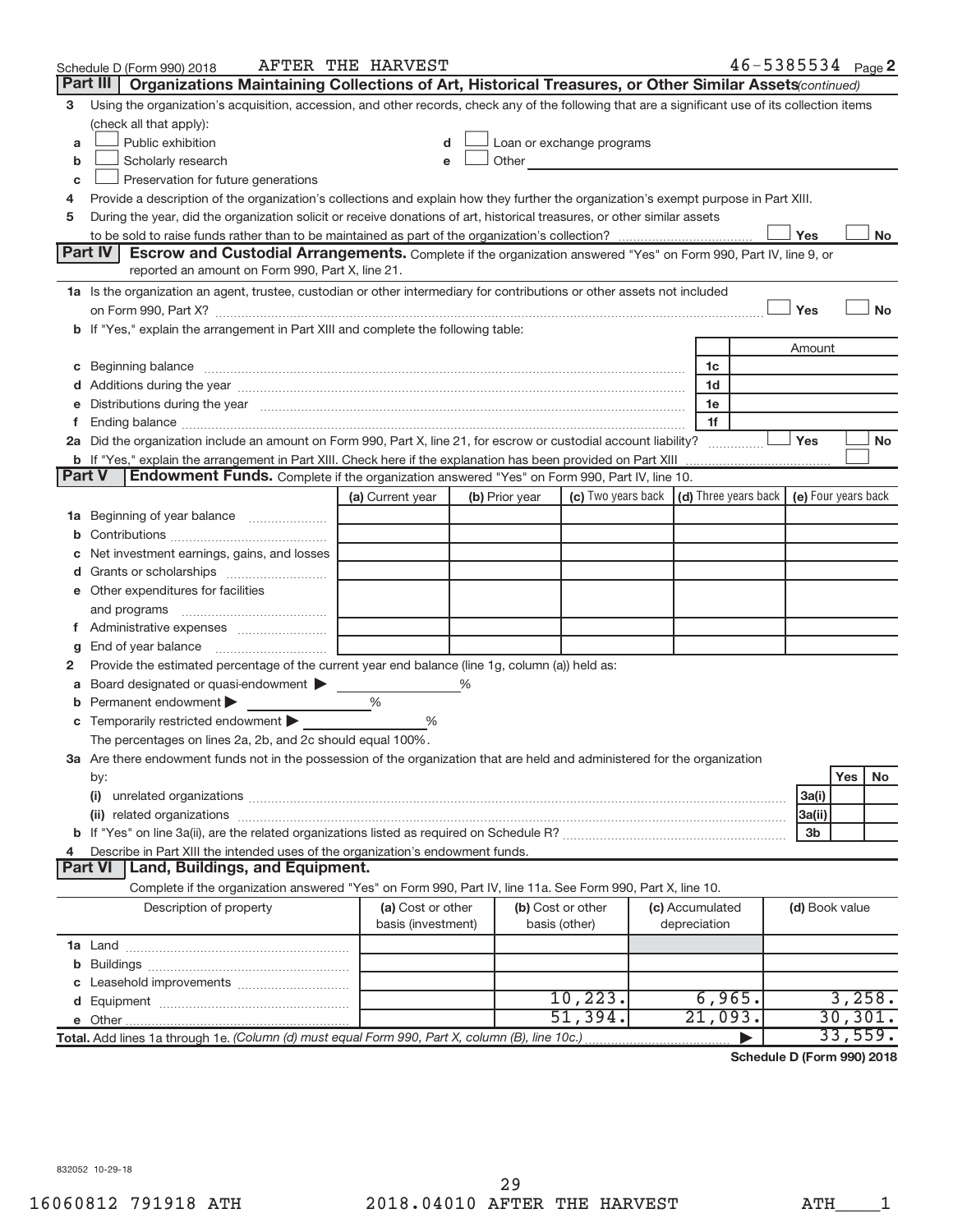| (a) Description of security or category (including name of security)<br>(1) Financial derivatives | (b) Book value                                                                                                                                                                                                                                                                                                                                          |                                                                                                                                                                               | (c) Method of valuation: Cost or end-of-year market value |                                                                                                                                                                                                                                                                                                                                                                                                                                                                                                                                                                                        |
|---------------------------------------------------------------------------------------------------|---------------------------------------------------------------------------------------------------------------------------------------------------------------------------------------------------------------------------------------------------------------------------------------------------------------------------------------------------------|-------------------------------------------------------------------------------------------------------------------------------------------------------------------------------|-----------------------------------------------------------|----------------------------------------------------------------------------------------------------------------------------------------------------------------------------------------------------------------------------------------------------------------------------------------------------------------------------------------------------------------------------------------------------------------------------------------------------------------------------------------------------------------------------------------------------------------------------------------|
|                                                                                                   |                                                                                                                                                                                                                                                                                                                                                         |                                                                                                                                                                               |                                                           |                                                                                                                                                                                                                                                                                                                                                                                                                                                                                                                                                                                        |
|                                                                                                   |                                                                                                                                                                                                                                                                                                                                                         |                                                                                                                                                                               |                                                           |                                                                                                                                                                                                                                                                                                                                                                                                                                                                                                                                                                                        |
|                                                                                                   |                                                                                                                                                                                                                                                                                                                                                         |                                                                                                                                                                               |                                                           |                                                                                                                                                                                                                                                                                                                                                                                                                                                                                                                                                                                        |
|                                                                                                   |                                                                                                                                                                                                                                                                                                                                                         |                                                                                                                                                                               |                                                           |                                                                                                                                                                                                                                                                                                                                                                                                                                                                                                                                                                                        |
|                                                                                                   |                                                                                                                                                                                                                                                                                                                                                         |                                                                                                                                                                               |                                                           |                                                                                                                                                                                                                                                                                                                                                                                                                                                                                                                                                                                        |
|                                                                                                   |                                                                                                                                                                                                                                                                                                                                                         |                                                                                                                                                                               |                                                           |                                                                                                                                                                                                                                                                                                                                                                                                                                                                                                                                                                                        |
|                                                                                                   |                                                                                                                                                                                                                                                                                                                                                         |                                                                                                                                                                               |                                                           |                                                                                                                                                                                                                                                                                                                                                                                                                                                                                                                                                                                        |
|                                                                                                   |                                                                                                                                                                                                                                                                                                                                                         |                                                                                                                                                                               |                                                           |                                                                                                                                                                                                                                                                                                                                                                                                                                                                                                                                                                                        |
|                                                                                                   |                                                                                                                                                                                                                                                                                                                                                         |                                                                                                                                                                               |                                                           |                                                                                                                                                                                                                                                                                                                                                                                                                                                                                                                                                                                        |
|                                                                                                   |                                                                                                                                                                                                                                                                                                                                                         |                                                                                                                                                                               |                                                           |                                                                                                                                                                                                                                                                                                                                                                                                                                                                                                                                                                                        |
|                                                                                                   |                                                                                                                                                                                                                                                                                                                                                         |                                                                                                                                                                               |                                                           |                                                                                                                                                                                                                                                                                                                                                                                                                                                                                                                                                                                        |
|                                                                                                   |                                                                                                                                                                                                                                                                                                                                                         |                                                                                                                                                                               |                                                           |                                                                                                                                                                                                                                                                                                                                                                                                                                                                                                                                                                                        |
|                                                                                                   |                                                                                                                                                                                                                                                                                                                                                         |                                                                                                                                                                               |                                                           |                                                                                                                                                                                                                                                                                                                                                                                                                                                                                                                                                                                        |
|                                                                                                   |                                                                                                                                                                                                                                                                                                                                                         |                                                                                                                                                                               |                                                           |                                                                                                                                                                                                                                                                                                                                                                                                                                                                                                                                                                                        |
|                                                                                                   |                                                                                                                                                                                                                                                                                                                                                         |                                                                                                                                                                               |                                                           |                                                                                                                                                                                                                                                                                                                                                                                                                                                                                                                                                                                        |
|                                                                                                   |                                                                                                                                                                                                                                                                                                                                                         |                                                                                                                                                                               |                                                           |                                                                                                                                                                                                                                                                                                                                                                                                                                                                                                                                                                                        |
|                                                                                                   |                                                                                                                                                                                                                                                                                                                                                         |                                                                                                                                                                               |                                                           |                                                                                                                                                                                                                                                                                                                                                                                                                                                                                                                                                                                        |
|                                                                                                   |                                                                                                                                                                                                                                                                                                                                                         |                                                                                                                                                                               |                                                           |                                                                                                                                                                                                                                                                                                                                                                                                                                                                                                                                                                                        |
|                                                                                                   |                                                                                                                                                                                                                                                                                                                                                         |                                                                                                                                                                               |                                                           |                                                                                                                                                                                                                                                                                                                                                                                                                                                                                                                                                                                        |
|                                                                                                   |                                                                                                                                                                                                                                                                                                                                                         |                                                                                                                                                                               |                                                           |                                                                                                                                                                                                                                                                                                                                                                                                                                                                                                                                                                                        |
|                                                                                                   |                                                                                                                                                                                                                                                                                                                                                         |                                                                                                                                                                               |                                                           |                                                                                                                                                                                                                                                                                                                                                                                                                                                                                                                                                                                        |
|                                                                                                   |                                                                                                                                                                                                                                                                                                                                                         |                                                                                                                                                                               |                                                           |                                                                                                                                                                                                                                                                                                                                                                                                                                                                                                                                                                                        |
|                                                                                                   |                                                                                                                                                                                                                                                                                                                                                         |                                                                                                                                                                               |                                                           |                                                                                                                                                                                                                                                                                                                                                                                                                                                                                                                                                                                        |
|                                                                                                   |                                                                                                                                                                                                                                                                                                                                                         |                                                                                                                                                                               |                                                           |                                                                                                                                                                                                                                                                                                                                                                                                                                                                                                                                                                                        |
|                                                                                                   |                                                                                                                                                                                                                                                                                                                                                         |                                                                                                                                                                               |                                                           |                                                                                                                                                                                                                                                                                                                                                                                                                                                                                                                                                                                        |
|                                                                                                   |                                                                                                                                                                                                                                                                                                                                                         |                                                                                                                                                                               |                                                           |                                                                                                                                                                                                                                                                                                                                                                                                                                                                                                                                                                                        |
|                                                                                                   |                                                                                                                                                                                                                                                                                                                                                         |                                                                                                                                                                               |                                                           |                                                                                                                                                                                                                                                                                                                                                                                                                                                                                                                                                                                        |
|                                                                                                   |                                                                                                                                                                                                                                                                                                                                                         |                                                                                                                                                                               |                                                           | (b) Book value                                                                                                                                                                                                                                                                                                                                                                                                                                                                                                                                                                         |
|                                                                                                   |                                                                                                                                                                                                                                                                                                                                                         |                                                                                                                                                                               |                                                           |                                                                                                                                                                                                                                                                                                                                                                                                                                                                                                                                                                                        |
|                                                                                                   |                                                                                                                                                                                                                                                                                                                                                         |                                                                                                                                                                               |                                                           |                                                                                                                                                                                                                                                                                                                                                                                                                                                                                                                                                                                        |
|                                                                                                   |                                                                                                                                                                                                                                                                                                                                                         |                                                                                                                                                                               |                                                           |                                                                                                                                                                                                                                                                                                                                                                                                                                                                                                                                                                                        |
|                                                                                                   |                                                                                                                                                                                                                                                                                                                                                         |                                                                                                                                                                               |                                                           |                                                                                                                                                                                                                                                                                                                                                                                                                                                                                                                                                                                        |
|                                                                                                   |                                                                                                                                                                                                                                                                                                                                                         |                                                                                                                                                                               |                                                           |                                                                                                                                                                                                                                                                                                                                                                                                                                                                                                                                                                                        |
|                                                                                                   |                                                                                                                                                                                                                                                                                                                                                         |                                                                                                                                                                               |                                                           |                                                                                                                                                                                                                                                                                                                                                                                                                                                                                                                                                                                        |
|                                                                                                   |                                                                                                                                                                                                                                                                                                                                                         |                                                                                                                                                                               |                                                           |                                                                                                                                                                                                                                                                                                                                                                                                                                                                                                                                                                                        |
|                                                                                                   |                                                                                                                                                                                                                                                                                                                                                         |                                                                                                                                                                               |                                                           |                                                                                                                                                                                                                                                                                                                                                                                                                                                                                                                                                                                        |
|                                                                                                   |                                                                                                                                                                                                                                                                                                                                                         |                                                                                                                                                                               |                                                           |                                                                                                                                                                                                                                                                                                                                                                                                                                                                                                                                                                                        |
|                                                                                                   |                                                                                                                                                                                                                                                                                                                                                         |                                                                                                                                                                               |                                                           |                                                                                                                                                                                                                                                                                                                                                                                                                                                                                                                                                                                        |
|                                                                                                   |                                                                                                                                                                                                                                                                                                                                                         |                                                                                                                                                                               |                                                           |                                                                                                                                                                                                                                                                                                                                                                                                                                                                                                                                                                                        |
|                                                                                                   |                                                                                                                                                                                                                                                                                                                                                         |                                                                                                                                                                               |                                                           |                                                                                                                                                                                                                                                                                                                                                                                                                                                                                                                                                                                        |
|                                                                                                   |                                                                                                                                                                                                                                                                                                                                                         |                                                                                                                                                                               |                                                           |                                                                                                                                                                                                                                                                                                                                                                                                                                                                                                                                                                                        |
|                                                                                                   |                                                                                                                                                                                                                                                                                                                                                         |                                                                                                                                                                               |                                                           |                                                                                                                                                                                                                                                                                                                                                                                                                                                                                                                                                                                        |
|                                                                                                   |                                                                                                                                                                                                                                                                                                                                                         |                                                                                                                                                                               |                                                           |                                                                                                                                                                                                                                                                                                                                                                                                                                                                                                                                                                                        |
|                                                                                                   |                                                                                                                                                                                                                                                                                                                                                         |                                                                                                                                                                               |                                                           |                                                                                                                                                                                                                                                                                                                                                                                                                                                                                                                                                                                        |
|                                                                                                   |                                                                                                                                                                                                                                                                                                                                                         |                                                                                                                                                                               |                                                           |                                                                                                                                                                                                                                                                                                                                                                                                                                                                                                                                                                                        |
|                                                                                                   |                                                                                                                                                                                                                                                                                                                                                         |                                                                                                                                                                               |                                                           |                                                                                                                                                                                                                                                                                                                                                                                                                                                                                                                                                                                        |
|                                                                                                   |                                                                                                                                                                                                                                                                                                                                                         |                                                                                                                                                                               |                                                           |                                                                                                                                                                                                                                                                                                                                                                                                                                                                                                                                                                                        |
|                                                                                                   |                                                                                                                                                                                                                                                                                                                                                         |                                                                                                                                                                               |                                                           |                                                                                                                                                                                                                                                                                                                                                                                                                                                                                                                                                                                        |
|                                                                                                   |                                                                                                                                                                                                                                                                                                                                                         |                                                                                                                                                                               |                                                           |                                                                                                                                                                                                                                                                                                                                                                                                                                                                                                                                                                                        |
|                                                                                                   |                                                                                                                                                                                                                                                                                                                                                         |                                                                                                                                                                               |                                                           |                                                                                                                                                                                                                                                                                                                                                                                                                                                                                                                                                                                        |
|                                                                                                   |                                                                                                                                                                                                                                                                                                                                                         |                                                                                                                                                                               |                                                           |                                                                                                                                                                                                                                                                                                                                                                                                                                                                                                                                                                                        |
|                                                                                                   | Total. (Col. (b) must equal Form 990, Part X, col. (B) line 12.)<br>Part VIII Investments - Program Related.<br>(a) Description of investment<br>Total. (Col. (b) must equal Form 990, Part X, col. (B) line 13.)<br><b>Other Assets.</b><br><b>Other Liabilities.</b><br>(a) Description of liability<br>Federal income taxes<br>CAPITAL LEASE PAYABLE | (b) Book value<br>(a) Description<br>Total. (Column (b) must equal Form 990, Part X, col. (B) line 15.)<br>Total. (Column (b) must equal Form 990, Part X, col. (B) line 25.) | (b) Book value                                            | Complete if the organization answered "Yes" on Form 990, Part IV, line 11c. See Form 990, Part X, line 13.<br>(c) Method of valuation: Cost or end-of-year market value<br>Complete if the organization answered "Yes" on Form 990, Part IV, line 11d. See Form 990, Part X, line 15.<br>Complete if the organization answered "Yes" on Form 990, Part IV, line 11e or 11f. See Form 990, Part X, line 25.<br>1,706.<br>1,706.<br>2. Liability for uncertain tax positions. In Part XIII, provide the text of the footnote to the organization's financial statements that reports the |

**Schedule D (Form 990) 2018**

832053 10-29-18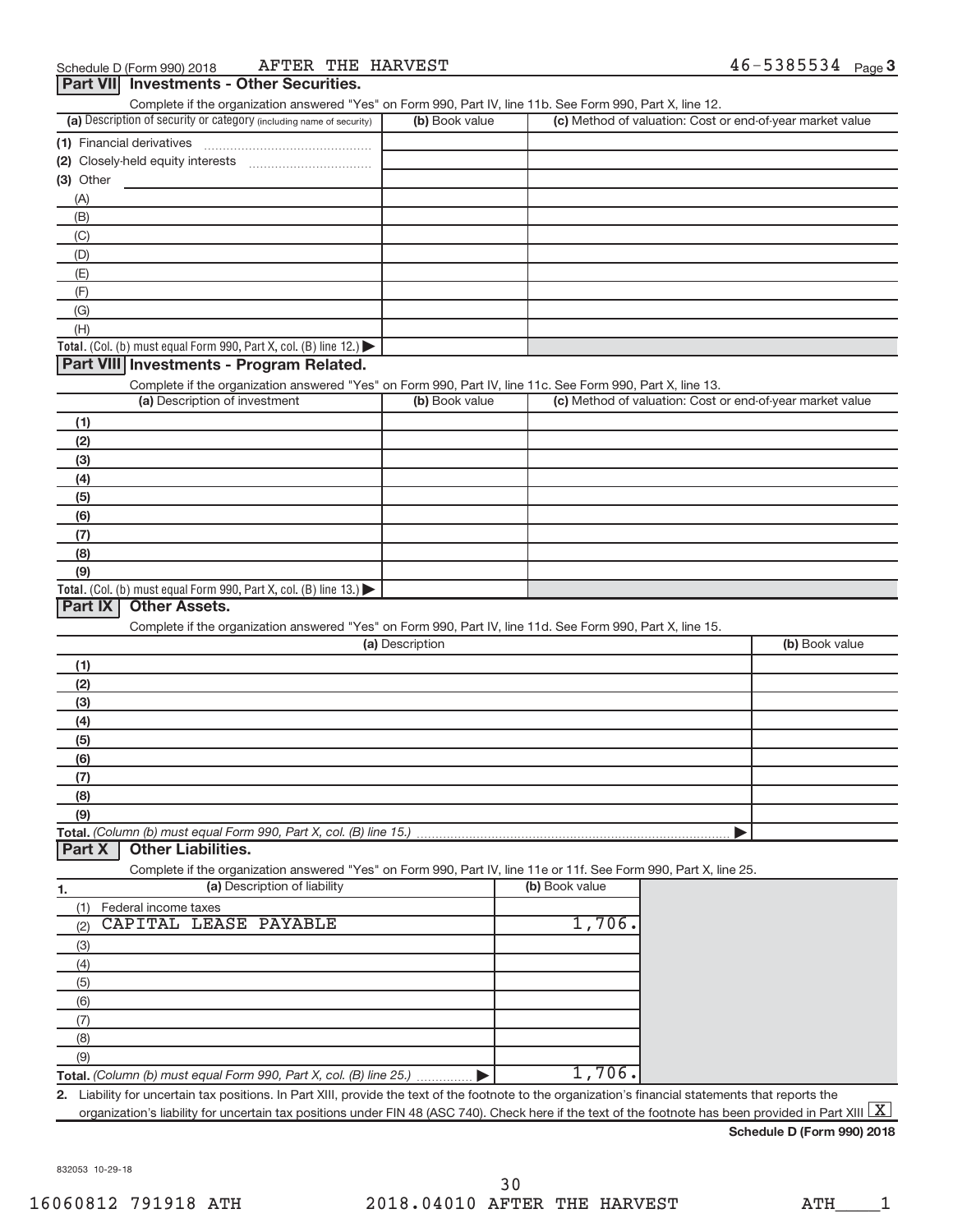|              | AFTER THE HARVEST<br>Schedule D (Form 990) 2018                                                                                                                                                                                      |                |         |                | $46 - 5385534$ Page 4 |
|--------------|--------------------------------------------------------------------------------------------------------------------------------------------------------------------------------------------------------------------------------------|----------------|---------|----------------|-----------------------|
|              | Reconciliation of Revenue per Audited Financial Statements With Revenue per Return.<br>Part XI                                                                                                                                       |                |         |                |                       |
|              | Complete if the organization answered "Yes" on Form 990, Part IV, line 12a.                                                                                                                                                          |                |         |                |                       |
| 1            | Total revenue, gains, and other support per audited financial statements [[[[[[[[[[[[[[[[[[[[[[]]]]]]]]]]]]]]                                                                                                                        |                |         | $\blacksquare$ | 2,577,072.            |
| $\mathbf{2}$ | Amounts included on line 1 but not on Form 990, Part VIII, line 12:                                                                                                                                                                  |                |         |                |                       |
| a            |                                                                                                                                                                                                                                      | 2a             |         |                |                       |
| b            |                                                                                                                                                                                                                                      | 2 <sub>b</sub> | 62,550. |                |                       |
| C            | Recoveries of prior year grants [11] matter contracts and prior year grants [11] matter contracts and a recover                                                                                                                      | 2c             |         |                |                       |
| d            |                                                                                                                                                                                                                                      | 2d             | 5,080.  |                |                       |
| e            | Add lines 2a through 2d <b>Martin Martin Martin Martin Martin Martin Martin Martin Martin Martin Martin Martin Martin Martin Martin Martin Martin Martin Martin Martin Martin Martin Martin Martin Martin Martin Martin Martin M</b> |                |         | 2e             | 67,630.               |
| з            |                                                                                                                                                                                                                                      |                |         | 3              | 2,509,442.            |
|              | Amounts included on Form 990, Part VIII, line 12, but not on line 1:                                                                                                                                                                 |                |         |                |                       |
| a            |                                                                                                                                                                                                                                      | 4a             |         |                |                       |
| b            | Other (Describe in Part XIII.) <b>Construction Contract Construction</b> Chemical Construction Chemical Chemical Chemical Chemical Chemical Chemical Chemical Chemical Chemical Chemical Chemical Chemical Chemical Chemical Chemic  | 4 <sub>b</sub> |         |                |                       |
|              | Add lines 4a and 4b                                                                                                                                                                                                                  |                |         | 4с             | $0 \cdot$             |
| 5            |                                                                                                                                                                                                                                      |                |         | 5              | 2,509,442.            |
|              | Part XII Reconciliation of Expenses per Audited Financial Statements With Expenses per Return.                                                                                                                                       |                |         |                |                       |
|              | Complete if the organization answered "Yes" on Form 990, Part IV, line 12a.                                                                                                                                                          |                |         |                |                       |
| 1            | Total expenses and losses per audited financial statements [11] contained and according to the statements [11] contained and according to the statements and experimental according to the statement of the statement of the s       |                |         | $\blacksquare$ | 2,619,526.            |
| $\mathbf{2}$ | Amounts included on line 1 but not on Form 990, Part IX, line 25:                                                                                                                                                                    |                |         |                |                       |
| a            |                                                                                                                                                                                                                                      | 2a             | 62,550. |                |                       |
| b            |                                                                                                                                                                                                                                      | 2 <sub>b</sub> |         |                |                       |
|              |                                                                                                                                                                                                                                      | 2c             |         |                |                       |
|              |                                                                                                                                                                                                                                      | 2d             | 5,080.  |                |                       |
| e            | Add lines 2a through 2d <b>contract and all anomalisation</b> and all anomalisation of the state of the state of the state of the state of the state of the state of the state of the state of the state of the state of the state   |                |         | 2e             | 67,630.               |
| 3            |                                                                                                                                                                                                                                      |                |         | 3              | 2,551,896.            |
| 4            | Amounts included on Form 990, Part IX, line 25, but not on line 1:                                                                                                                                                                   |                |         |                |                       |
| a            |                                                                                                                                                                                                                                      | 4a             |         |                |                       |
| b            |                                                                                                                                                                                                                                      | 4 <sub>h</sub> |         |                |                       |
|              | Add lines 4a and 4b                                                                                                                                                                                                                  |                |         | 4c             | 0.                    |
|              |                                                                                                                                                                                                                                      |                |         | 5              | 2,551,896.            |
|              | Part XIII Supplemental Information.                                                                                                                                                                                                  |                |         |                |                       |

Provide the descriptions required for Part II, lines 3, 5, and 9; Part III, lines 1a and 4; Part IV, lines 1b and 2b; Part V, line 4; Part X, line 2; Part XI, lines 2d and 4b; and Part XII, lines 2d and 4b. Also complete this part to provide any additional information.

#### PART X, LINE 2:

| ACCOUNTING PRINCIPLES GENERALLY ACCEPTED IN THE UNITED STATES OF AMERICA   |
|----------------------------------------------------------------------------|
| REOUIRE MANAGEMENT TO EVALUATE TAX POSITIONS TAKEN BY THE ORGANIZATION AND |
| RECOGNIZE A TAX LIABILITY (OR ASSET) IF THE ORGANIZATION HAS TAKEN AN      |
| UNCERTAIN POSITION THAT MORE-LIKELY-THAN-NOT WOULD NOT BE SUSTAINED UPON   |
| EXAMINATION BY A TAXING AUTHORITY. MANAGEMENT HAS ANALYZED THE TAX         |
| POSITIONS TAKEN OR EXPECTED TO BE TAKEN AND HAS CONCLUDED THAT AS OF       |
| DECEMBER 31, 2017, THERE ARE NO UNCERTAIN POSITIONS TAKEN THAT WOULD       |
| REQUIRE RECOGNITION OF A LIABILITY (OR ASSET) OR DISCLOSURE IN THE         |
| FINANCIAL STATEMENTS.                                                      |
|                                                                            |

832054 10-29-18 PART XI, LINE 2D - OTHER ADJUSTMENTS:

**Schedule D (Form 990) 2018**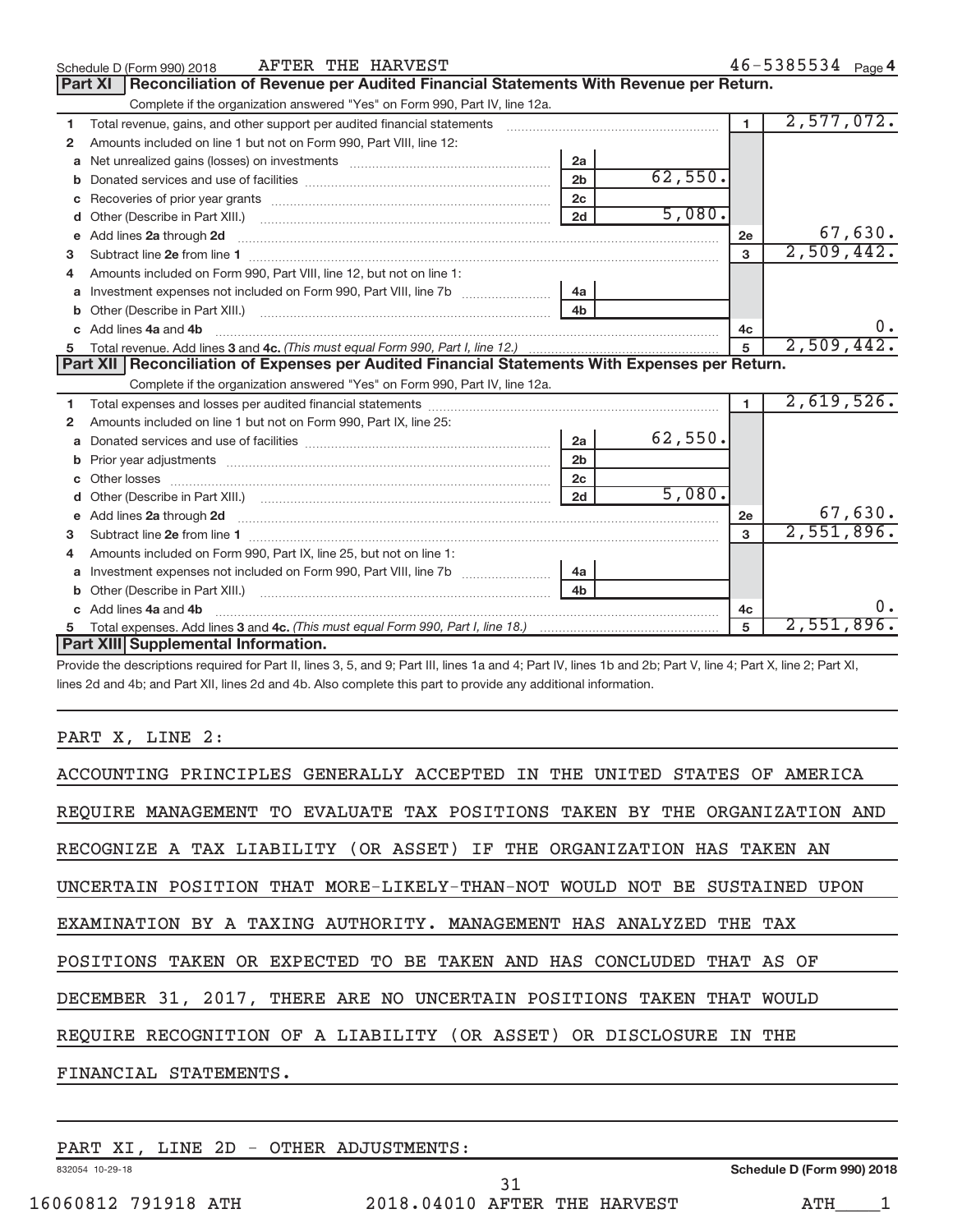#### DIRECT BENEFIT EXPENSES INCLUDED IN NET SPECIAL EVENT

#### REVENUE ON FORM 990 5,080.

PART XII, LINE 2D - OTHER ADJUSTMENTS:

DIRECT BENEFIT EXPENSES INCLUDED IN NET SPECIAL EVENT

REVENUE ON FORM 990 5,080.

**Schedule D (Form 990) 2018**

832055 10-29-18

46-5385534 Page 5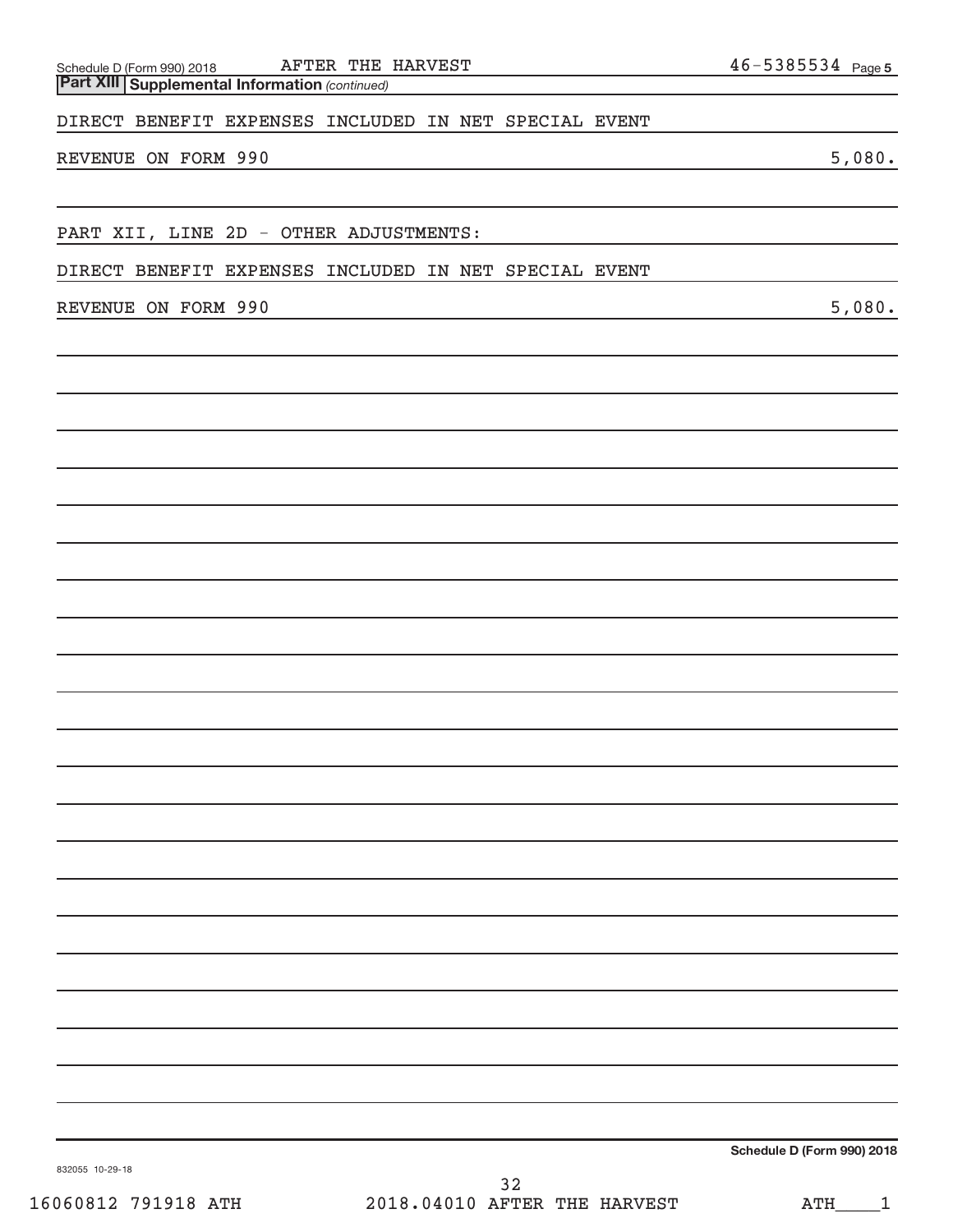| <b>SCHEDULE G</b>                                                                                                                                   |                                  | <b>Supplemental Information Regarding Fundraising or Gaming Activities</b>                                                                                                                                                                                                                                                                                                                                                                                                                                                                              |                                             |                             |                                                                            |                                                                            | OMB No. 1545-0047                                       |
|-----------------------------------------------------------------------------------------------------------------------------------------------------|----------------------------------|---------------------------------------------------------------------------------------------------------------------------------------------------------------------------------------------------------------------------------------------------------------------------------------------------------------------------------------------------------------------------------------------------------------------------------------------------------------------------------------------------------------------------------------------------------|---------------------------------------------|-----------------------------|----------------------------------------------------------------------------|----------------------------------------------------------------------------|---------------------------------------------------------|
| (Form 990 or 990-EZ)                                                                                                                                |                                  | Complete if the organization answered "Yes" on Form 990, Part IV, line 17, 18, or 19, or if the<br>organization entered more than \$15,000 on Form 990-EZ, line 6a.                                                                                                                                                                                                                                                                                                                                                                                     |                                             |                             |                                                                            |                                                                            |                                                         |
| Department of the Treasury<br>Internal Revenue Service                                                                                              |                                  | Attach to Form 990 or Form 990-EZ.                                                                                                                                                                                                                                                                                                                                                                                                                                                                                                                      |                                             |                             |                                                                            |                                                                            | <b>Open to Public</b><br>Inspection                     |
| Name of the organization                                                                                                                            |                                  | Go to www.irs.gov/Form990 for instructions and the latest information.                                                                                                                                                                                                                                                                                                                                                                                                                                                                                  |                                             |                             |                                                                            |                                                                            | <b>Employer identification number</b>                   |
|                                                                                                                                                     |                                  | AFTER THE HARVEST                                                                                                                                                                                                                                                                                                                                                                                                                                                                                                                                       |                                             |                             |                                                                            | 46-5385534                                                                 |                                                         |
| Part I                                                                                                                                              | required to complete this part.  | Fundraising Activities. Complete if the organization answered "Yes" on Form 990, Part IV, line 17. Form 990-EZ filers are not                                                                                                                                                                                                                                                                                                                                                                                                                           |                                             |                             |                                                                            |                                                                            |                                                         |
| 1.<br>Mail solicitations<br>a<br>b<br>Phone solicitations<br>c<br>In-person solicitations<br>d<br>compensated at least \$5,000 by the organization. | Internet and email solicitations | Indicate whether the organization raised funds through any of the following activities. Check all that apply.<br>e<br>f<br>Special fundraising events<br>g<br>2 a Did the organization have a written or oral agreement with any individual (including officers, directors, trustees, or<br>key employees listed in Form 990, Part VII) or entity in connection with professional fundraising services?<br><b>b</b> If "Yes," list the 10 highest paid individuals or entities (fundraisers) pursuant to agreements under which the fundraiser is to be |                                             |                             | Solicitation of non-government grants<br>Solicitation of government grants | Yes                                                                        | <b>No</b>                                               |
| (i) Name and address of individual<br>or entity (fundraiser)                                                                                        |                                  | (ii) Activity                                                                                                                                                                                                                                                                                                                                                                                                                                                                                                                                           | fundraiser<br>have custody<br>or control of | (iii) Did<br>contributions? | (iv) Gross receipts<br>from activity                                       | (v) Amount paid<br>to (or retained by)<br>fundraiser<br>listed in col. (i) | (vi) Amount paid<br>to (or retained by)<br>organization |
|                                                                                                                                                     |                                  |                                                                                                                                                                                                                                                                                                                                                                                                                                                                                                                                                         | <b>Yes</b>                                  | <b>No</b>                   |                                                                            |                                                                            |                                                         |
|                                                                                                                                                     |                                  |                                                                                                                                                                                                                                                                                                                                                                                                                                                                                                                                                         |                                             |                             |                                                                            |                                                                            |                                                         |
|                                                                                                                                                     |                                  |                                                                                                                                                                                                                                                                                                                                                                                                                                                                                                                                                         |                                             |                             |                                                                            |                                                                            |                                                         |
|                                                                                                                                                     |                                  |                                                                                                                                                                                                                                                                                                                                                                                                                                                                                                                                                         |                                             |                             |                                                                            |                                                                            |                                                         |
|                                                                                                                                                     |                                  |                                                                                                                                                                                                                                                                                                                                                                                                                                                                                                                                                         |                                             |                             |                                                                            |                                                                            |                                                         |
|                                                                                                                                                     |                                  |                                                                                                                                                                                                                                                                                                                                                                                                                                                                                                                                                         |                                             |                             |                                                                            |                                                                            |                                                         |
|                                                                                                                                                     |                                  |                                                                                                                                                                                                                                                                                                                                                                                                                                                                                                                                                         |                                             |                             |                                                                            |                                                                            |                                                         |
|                                                                                                                                                     |                                  |                                                                                                                                                                                                                                                                                                                                                                                                                                                                                                                                                         |                                             |                             |                                                                            |                                                                            |                                                         |
|                                                                                                                                                     |                                  |                                                                                                                                                                                                                                                                                                                                                                                                                                                                                                                                                         |                                             |                             |                                                                            |                                                                            |                                                         |
|                                                                                                                                                     |                                  |                                                                                                                                                                                                                                                                                                                                                                                                                                                                                                                                                         |                                             |                             |                                                                            |                                                                            |                                                         |
|                                                                                                                                                     |                                  |                                                                                                                                                                                                                                                                                                                                                                                                                                                                                                                                                         |                                             |                             |                                                                            |                                                                            |                                                         |
| Total                                                                                                                                               |                                  | 3 List all states in which the organization is registered or licensed to solicit contributions or has been notified it is exempt from registration                                                                                                                                                                                                                                                                                                                                                                                                      |                                             |                             |                                                                            |                                                                            |                                                         |
| or licensing.                                                                                                                                       |                                  |                                                                                                                                                                                                                                                                                                                                                                                                                                                                                                                                                         |                                             |                             |                                                                            |                                                                            |                                                         |
|                                                                                                                                                     |                                  |                                                                                                                                                                                                                                                                                                                                                                                                                                                                                                                                                         |                                             |                             |                                                                            |                                                                            |                                                         |
|                                                                                                                                                     |                                  |                                                                                                                                                                                                                                                                                                                                                                                                                                                                                                                                                         |                                             |                             |                                                                            |                                                                            |                                                         |
|                                                                                                                                                     |                                  |                                                                                                                                                                                                                                                                                                                                                                                                                                                                                                                                                         |                                             |                             |                                                                            |                                                                            |                                                         |
|                                                                                                                                                     |                                  |                                                                                                                                                                                                                                                                                                                                                                                                                                                                                                                                                         |                                             |                             |                                                                            |                                                                            |                                                         |
|                                                                                                                                                     |                                  |                                                                                                                                                                                                                                                                                                                                                                                                                                                                                                                                                         |                                             |                             |                                                                            |                                                                            |                                                         |
|                                                                                                                                                     |                                  |                                                                                                                                                                                                                                                                                                                                                                                                                                                                                                                                                         |                                             |                             |                                                                            |                                                                            |                                                         |

LHA For Paperwork Reduction Act Notice, see the Instructions for Form 990 or 990-EZ. Schedule G (Form 990 or 990-EZ) 2018

832081 10-03-18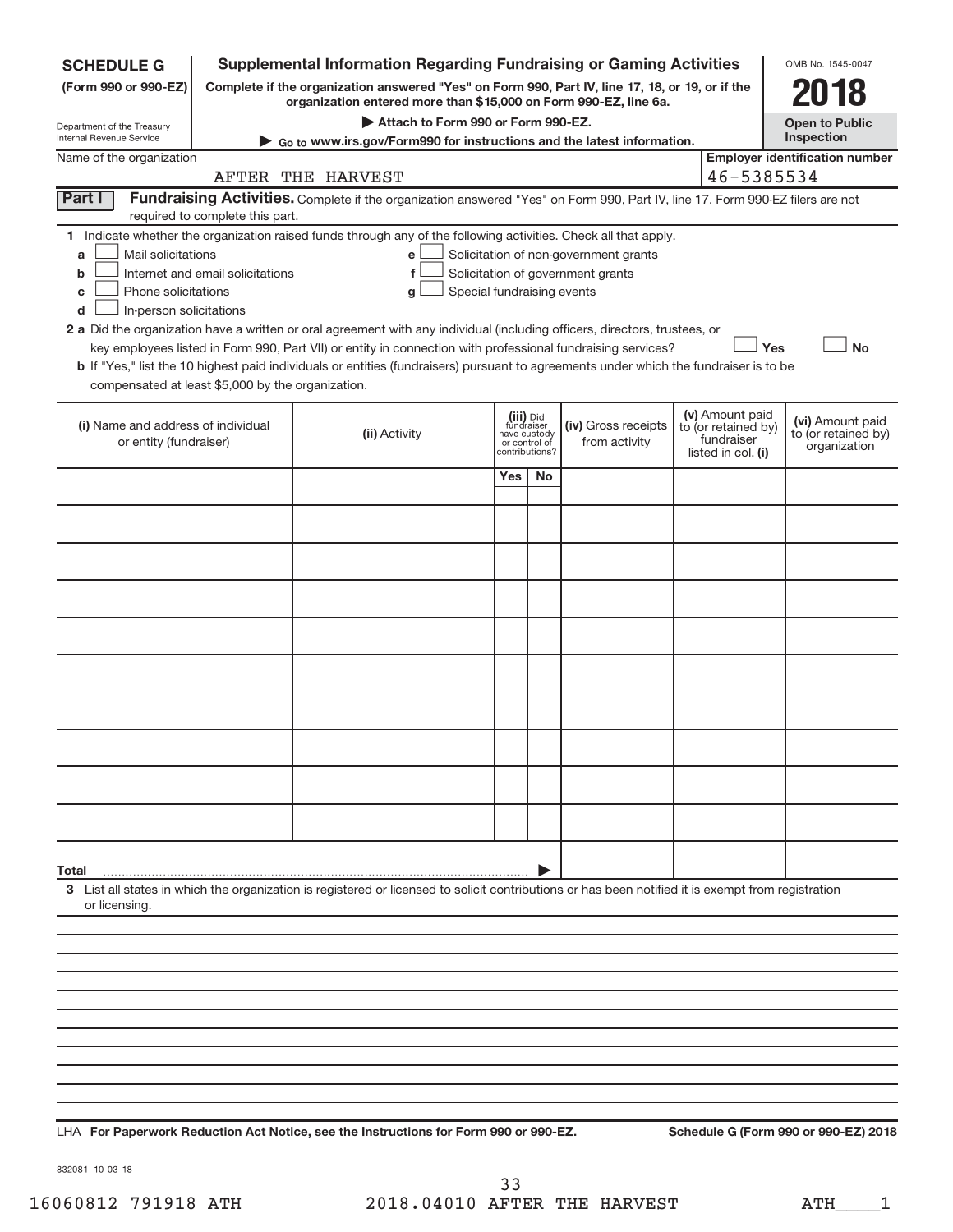#### Schedule G (Form 990 or 990-EZ) 2018  $\overline{\text{A}}$   $\overline{\text{A}}$   $\overline{\text{B}}$   $\overline{\text{B}}$   $\overline{\text{A}}$   $\overline{\text{B}}$   $\overline{\text{B}}$   $\overline{\text{B}}$   $\overline{\text{B}}$   $\overline{\text{B}}$   $\overline{\text{B}}$   $\overline{\text{B}}$   $\overline{\text{B}}$   $\overline{\text{B}}$   $\overline{\text{B}}$   $\overline{\text{B}}$   $\overline{\text{B$

Part II | Fundraising Events. Complete if the organization answered "Yes" on Form 990, Part IV, line 18, or reported more than \$15,000 of fundraising event contributions and gross income on Form 990-EZ, lines 1 and 6b. List events with gross receipts greater than \$5,000. **(a)** Event #1 **(b)** Event #2 (c) Other events **(d)** Total events GREEN AND | NONE (add col. (a) through JEANS EVENT **col. (c)**) (event type) (event type) (total number) Revenue 45,770. 45,770. **1**Gross receipts ~~~~~~~~~~~~~~ 28,785. 28,785. **2** Less: Contributions <u>..............................</u>.... 16,985. 16,985. **3**Gross income (line 1 minus line 2) . . . . . . . . . . . . **4** Cash prizes ~~~~~~~~~~~~~~~ **5** Noncash prizes ~~~~~~~~~~~~~ Direct Expenses Direct Expenses 1,535. 1,535. **6** Rent/facility costs ~~~~~~~~~~~~ 3,345. 3,345. **7** Food and beverages ~~~~~~~~~~ 200. 200. **8** Entertainment ~~~~~~~~~~~~~~ **9** Other direct expenses  $\ldots$  **............................** 5,080. **10** Direct expense summary. Add lines 4 through 9 in column (d) ~~~~~~~~~~~~~~~~~~~~~~~~ | 11,905. **11**Net income summary. Subtract line 10 from line 3, column (d) | Part III Gaming. Complete if the organization answered "Yes" on Form 990, Part IV, line 19, or reported more than \$15,000 on Form 990-EZ, line 6a. (b) Pull tabs/instant (d) Total gaming (add Revenue **(a)** Bingo **a b**ingo/progressive bingo **(c)** Other gaming bingo/progressive bingocol. (a) through col. (c)) Gross revenue **12** Cash prizes ~~~~~~~~~~~~~~~ ses Direct Expenses Direct Expen **3** Noncash prizes **www.community.org 3 4** Rent/facility costs ~~~~~~~~~~~~ **5**Other direct expenses ---Yes % |└──<sup>|</sup> Yes % |└──<sup>|</sup> Yes %%% **6** Volunteer labor ---No |└─**I** No |└─I No  $\ldots \ldots \ldots \ldots \ldots \ldots \ldots \ldots$ **7**Direct expense summary. Add lines 2 through 5 in column (d) ~~~~~~~~~~~~~~~~~~~~~~~~ | **8**Net gaming income summary. Subtract line 7 from line 1, column (d) | **9**Enter the state(s) in which the organization conducts gaming activities: - - $Y_{\text{es}}$   $\vert$   $\vert$  No **a**Is the organization licensed to conduct gaming activities in each of these states? ~~~~~~~~~~~~~~~~~~~~ **b** If "No," explain: **10aYes No**Were any of the organization's gaming licenses revoked, suspended, or terminated during the tax year? ~~~~~~~~~ - $\overline{\phantom{a}}$  No **b** If "Yes," explain:

832082 10-03-18

**Schedule G (Form 990 or 990-EZ) 2018**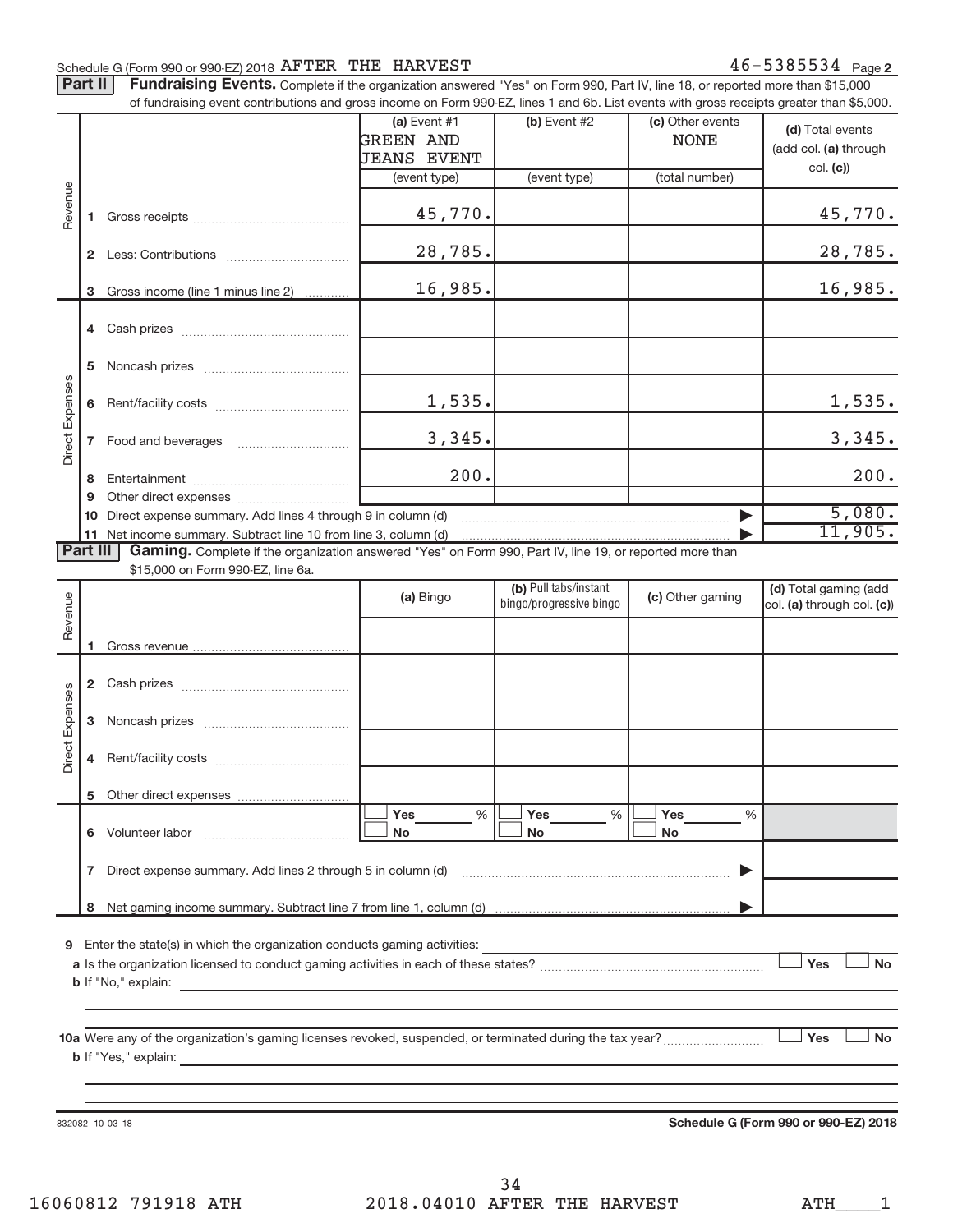|     | Schedule G (Form 990 or 990-EZ) 2018 AFTER THE HARVEST                                                                                                                                                                                    | $46 - 5385534$ Page 3                |           |
|-----|-------------------------------------------------------------------------------------------------------------------------------------------------------------------------------------------------------------------------------------------|--------------------------------------|-----------|
| 11. |                                                                                                                                                                                                                                           | Yes                                  | <b>No</b> |
|     | 12 Is the organization a grantor, beneficiary or trustee of a trust, or a member of a partnership or other entity formed                                                                                                                  | $\Box$ Yes                           | <b>No</b> |
|     | 13 Indicate the percentage of gaming activity conducted in:                                                                                                                                                                               |                                      |           |
|     |                                                                                                                                                                                                                                           | 13а                                  | %         |
|     |                                                                                                                                                                                                                                           | 13 <sub>b</sub>                      | $\%$      |
|     | 14 Enter the name and address of the person who prepares the organization's gaming/special events books and records:                                                                                                                      |                                      |           |
|     |                                                                                                                                                                                                                                           |                                      |           |
|     |                                                                                                                                                                                                                                           |                                      |           |
|     |                                                                                                                                                                                                                                           |                                      | No        |
|     | <b>b</b> If "Yes," enter the amount of gaming revenue received by the organization $\triangleright$ \$ and the amount                                                                                                                     |                                      |           |
|     | of gaming revenue retained by the third party $\triangleright$ \$<br>c If "Yes," enter name and address of the third party:                                                                                                               |                                      |           |
|     |                                                                                                                                                                                                                                           |                                      |           |
|     | Address > the contract of the contract of the contract of the contract of the contract of the contract of the contract of the contract of the contract of the contract of the contract of the contract of the contract of the             |                                      |           |
| 16  | Gaming manager information:                                                                                                                                                                                                               |                                      |           |
|     | <u> 1989 - Johann John Stein, mars and de British Stein Berlin and de British Stein Berlin and de British Stein B</u><br>Name $\blacktriangleright$                                                                                       |                                      |           |
|     |                                                                                                                                                                                                                                           |                                      |           |
|     | Gaming manager compensation $\triangleright$ \$                                                                                                                                                                                           |                                      |           |
|     | Description of services provided <b>by the contract of the contract of the contract of services</b> provided <b>by the contract of the contract of the contract of the contract of the contract of the contract of the contract of th</b> |                                      |           |
|     |                                                                                                                                                                                                                                           |                                      |           |
|     | Director/officer<br>Employee<br>Independent contractor                                                                                                                                                                                    |                                      |           |
|     | <b>17</b> Mandatory distributions:                                                                                                                                                                                                        |                                      |           |
|     | a Is the organization required under state law to make charitable distributions from the gaming proceeds to                                                                                                                               | $\Box$ Yes $\Box$ No                 |           |
|     | retain the state gaming license?<br><b>b</b> Enter the amount of distributions required under state law to be distributed to other exempt organizations or spent in the                                                                   |                                      |           |
|     | organization's own exempt activities during the tax year $\triangleright$ \$                                                                                                                                                              |                                      |           |
|     | Supplemental Information. Provide the explanations required by Part I, line 2b, columns (iii) and (v); and Part III, lines 9, 9b, 10b,<br><b>Part IV</b>                                                                                  |                                      |           |
|     | 15b, 15c, 16, and 17b, as applicable. Also provide any additional information. See instructions.                                                                                                                                          |                                      |           |
|     |                                                                                                                                                                                                                                           |                                      |           |
|     |                                                                                                                                                                                                                                           |                                      |           |
|     |                                                                                                                                                                                                                                           |                                      |           |
|     |                                                                                                                                                                                                                                           |                                      |           |
|     |                                                                                                                                                                                                                                           |                                      |           |
|     |                                                                                                                                                                                                                                           |                                      |           |
|     |                                                                                                                                                                                                                                           |                                      |           |
|     |                                                                                                                                                                                                                                           |                                      |           |
|     |                                                                                                                                                                                                                                           |                                      |           |
|     | 832083 10-03-18                                                                                                                                                                                                                           | Schedule G (Form 990 or 990-EZ) 2018 |           |
|     | 35                                                                                                                                                                                                                                        |                                      |           |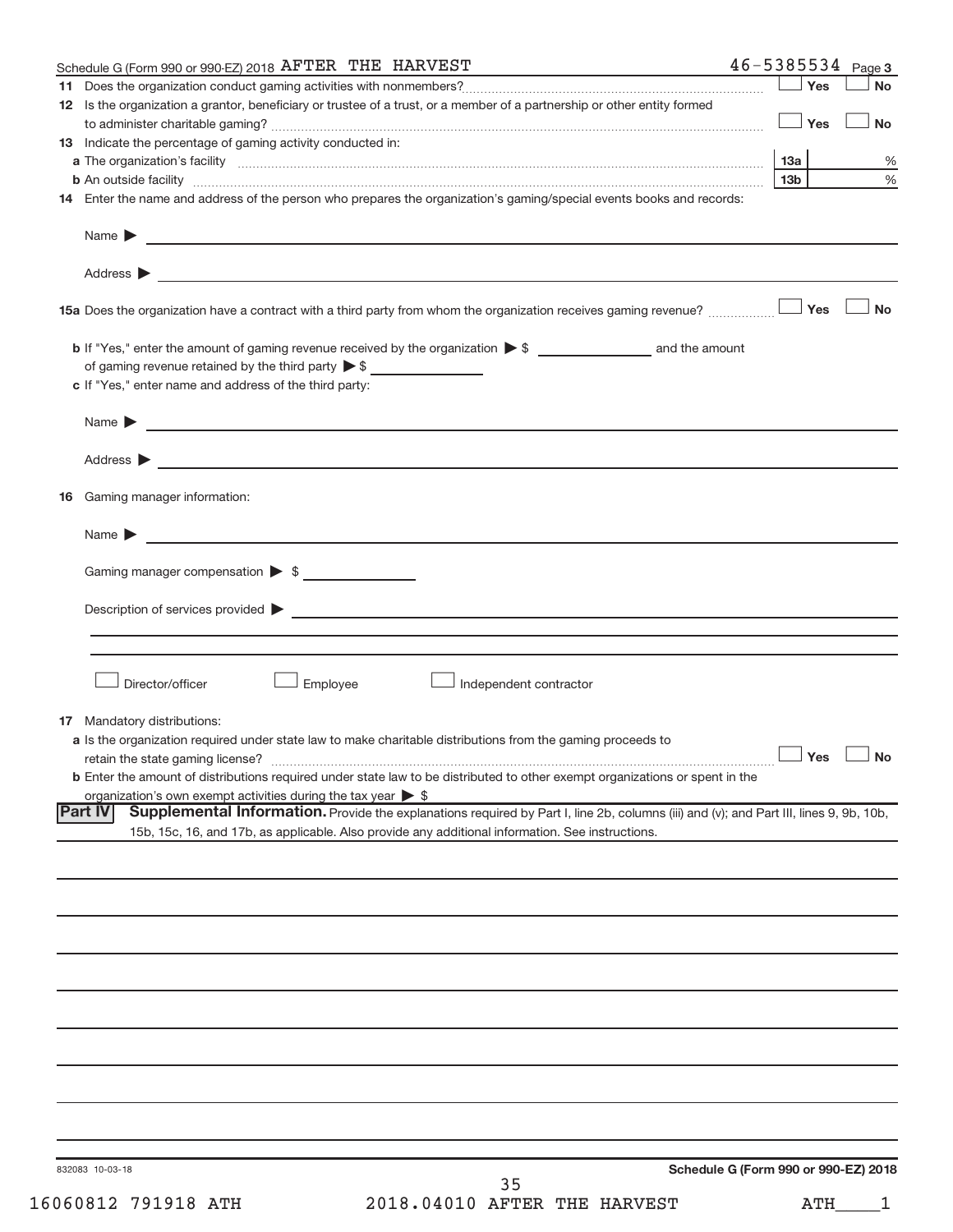| Schedule G (Form 990 or 990-EZ) |  |
|---------------------------------|--|
|                                 |  |

832084 04-01-18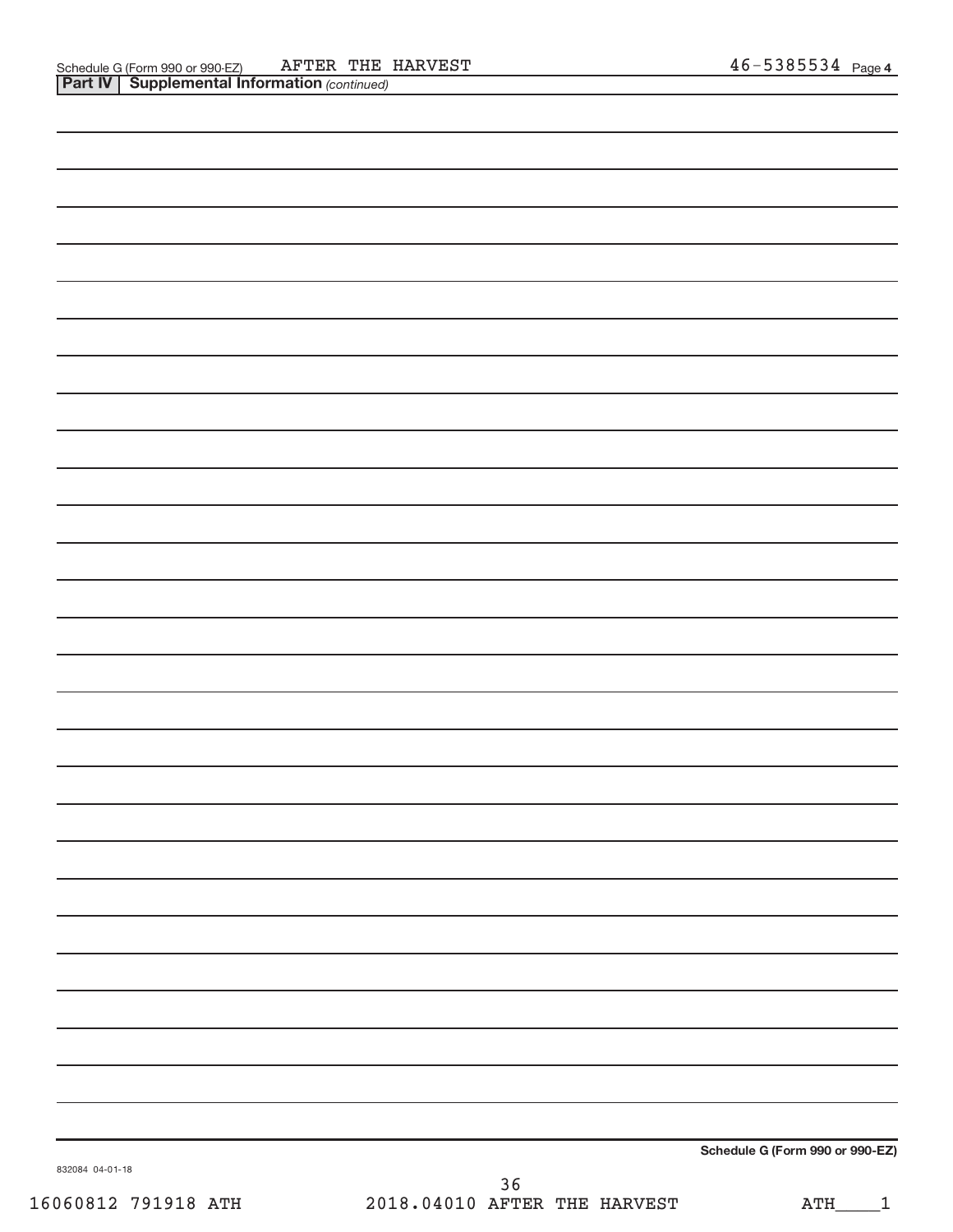| <b>SCHEDULE1</b><br>(Form 990)                                                                                                                                |                   | Complete if the organization answered "Yes" on Form 990, Part IV, line 21 or 22.<br>Governments, and Individuals in the United States<br>Grants an | d Other Assistance to Organizations,                                         |                                         |                                                                |                                                                                                          | OMB No. 1545-0047                                |
|---------------------------------------------------------------------------------------------------------------------------------------------------------------|-------------------|----------------------------------------------------------------------------------------------------------------------------------------------------|------------------------------------------------------------------------------|-----------------------------------------|----------------------------------------------------------------|----------------------------------------------------------------------------------------------------------|--------------------------------------------------|
| Department of the Treasury<br>Internal Revenue Service                                                                                                        |                   |                                                                                                                                                    | Go to www.irs.gov/Form990 for the latest information.<br>Attach to Form 990. |                                         |                                                                |                                                                                                          | Open to Public<br>Inspection                     |
| Name of the organization                                                                                                                                      | AFTER THE HARVEST |                                                                                                                                                    |                                                                              |                                         |                                                                |                                                                                                          | Employer identification number<br>$46 - 5385534$ |
| General Information on Grants and Assistance<br>Part I                                                                                                        |                   |                                                                                                                                                    |                                                                              |                                         |                                                                |                                                                                                          |                                                  |
| Does the organization maintain records to substantiate the amount of th<br>÷                                                                                  |                   |                                                                                                                                                    |                                                                              |                                         |                                                                | ne grants or assistance, the grantees' eligibility for the grants or assistance, and the selection       |                                                  |
| criteria used to award the grants or assistance?                                                                                                              |                   |                                                                                                                                                    |                                                                              |                                         |                                                                |                                                                                                          | ş<br>Yes<br>$\boxtimes$                          |
| Describe in Part IV the organization's procedures for monitoring the use of grant funds in the United States<br>N                                             |                   |                                                                                                                                                    |                                                                              |                                         |                                                                |                                                                                                          |                                                  |
| Grants and Other Assistance to Domestic Organizations and<br>Part II                                                                                          |                   |                                                                                                                                                    |                                                                              |                                         |                                                                | Domestic Governments. Complete if the organization answered "Yes" on Form 990, Part IV, line 21, for any |                                                  |
| recipient that received more than \$5,000. Part II can be duplicated if additional space is needed<br>1 (a) Name and address of organization<br>or government | $(b)$ $EIN$       | (c) IRC section<br>(if applicable)                                                                                                                 | (d) Amount of<br>cash grant                                                  | (e) Amount of<br>assistance<br>non-cash | valuation (book,<br>FMV, appraisal,<br>(f) Method of<br>other) | noncash assistance<br>(g) Description of                                                                 | (h) Purpose of grant<br>or assistance            |
| HARVESTERS COMMUNITY FOOD BANK<br>3801 TOPPING AVE                                                                                                            |                   |                                                                                                                                                    |                                                                              |                                         |                                                                | <b>DISTRIBUTION</b>                                                                                      |                                                  |
| 64129<br>KANSAS CITY, MO                                                                                                                                      | 43-1208665        | 501(C)(3)                                                                                                                                          | $\circ$                                                                      | 1,466,745.                              | <b>OTHER</b>                                                   | PRODUCE<br>FO <sub>D</sub>                                                                               | Z<br>PART<br><b>SER</b>                          |
| CEDARBROOK AVE<br>65801<br>OZARKS FOOD HARVEST<br>SPRINGFIELD, MO<br>2810 N.                                                                                  | 43-1426384        | 501(C)(3)                                                                                                                                          | $\circ$                                                                      | 340.<br>35                              | <b>DTHER</b>                                                   | <b>DISTRIBUTION</b><br><b>PRODUCE</b><br>FO.                                                             | Z<br>PART<br><b>SERE</b>                         |
| 64123<br>HEALING HOUSE, INC.<br><b>JOHN AVE.</b><br>KANSAS CITY, MO<br>ST.<br>4602                                                                            | $20 - 1877757$    | 501(C)(3)                                                                                                                                          | $\circ$                                                                      | 996.<br>$\infty$                        | <b>OTHER</b>                                                   | <b>PISTRIBUTION</b><br>PRODUCE<br>Fo<br>O                                                                | $\overline{L}$<br>PART<br><b>SER</b>             |
| SERVICES<br>SHAWNER COMMUNITY<br>KS 66203<br>67TH ST<br>11110 W.<br><b>SHAWNEE</b>                                                                            | 48-0948324        | 501(C)(3)                                                                                                                                          | $\circ$                                                                      | 453.<br>24                              | OTHER                                                          | <b>DISTRIBUTION</b><br>PRODUCE<br>FO.                                                                    | $\overline{L}$<br>SEE PART                       |
| <b>OLATHE</b><br>NEW HOPE FOOD PANTRY<br>RD<br><b>BLACKBOB</b><br>66062<br>KS<br>$\ddot{\mathbf{a}}$<br>OLATHE,<br>13310                                      | 48-0863572        | 501(C)(3)                                                                                                                                          | $\circ$                                                                      | 11,061. ОТНЕВ                           |                                                                | <b>DISTRIBUTION</b><br>PRODUCE<br>B <sub>D</sub>                                                         | $\overline{L}$<br>PART<br><b>SER</b>             |
| HEART OF AMERICA INDIAN CENTER<br>63111<br>KANSAS CITY, MO<br>39TH ST<br>600 W                                                                                | 43-1012392        | 501(C)(3)                                                                                                                                          | $\overline{\cdot}$                                                           | $\infty$                                | 787. OTHER                                                     | <b>DISTRIBUTION</b><br>OF PRODUCE                                                                        | $\overline{z}$<br><b>SEE PART</b>                |
| Enter total number of section 501(c)(3) and government organizations listed in the line 1 table<br>$\mathbf{\Omega}$                                          |                   |                                                                                                                                                    |                                                                              |                                         |                                                                |                                                                                                          |                                                  |
| Enter total number of other organizations listed in the line 1 table<br>ო                                                                                     |                   |                                                                                                                                                    |                                                                              |                                         |                                                                |                                                                                                          |                                                  |
| For Paperwork Reduction Act Notice, see the Instructions for Form 990.<br>$H_{\square}$                                                                       |                   |                                                                                                                                                    |                                                                              |                                         |                                                                |                                                                                                          | Schedule I (Form 990) (2018)                     |

832101 11-02-18 832101 11-02-18

37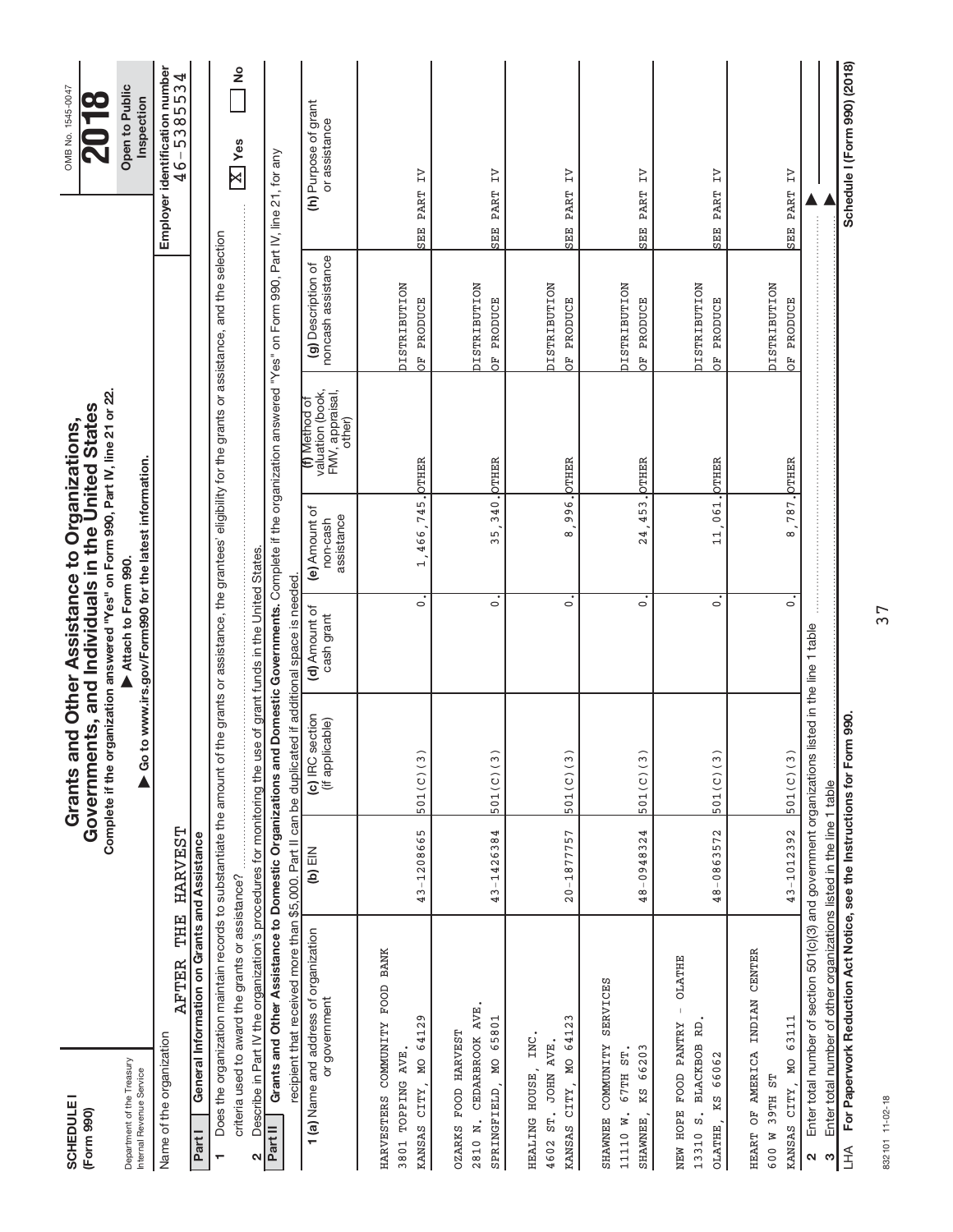| THE<br><b>AFTER</b><br>Schedule I (Form 990)                                                                           | <b>HARVEST</b> |                                  |                             |                                         |                                                                          | 4                                         | Page <sup>-</sup><br>◅<br>3<br>Г.<br>5<br>$\frac{8}{3}$<br>5<br>$\overline{\phantom{a}}$<br>G |
|------------------------------------------------------------------------------------------------------------------------|----------------|----------------------------------|-----------------------------|-----------------------------------------|--------------------------------------------------------------------------|-------------------------------------------|-----------------------------------------------------------------------------------------------|
| Continuation of Grants and Other Assistance to Governments<br>Part II                                                  |                |                                  |                             |                                         | and Organizations in the United States (Schedule I (Form 990), Part II.) |                                           |                                                                                               |
| organization or government<br>(a) Name and address of                                                                  | $(b)$ EIN      | (c) IRC section<br>if applicable | (d) Amount of<br>cash grant | (e) Amount of<br>assistance<br>non-cash | appraisal, other)<br>(f) Method of<br>(book, FMV,<br>valuation           | non-cash assistance<br>(g) Description of | (h) Purpose of grant<br>or assistance                                                         |
| 64106<br><b>NOISSIM NOINLA ALIS</b><br>KANSAS CITY, MO<br>8TH ST.<br>1020 E.                                           | 44-6005481     | 501(C)(3)                        | $\circ$                     | 829.<br>7.                              | <b>OTHER</b>                                                             | <b>DISTRIBUTION</b><br>OF PRODUCE         | $\overline{z}$<br>PART<br>SEE                                                                 |
| CROSSLINES COMMUNITY OUTREACH<br>66105<br>KANSAS CITY, MO<br>736 SHAWNEE AVE                                           | 48-0697177     | 501(C)(3)                        | $\circ$                     | 14,404. OTHER                           |                                                                          | <b>NOTELERITSIC</b><br>OF PRODUCE         | $\overline{L}$<br>SEE PART                                                                    |
| NEW HAVEN SEVENTH-DAY ADVENTIST<br>8714 ANTIOCH ROAD<br>OVERLAND PARK, KS 66212<br>CHURCH -                            | 48-1147515     | 501(C)(3)                        | $\circ$                     | 687.<br>7.                              | <b>DTHER</b>                                                             | <b>NOTALBETRIST</b><br>OF PRODUCE         | $\overline{z}$<br>SEE PART                                                                    |
| <b>OVERLAND</b><br>CATHOLIC CHARITIES OF NORTHEAST<br>$\bar{1}$<br>57<br>87TH<br>9806 W<br>66212<br>PARK, KS<br>KANSAS | 48-0623886     | 501(C)(3)                        | $\circ$                     | .<br>ດ                                  | 964. OTHER                                                               | <b>DISTRIBUTION</b><br>OF PRODUCE         | SEE PART IV                                                                                   |
| 64108<br>WESTSIDE CAN CENTER<br>2130 JEFFERSON ST<br>KANSAS CITY, MO                                                   | 43-1718317     | 501(C)(3)                        | $\circ$                     | 128.<br>ഐ                               | <b>DTHER</b>                                                             | <b>DISTRIBUTION</b><br>OF PRODUCE         | Z<br>PART<br><b>SEEE</b>                                                                      |
| STEELE ROAD<br>66106<br>CATHOLIC CHARITIES<br>KANSAS CITY, KS<br>1708 STEELE RD.                                       | 48-0623886     | 501(C)(3)                        | $\circ$                     | 13,606. OTHER                           |                                                                          | <b>DISTRIBUTION</b><br>OF PRODUCE         | $\overline{z}$<br><b>SEE PART</b>                                                             |
| FE WAYSTATION<br>66202<br><b>DN</b><br>SANTA<br>SANTA FE DR<br>OVERLAND PARK,<br>ST. MARK'S<br>6422                    | $30 - 0758584$ | 501(C)(3)                        | $\circ$                     | 7,221.                                  | <b>DTHER</b>                                                             | <b>DISTRIBUTION</b><br>OF PRODUCE         | $\overline{z}$<br><b>PART</b><br>SEE                                                          |
| 64106<br>DOWNTOWN OUTREACH<br>M <sub>O</sub><br>5L<br>CITY,<br>1307 HOLMES<br>KANSAS                                   | 43-1923498     | 501(C)(3)                        | $\circ$                     | 374.<br>.<br>ما                         | <b>PTHER</b>                                                             | <b>DISTRIBUTION</b><br>OF PRODUCE         | $\overline{z}$<br><b>PART</b><br><b>SEEE</b>                                                  |
|                                                                                                                        |                |                                  |                             |                                         |                                                                          |                                           |                                                                                               |

38

# 832241 04-01-18

Schedule I (Form 990) **Schedule I (Form 990)**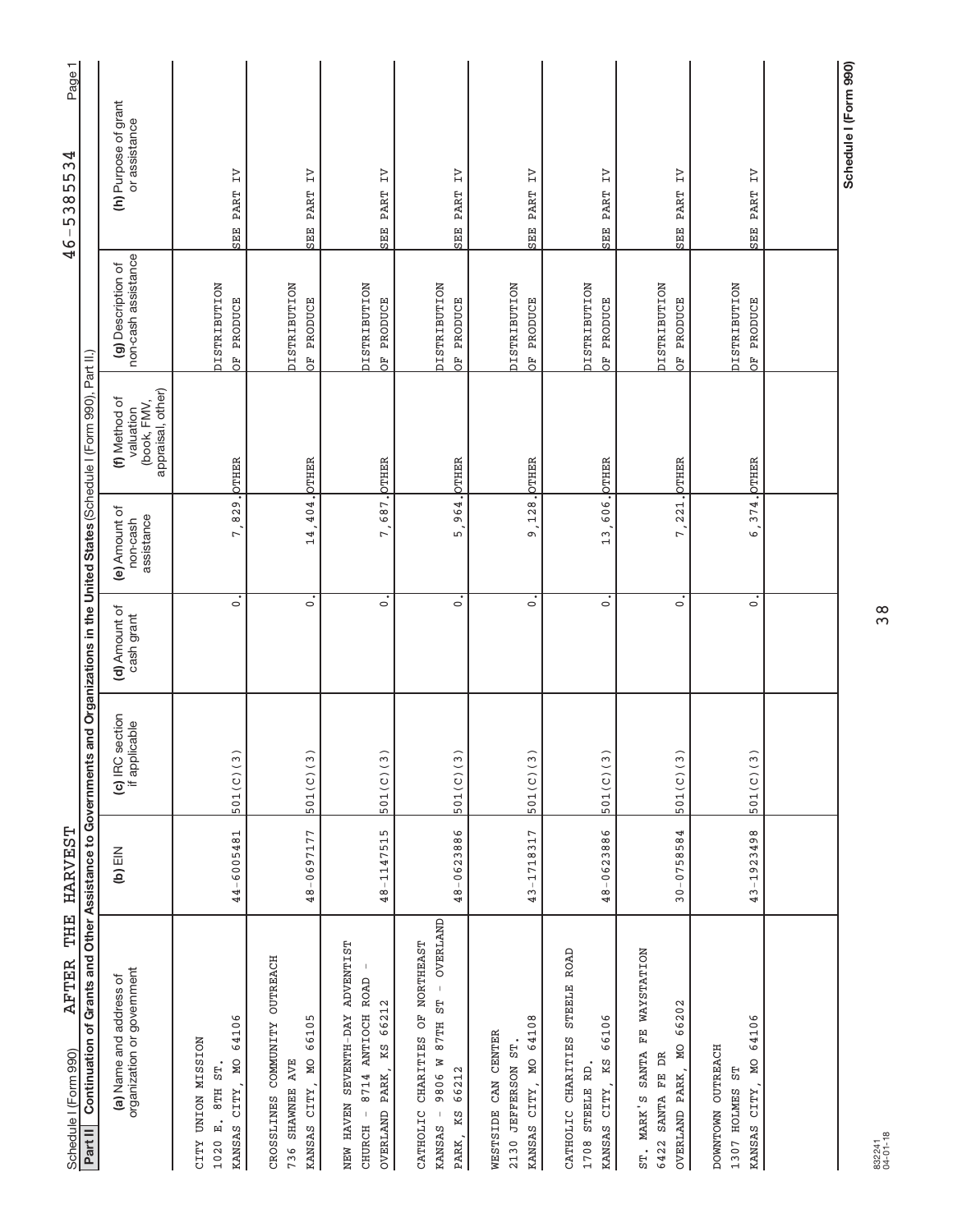| AFTER THE HARVEST                                                                                                                                                                                                                                              |                             |                             |                                                                             |                                                          | Page 2<br>$46 - 5385534$              |
|----------------------------------------------------------------------------------------------------------------------------------------------------------------------------------------------------------------------------------------------------------------|-----------------------------|-----------------------------|-----------------------------------------------------------------------------|----------------------------------------------------------|---------------------------------------|
| Grants and Other Assistance to Domestic Individuals. Complete if the organization answered "Yes" on Form 990, Part IV, line 22.<br>Part III can be duplicated if additional space is needed<br>Schedule I (Form 990) (2018)<br><b>Part III</b> Grants and Othe |                             |                             |                                                                             |                                                          |                                       |
| (a) Type of grant or assistance                                                                                                                                                                                                                                | (b) Number of<br>recipients | (c) Amount of<br>cash grant | (d) Amount of non-<br>cash assistance                                       | (e) Method of valuation<br>(book, FMV, appraisal, other) | (f) Description of noncash assistance |
|                                                                                                                                                                                                                                                                |                             |                             |                                                                             |                                                          |                                       |
|                                                                                                                                                                                                                                                                |                             |                             |                                                                             |                                                          |                                       |
|                                                                                                                                                                                                                                                                |                             |                             |                                                                             |                                                          |                                       |
|                                                                                                                                                                                                                                                                |                             |                             |                                                                             |                                                          |                                       |
|                                                                                                                                                                                                                                                                |                             |                             |                                                                             |                                                          |                                       |
| Supplemental Information. Provide the information required in<br>Part IV                                                                                                                                                                                       |                             |                             | Part I, line 2; Part III, column (b); and any other additional information. |                                                          |                                       |
| $\frac{1}{2}$<br><b>TINE</b><br>$\overline{a}$<br><b>PART</b>                                                                                                                                                                                                  |                             |                             |                                                                             |                                                          |                                       |
| 501(C)<br><b>DL</b><br><b>ZTNO</b><br>PROVIDED<br>ΩH<br><b>ASSISTANCE</b>                                                                                                                                                                                      | $\widehat{3}$               | ORGANIZATIONS.              |                                                                             |                                                          |                                       |
|                                                                                                                                                                                                                                                                |                             |                             |                                                                             |                                                          |                                       |
| $\frac{1}{2}$<br><b>PART</b><br>$\overline{a}$<br>SCHEDULE                                                                                                                                                                                                     |                             |                             |                                                                             |                                                          |                                       |
| <b>VALUATION</b><br>FO<br>O<br>METHOD<br>COLUMN (F)                                                                                                                                                                                                            |                             |                             |                                                                             |                                                          |                                       |
| VALUED<br>ΣT<br><b>PRODUCE</b><br>FO<br>O<br><b>DISTRIBUTION</b>                                                                                                                                                                                               | THE<br>A <sub>S</sub>       | <b>POUNDS</b><br>TOTAL      | <b>PRODUCE</b><br>FO <sub>D</sub>                                           | <b>TIMES</b>                                             |                                       |
| <b>FOR</b><br>VALUE<br><b>AVERAGE</b><br>WEIGHTED<br>1.66                                                                                                                                                                                                      | GLEANED PRODUCE             |                             | $\mathbb{R}^{\mathbb{T}}$<br>AND VALUED                                     | .50                                                      |                                       |
| FO<br>POUND<br>PER<br>WEIGHTED AVERAGE VALUE                                                                                                                                                                                                                   |                             | TRUCKLOAD PRODUCE.          |                                                                             |                                                          |                                       |
|                                                                                                                                                                                                                                                                |                             |                             |                                                                             |                                                          |                                       |
| 832102 11-02-18                                                                                                                                                                                                                                                |                             | ြွက်                        |                                                                             |                                                          | Schedule I (Form 990) (2018)          |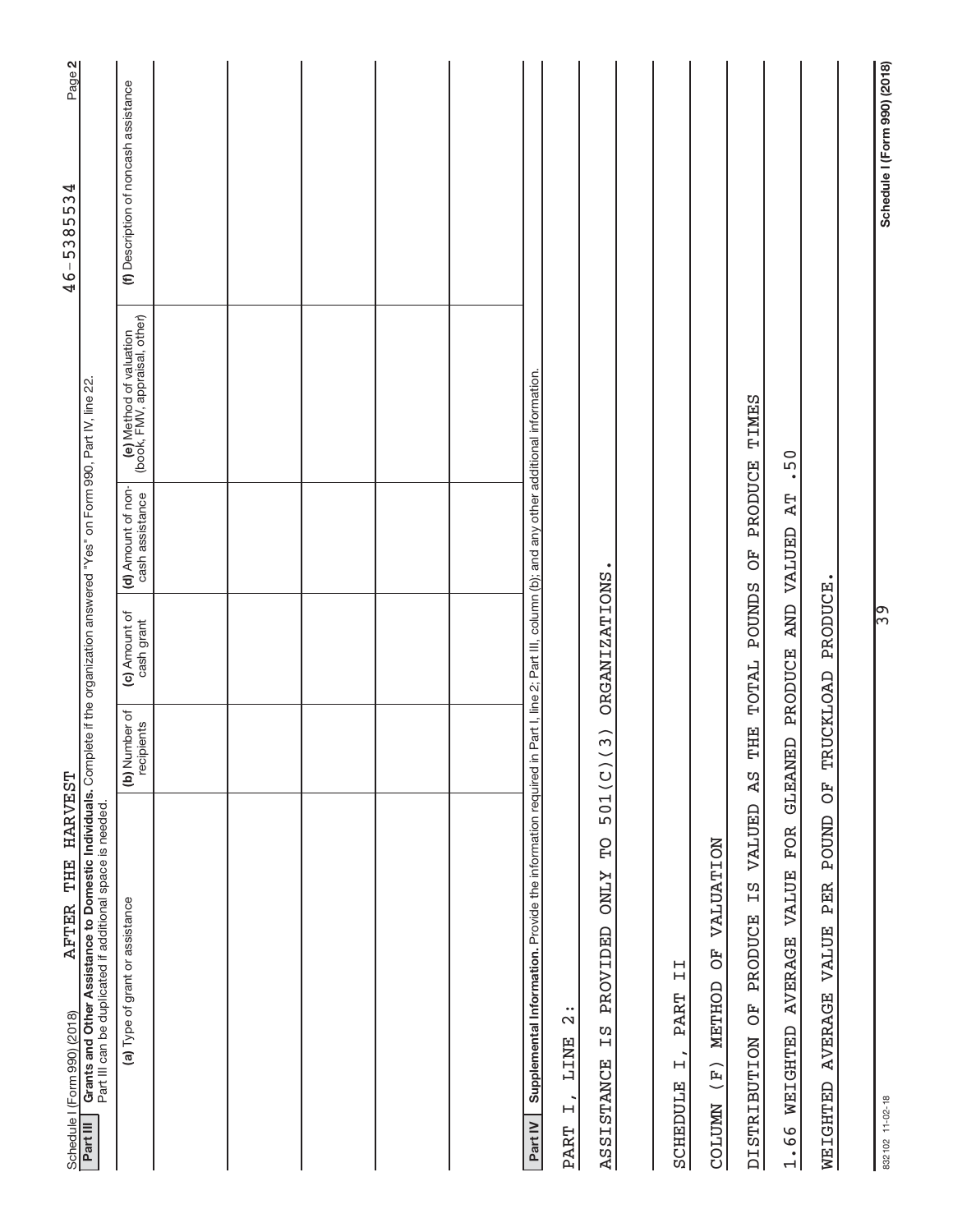| Schedule I (Form 990) <b>AFTER THE HARVEST</b><br><b>Part IV   Supplemental Information</b> | $46 - 5385534$ Page 2 |  |
|---------------------------------------------------------------------------------------------|-----------------------|--|
| SCHEDULE I, PART II                                                                         |                       |  |
| COLUMN (H): PURPOSE OF ASSISTANCE                                                           |                       |  |
| TO PROVIDE PRODUCE TO ENTITY FOR DISTRIBUTION TO NEEDY FAMILIES AND                         |                       |  |
| INDIVIDUALS                                                                                 |                       |  |
|                                                                                             |                       |  |
|                                                                                             |                       |  |
|                                                                                             |                       |  |
|                                                                                             |                       |  |
|                                                                                             |                       |  |
|                                                                                             |                       |  |
|                                                                                             |                       |  |
|                                                                                             |                       |  |
|                                                                                             |                       |  |
|                                                                                             |                       |  |
|                                                                                             |                       |  |
|                                                                                             |                       |  |
|                                                                                             |                       |  |
|                                                                                             |                       |  |
|                                                                                             |                       |  |
|                                                                                             |                       |  |
|                                                                                             |                       |  |
|                                                                                             |                       |  |
|                                                                                             |                       |  |
|                                                                                             |                       |  |
|                                                                                             |                       |  |
|                                                                                             |                       |  |
|                                                                                             |                       |  |
|                                                                                             |                       |  |
| 832291<br>04-01-18                                                                          | Schedule I (Form 990) |  |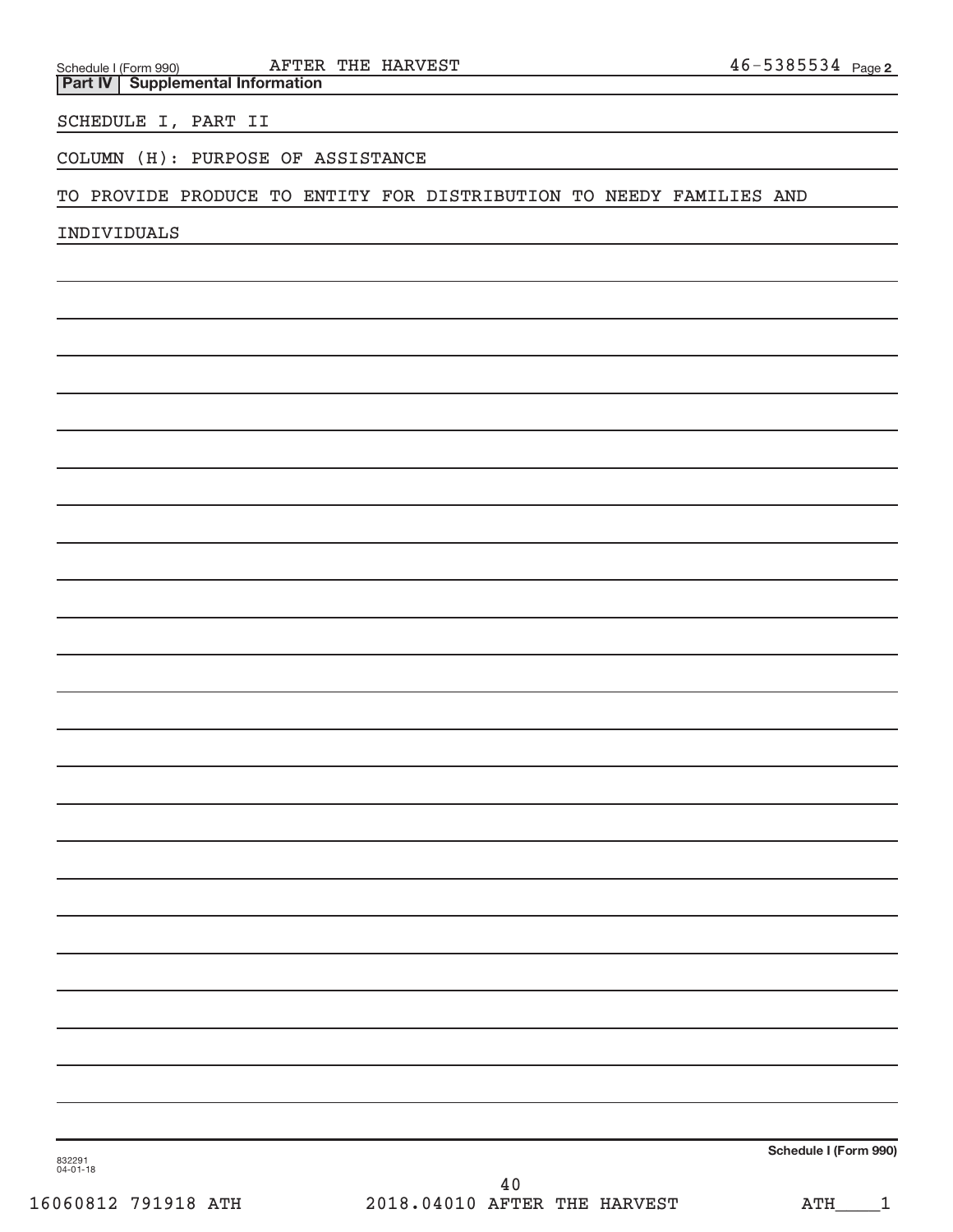#### **SCHEDULE M(Form 990)**

# **Noncash Contributions**

OMB No. 1545-0047

Department of the Treasury Internal Revenue Service

**Complete if the organizations answered "Yes" on Form 990, Part IV, lines 29 or 30.**<br>Complete if the organizations answered "Yes" on Form 990, Part IV, lines 29 or 30. **Attach to Form 990.**J

**Open to PublicInspection**

 $\blacktriangleright$ 

 **Go to www.irs.gov/Form990 for instructions and the latest information.**

| <b>Employer identification number</b> |
|---------------------------------------|
| 46-5385534                            |

| AFTER THE HARVEST |  |
|-------------------|--|
|-------------------|--|

| Part I | <b>Types of Property</b>                                                                                                       |                        |                               |                                                |                                                       |     |     |    |
|--------|--------------------------------------------------------------------------------------------------------------------------------|------------------------|-------------------------------|------------------------------------------------|-------------------------------------------------------|-----|-----|----|
|        |                                                                                                                                | (a)                    | (b)                           | (c)                                            | (d)                                                   |     |     |    |
|        |                                                                                                                                | Check if<br>applicable | Number of<br>contributions or | Noncash contribution<br>amounts reported on    | Method of determining<br>noncash contribution amounts |     |     |    |
|        |                                                                                                                                |                        |                               | items contributed Form 990, Part VIII, line 1g |                                                       |     |     |    |
| 1      |                                                                                                                                |                        |                               |                                                |                                                       |     |     |    |
| 2      |                                                                                                                                |                        |                               |                                                |                                                       |     |     |    |
| з      |                                                                                                                                |                        |                               |                                                |                                                       |     |     |    |
| 4      |                                                                                                                                |                        |                               |                                                |                                                       |     |     |    |
| 5      | Clothing and household goods                                                                                                   |                        |                               |                                                |                                                       |     |     |    |
| 6      |                                                                                                                                |                        |                               |                                                |                                                       |     |     |    |
| 7      |                                                                                                                                |                        |                               |                                                |                                                       |     |     |    |
| 8      |                                                                                                                                |                        |                               |                                                |                                                       |     |     |    |
| 9      | Securities - Publicly traded                                                                                                   |                        |                               |                                                |                                                       |     |     |    |
| 10     | Securities - Closely held stock                                                                                                |                        |                               |                                                |                                                       |     |     |    |
| 11     | Securities - Partnership, LLC, or                                                                                              |                        |                               |                                                |                                                       |     |     |    |
|        | trust interests                                                                                                                |                        |                               |                                                |                                                       |     |     |    |
| 12     |                                                                                                                                |                        |                               |                                                |                                                       |     |     |    |
| 13     | Qualified conservation contribution -                                                                                          |                        |                               |                                                |                                                       |     |     |    |
|        |                                                                                                                                |                        |                               |                                                |                                                       |     |     |    |
| 14     | Qualified conservation contribution - Other                                                                                    |                        |                               |                                                |                                                       |     |     |    |
| 15     |                                                                                                                                |                        |                               |                                                |                                                       |     |     |    |
| 16     |                                                                                                                                |                        |                               |                                                |                                                       |     |     |    |
| 17     |                                                                                                                                |                        |                               |                                                |                                                       |     |     |    |
| 18     |                                                                                                                                |                        |                               |                                                |                                                       |     |     |    |
| 19     |                                                                                                                                | $\overline{\text{x}}$  | 3,073,315                     |                                                | (WEIGHTED AVG)/L<br>${\rm \overline{F}MV}$            |     |     |    |
| 20     | Drugs and medical supplies                                                                                                     |                        |                               |                                                |                                                       |     |     |    |
| 21     |                                                                                                                                |                        |                               |                                                |                                                       |     |     |    |
| 22     |                                                                                                                                |                        |                               |                                                |                                                       |     |     |    |
| 23     |                                                                                                                                |                        |                               |                                                |                                                       |     |     |    |
| 24     |                                                                                                                                |                        |                               |                                                |                                                       |     |     |    |
| 25     | Other $\blacktriangleright$                                                                                                    |                        |                               |                                                |                                                       |     |     |    |
| 26     | $\overline{\phantom{a}}$ )<br>Other                                                                                            |                        |                               |                                                |                                                       |     |     |    |
| 27     | Other                                                                                                                          |                        |                               |                                                |                                                       |     |     |    |
| 28     | Other $\triangleright$                                                                                                         |                        |                               |                                                |                                                       |     |     |    |
| 29     | Number of Forms 8283 received by the organization during the tax year for contributions                                        |                        |                               |                                                |                                                       |     |     |    |
|        | for which the organization completed Form 8283, Part IV, Donee Acknowledgement                                                 |                        |                               | 29                                             |                                                       |     |     |    |
|        |                                                                                                                                |                        |                               |                                                |                                                       |     | Yes | No |
|        | 30a During the year, did the organization receive by contribution any property reported in Part I, lines 1 through 28, that it |                        |                               |                                                |                                                       |     |     |    |
|        | must hold for at least three years from the date of the initial contribution, and which isn't required to be used for          |                        |                               |                                                |                                                       |     |     |    |
|        |                                                                                                                                |                        |                               |                                                |                                                       | 30a |     | Х  |
|        | <b>b</b> If "Yes," describe the arrangement in Part II.                                                                        |                        |                               |                                                |                                                       |     |     |    |
| 31     | Does the organization have a gift acceptance policy that requires the review of any nonstandard contributions?                 |                        |                               |                                                |                                                       | 31  |     | х  |
|        | 32a Does the organization hire or use third parties or related organizations to solicit, process, or sell noncash              |                        |                               |                                                |                                                       |     |     |    |
|        | contributions?                                                                                                                 |                        |                               |                                                |                                                       | 32a |     | Х  |
|        | <b>b</b> If "Yes," describe in Part II.                                                                                        |                        |                               |                                                |                                                       |     |     |    |

**33**If the organization didn't report an amount in column (c) for a type of property for which column (a) is checked, describe in Part II.

For Paperwork Reduction Act Notice, see the Instructions for Form 990. LHA

Schedule M (Form 990) 2018

832141 10-18-18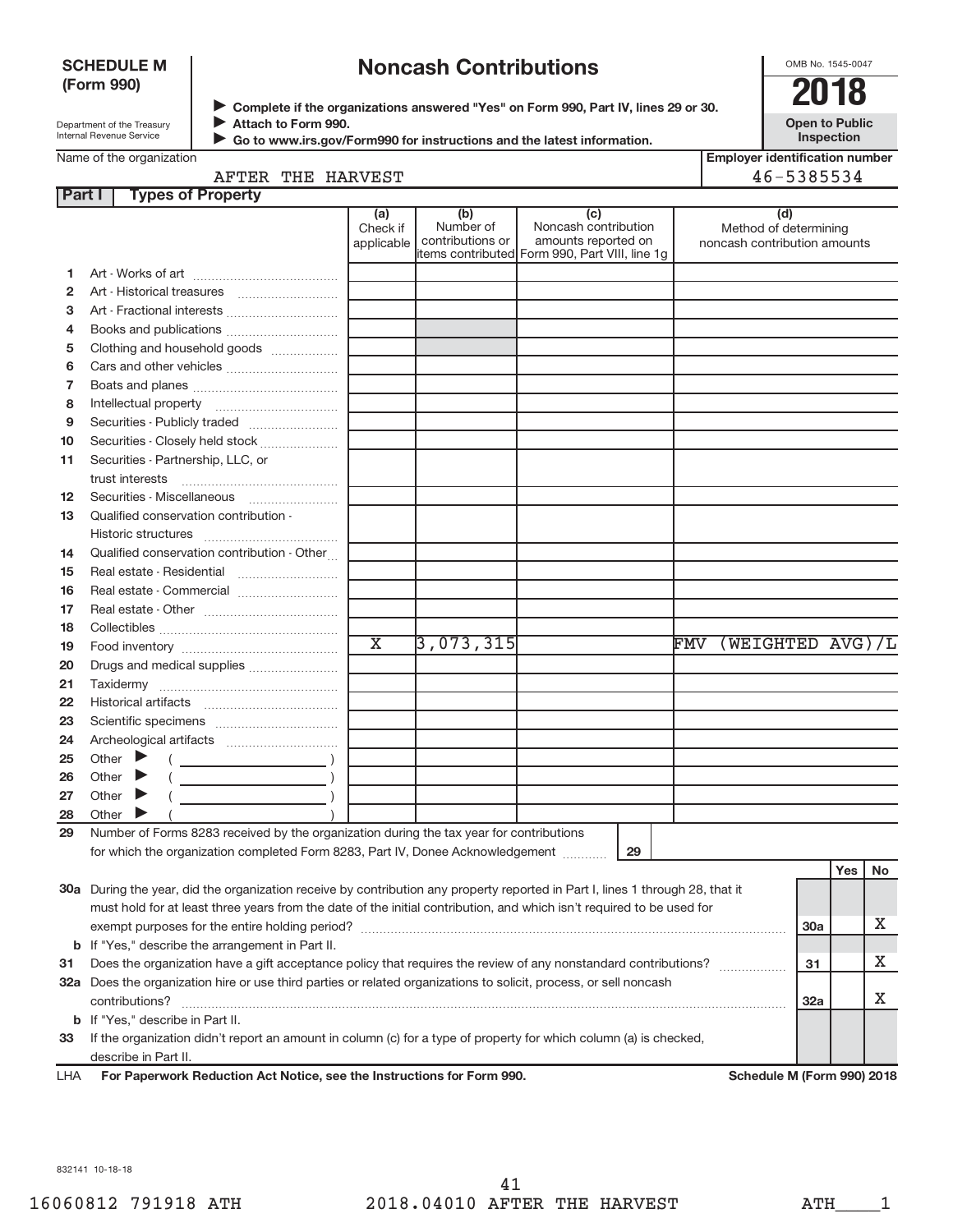Provide the information required by Part I, lines 30b, 32b, and 33, and whether the organization is reporting in Part I, column (b), the number of contributions, the number of items received, or a combination of both. Also complete this part for any additional information. **Supplemental Information.** 

| 832142 10-18-18 | Schedule M (Form 990) 2018 |
|-----------------|----------------------------|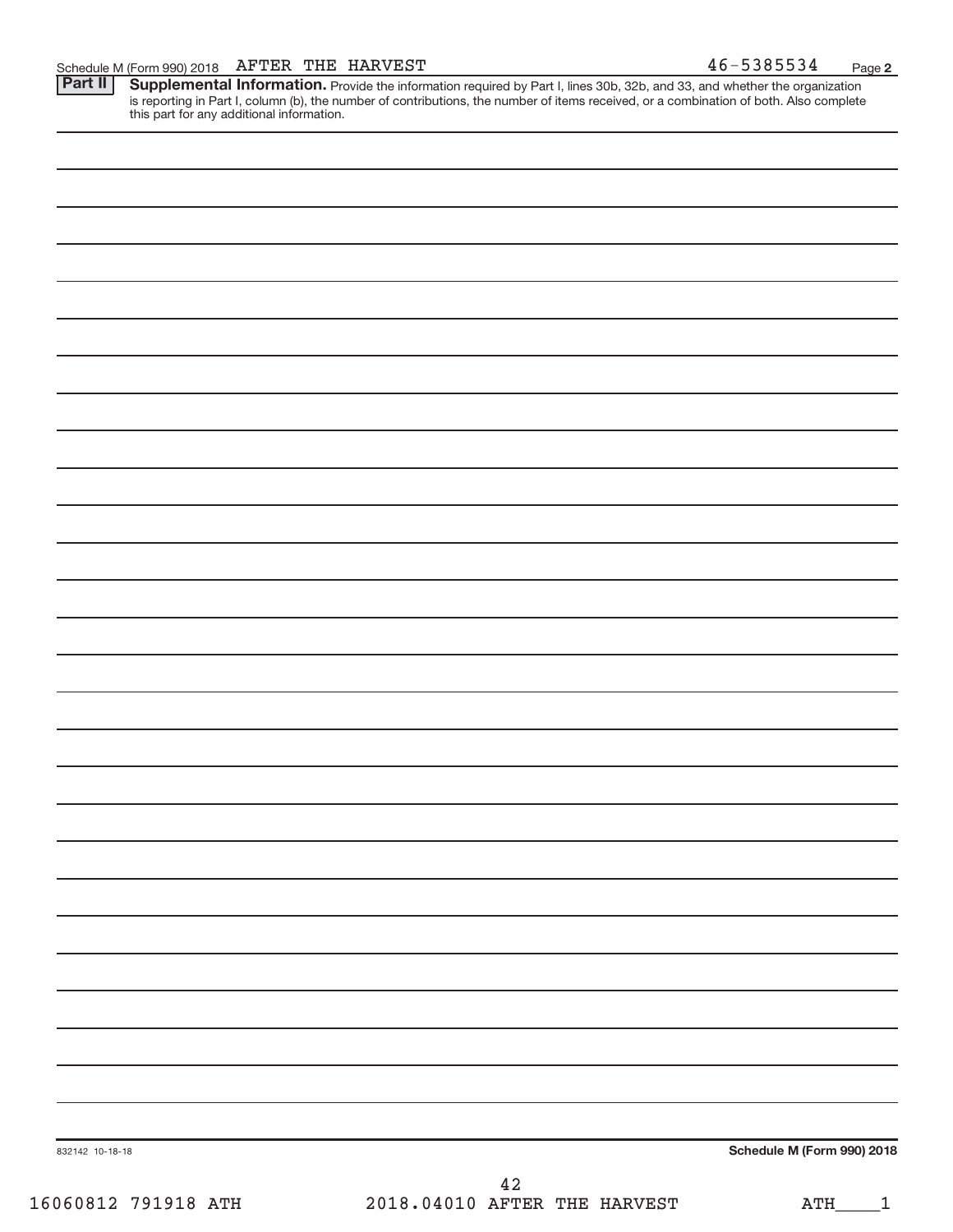**SCHEDULE O**

Department of the Treasury **(Form 990 or 990-EZ)**

Name of the organization

Internal Revenue Service

**Complete to provide information for responses to specific questions on Form 990 or 990-EZ or to provide any additional information.| Attach to Form 990 or 990-EZ. | Go to www.irs.gov/Form990 for the latest information. Supplemental Information to Form 990 or 990-EZ**



**Employer identification number**AFTER THE HARVEST 46-5385534

FORM 990, PART I, LINE 1, DESCRIPTION OF ORGANIZATION MISSION: THEM TO AGENCIES THAT SERVE HUNGRY PEOPLE, PRIMARILY IN GREATER KANSAS

CITY. OUR VOLUNTEERS GLEAN AFTER THE HARVEST, PICKING WHAT'S LEFT IN

FARMERS' FIELDS AND PICKING UP ALREADY HARVESTED LEFTOVER PRODUCE. THE

MAJORITY OF THE FUNDS WE RAISE HELPS US PROCURE SEMI-TRUCKLOADS OF

DONATED PRODUCE THAT MIGHT OTHERWISE END UP IN LANDFILLS.

HARVESTERS-THE COMMUNITY FOOD NETWORK IS OUR PRIMARY PRODUCE

DISTRIBUTION PARTNER, AND ATH IS HARVESTERS' LARGEST LOCAL PRODUCE

DONOR. ATH PROVIDED MORE THAN 3.1 MILLION POUNDS OF FRESH PRODUCE FOR

HUNGRY PEOPLE IN MISSOURI AND KANSAS IN 2018, WITH THE VAST MAJORITY

GOING TO PEOPLE LIVING IN THE 26-COUNTY AREA SERVED BY HARVESTERS.

FORM 990, PART III, LINE 1, DESCRIPTION OF ORGANIZATION MISSION:

HARVESTED LEFTOVER PRODUCE. THE MAJORITY OF THE FUNDS WE RAISE HELPS US

PROCURE SEMI-TRUCKLOADS OF DONATED PRODUCE THAT MIGHT OTHERWISE END UP

IN LANDFILLS. HARVESTERS-THE COMMUNITY FOOD NETWORK IS OUR PRIMARY

PRODUCE DISTRIBUTION PARTNER, AND ATH IS HARVESTERS' LARGEST LOCAL

PRODUCE DONOR. ATH PROVIDED MORE THAN 3.1 MILLION POUNDS OF FRESH

PRODUCE FOR HUNGRY PEOPLE IN MISSOURI AND KANSAS IN 2018, WITH THE VAST

MAJORITY GOING TO PEOPLE LIVING IN THE 26-COUNTY AREA SERVED BY

HARVESTERS.

FORM 990, PART III, LINE 4A, PROGRAM SERVICE ACCOMPLISHMENTS:

THAT PRODUCE THAT DOESN'T MEET GRADE A FANCY STANDARDS BUT IS PERFECTLY

WHOLESOME AND NUTRITIOUS IS DISTRIBUTED THROUGH THE NONPROFIT NETWORK.

832211 10-10-18 **For Paperwork Reduction Act Notice, see the Instructions for Form 990 or 990-EZ. Schedule O (Form 990 or 990-EZ) (2018)**LHA HARVESTERS WAS ALSO A KEY PARTNER IN THIS PROJECT, COVERING THE FREIGHT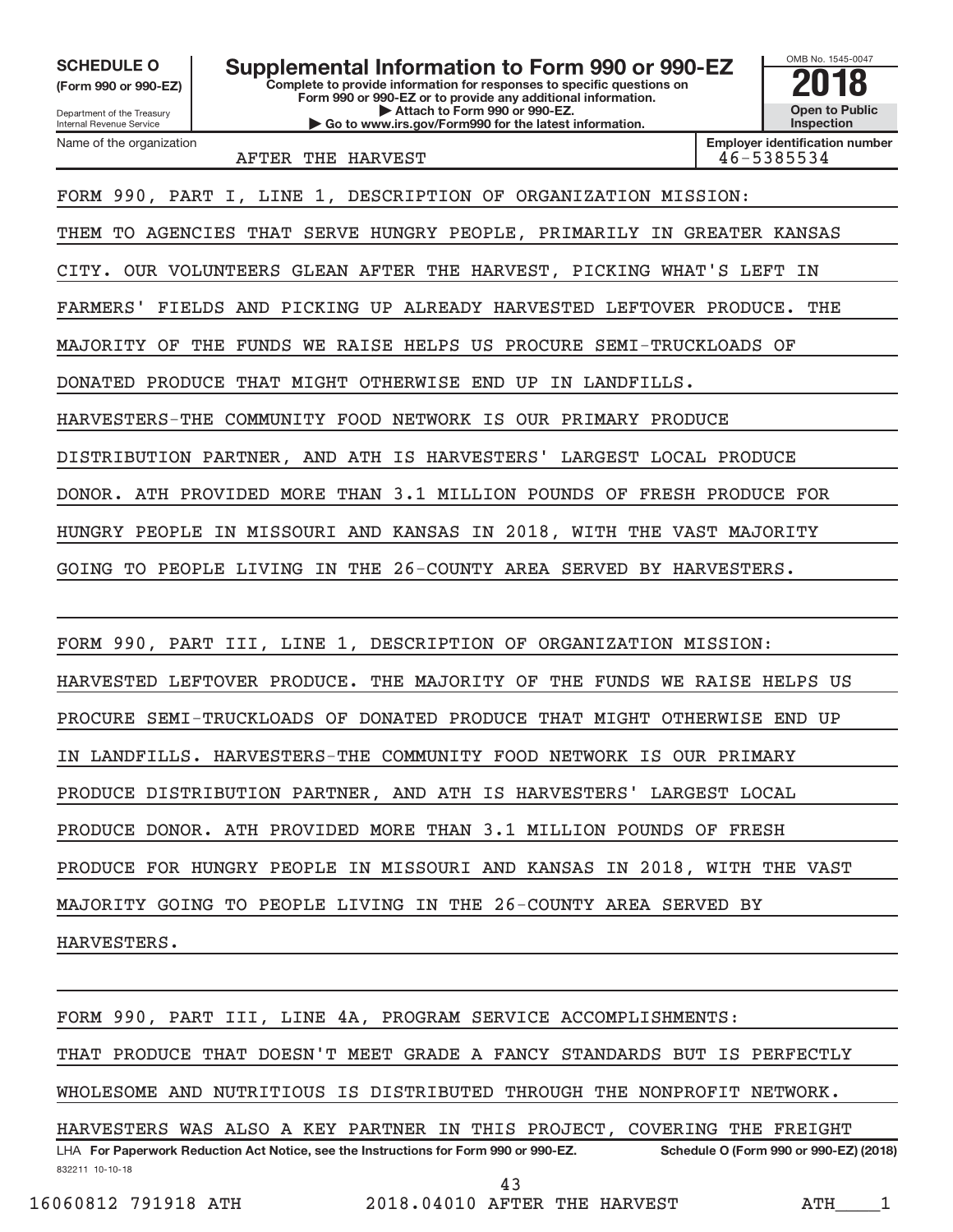| Schedule O (Form 990 or 990-EZ) (2018)                                  | Page 2                                              |  |  |  |  |  |
|-------------------------------------------------------------------------|-----------------------------------------------------|--|--|--|--|--|
| Name of the organization<br>AFTER THE HARVEST                           | <b>Employer identification number</b><br>46-5385534 |  |  |  |  |  |
| FOR ALL TRUCKLOADS AFTER THE HARVEST DONATED TO HARVESTERS.             |                                                     |  |  |  |  |  |
|                                                                         |                                                     |  |  |  |  |  |
| FORM 990, PART III, LINE 4B, PROGRAM SERVICE ACCOMPLISHMENTS:           |                                                     |  |  |  |  |  |
| MO. ATH WORKED WITH 929 VOLUNTEERS TO GLEAN 1,522 TIMES FOR A TOTAL OF  |                                                     |  |  |  |  |  |
| 3,789 VOLUNTEER GLEANER HOURS. THESE HOURS WERE VALUED AT \$37,890 OF   |                                                     |  |  |  |  |  |
| LABOR TO GET THIS FRESH FOOD INTO THE HANDS OF HUNGRY KANSAS CITIANS.   |                                                     |  |  |  |  |  |
| FURTHER ANALYSIS REVEALED THAT 56 GROUPS GLEANED FIELDS AND ORCHARDS    |                                                     |  |  |  |  |  |
| WITH ATH IN 2018, INCLUDING SCHOOLS, FAITH CONGREGATIONS, SCOUT TROOPS  |                                                     |  |  |  |  |  |
| AND PARTNER CORPORATIONS. CORPORATE PARTNERS INCLUDED HUMANA, LOCKTON,  |                                                     |  |  |  |  |  |
| JOHN DEERE, DEMDACO, HYLAND SOFTWARE, EML PAYMENTS, HENDERSON           |                                                     |  |  |  |  |  |
| ENGINEERS, BLUE CROSS BLUE SHIELD KC, ZURICH INSURANCE, OTSUKA, FARMERS |                                                     |  |  |  |  |  |
| INSURANCE, FEDEX GROUND, BAYER, AMERICAN CENTURY INVESTMENTS, H&R BLOCK |                                                     |  |  |  |  |  |
| AND HALLMARK.                                                           |                                                     |  |  |  |  |  |
|                                                                         |                                                     |  |  |  |  |  |

FORM 990, PART VI, SECTION A, LINE 2:

TWO BOARD MEMBERS,MATT MERRILL AND JIM MERRILL, HAVE A FAMILY RELATIONSHIP.

FORM 990, PART VI, SECTION B, LINE 11B:

A DRAFT OF THE FORM 990 IS SENT TO EACH BOARD MEMBER FOR REVIEW. ANY

CHANGES ARE MADE TO THE RETURN BEFORE FILING.

FORM 990, PART VI, SECTION B, LINE 12C:

832212 10-10-18 **Schedule O (Form 990 or 990-EZ) (2018)**A CONFLICTS OF INTEREST DISCLOSURE FORM IS COMPLETED BY EACH BOARD MEMBER, THE EXECUTIVE DIRECTOR, AND STAFF ANNUALLY. IN THE CASE OF NEW BOARD MEMBERS, THIS IS DONE UPON JOINING THE BOARD.THE COMPLETED DISCLOSURE FORMS ARE REVIEWED AND RETAINED BY THE GOVERNANCE COMMITTEE. AFTER A REASONABLE OPPORTUNITY FOR FULL DISCLOSURE OF ALL RELEVANT FACTS AND CIRCUMSTANCES, DISINTERESTED BOARD MEMBERS DETERMINE WHETHER ANY CONFLICT EXISTS, IF IT IS

16060812 791918 ATH 2018.04010 AFTER THE HARVEST ATH 1